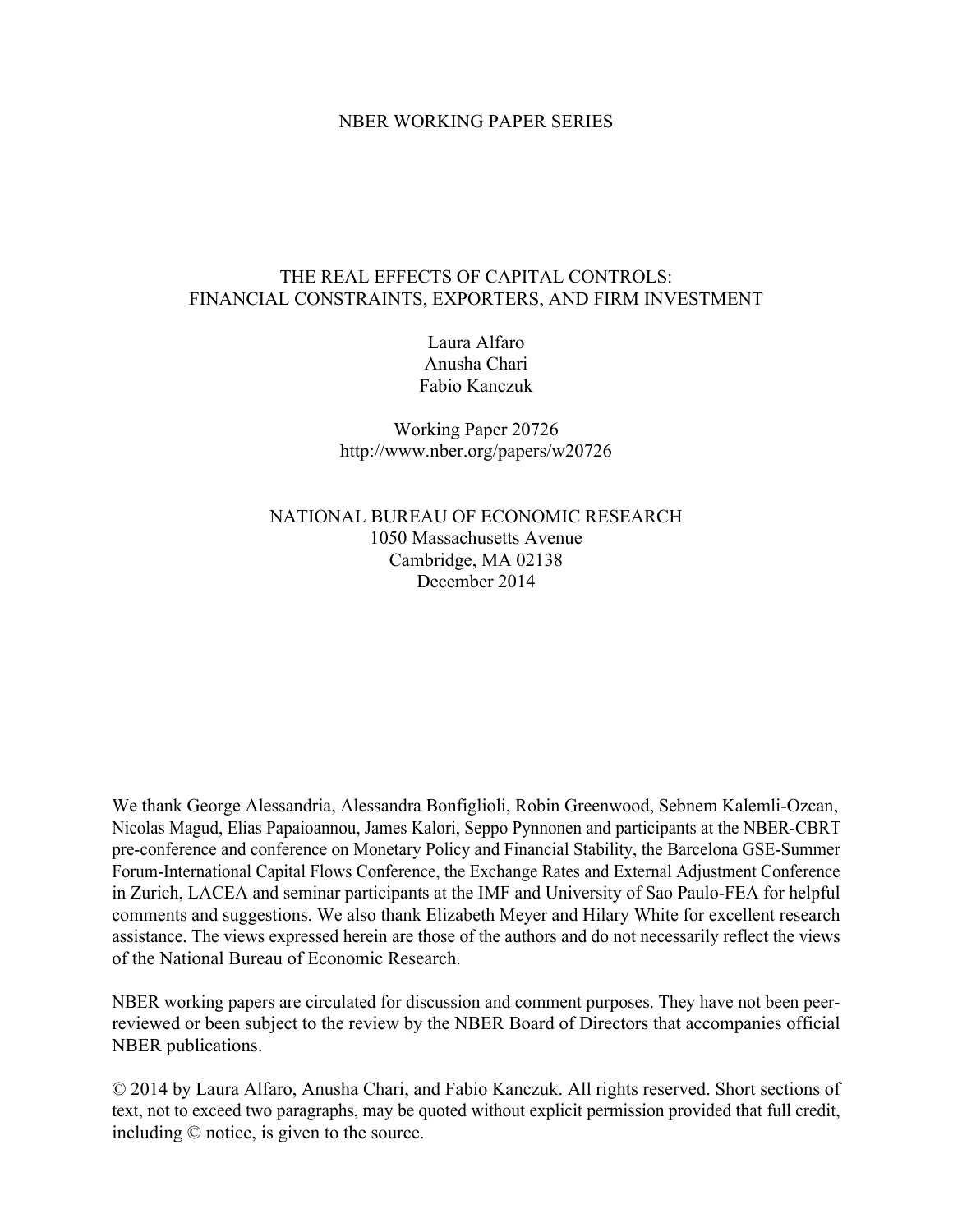The Real Effects of Capital Controls: Financial Constraints, Exporters, and Firm Investment Laura Alfaro, Anusha Chari, and Fabio Kanczuk NBER Working Paper No. 20726 December 2014 JEL No. F3,F4,G11,G15,L2

# **ABSTRACT**

In aftermath of the global financial crisis of 2008–2009, emerging-market governments have increasingly restricted foreign capital inflows. The data show a statistically significant drop in cumulative abnormal returns for Brazilian firms following capital control announcements. Large firms and the largest exporting firms appear less negatively affected compared to external finance-dependent firms, and capital controls on equity have a more negative announcement effect than those on debt. Real investment falls following the controls. Overall, the results suggest that capital controls segment international financial markets, increase the cost of capital, reduce the availability of external finance, and lower firm-level investment.

Laura Alfaro Harvard Business School Morgan Hall 263 Soldiers Field Boston, MA 02163 and NBER lalfaro@hbs.edu

Fabio Kanczuk University of São Paulo R. Dr Alberto Cardoso de Melo Neto 110/131A Sao Paulo-S.P.-CEP 01455-100 **BRAZIL** kanczuk@usp.br

Anusha Chari 301 Gardner Hall CB#3305, Department of Economics University of North Carolina at Chapel Hill Chapel Hill, NC 27599 and NBER achari@unc.edu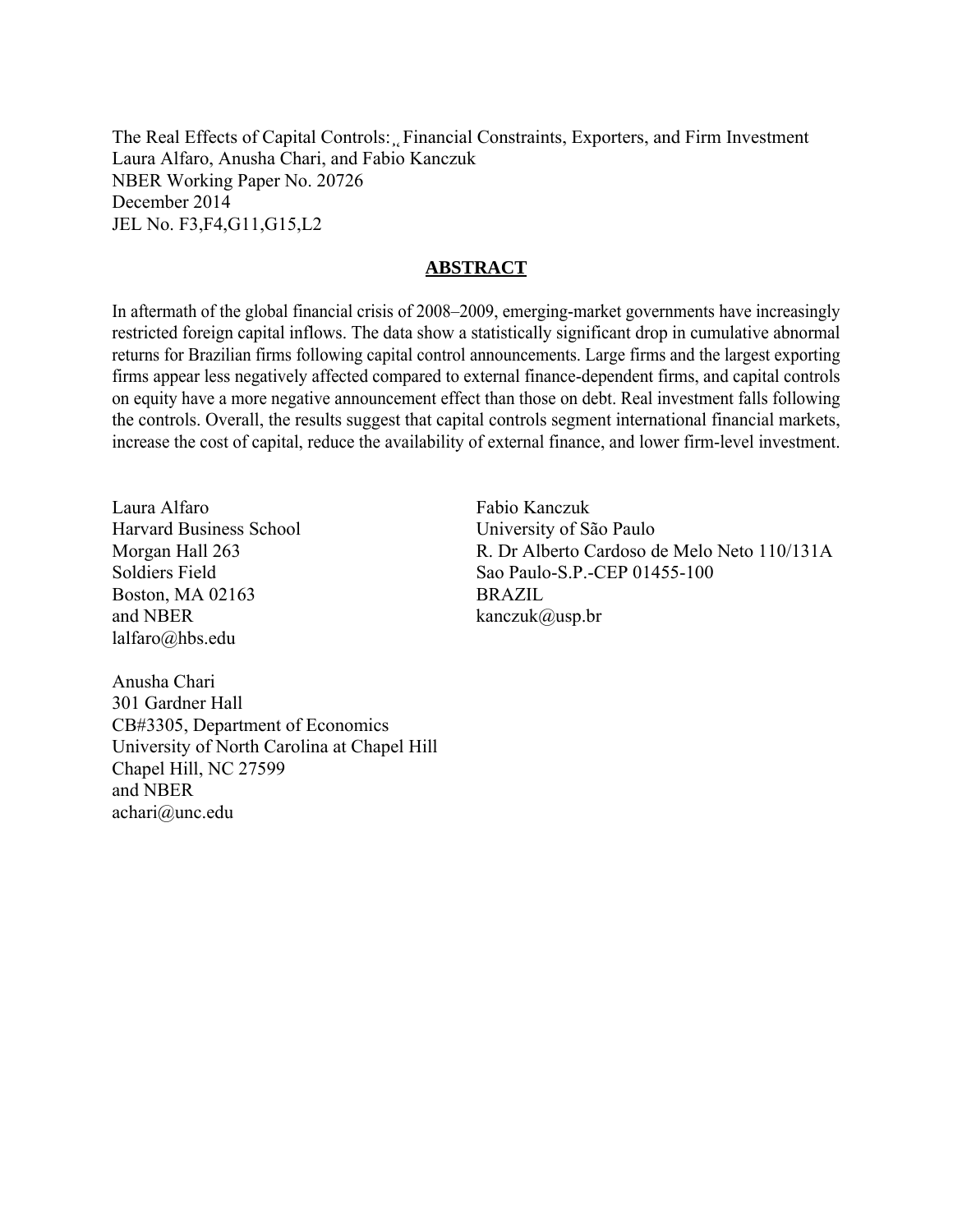#### **1. Introduction**

The massive surge of foreign capital to emerging markets in the aftermath of the global financial crisis of 2008–2009 has led to a renewed debate about the merits of international capital mobility (Stulz 2005; Fratzscher, Lo Duca, and Straub 2013). While the free flow of international capital has many benefits such as reducing the cost of capital, increasing investment and economic growth (Chari and Henry 2004, 2008; Bekaert, Harvey, and Lundblad 2003, 2005), and international diversification gains for foreign investors (Brennan and Cao 1997, French and Poterba 1991, Adler and Dumas 1983), it also poses significant risks for the recipient economies when the flows are volatile, show reversals, or are subject to sudden stops (Jotikasthira, Lundblad, and Ramadorai 2012, Forbes and Rigobon 2002, Forbes and Warnock 2012).

Although the monetary policy decisions of the U.S. Federal Reserve, European Central Bank, Bank of England, and Bank of Japan during the crisis had a primarily domestic focus, they led to substantial spillover effects for emerging-market economies (Fratzscher, Lo Duca, and Straub 2013). As interest rates in developed economies remained low, investors were attracted to the higher rates in Brazil, Chile, Taiwan, Thailand, and South Korea and many other emerging economies (Fratzscher 2012). The governor of Taiwan's central bank, Perng Fai-Nan, explained, "The US printed a lot of money, so there's a lot of hot money flowing around. We see hot money in Taiwan and elsewhere in Asia. . . . These short-term capital flows are disturbing emerging economies."<sup>1</sup>

To stem the flow of capital and manage the attendant risks, several emerging markets have recently imposed taxes or controls to curb inflows of foreign capital. South Korea has also implemented caps on the percentage of foreign reserves banks can hold. In December of 2012, the International Monetary Fund (IMF) released an official statement endorsing a limited use of capital controls (IMF 2012).<sup>2</sup> The case for capital controls primarily rests on prudential measures

<sup>&</sup>lt;sup>1</sup> See http://www.theguardian.com/business/2010/oct/06/expert-views-currency-wars for a list of central banker views on the destabilizing effects of portfolio flows to emerging markets in the aftermath of the global financial crisis. 2 "For countries that have to manage the risks associated with inflow surges or disruptive outflows, a key role needs

to be played by macroeconomic policies, as well as by sound financial supervision and regulation, and strong institutions. In certain circumstances, capital flow management measures can be useful. They should not, however, substitute for warranted macroeconomic adjustment."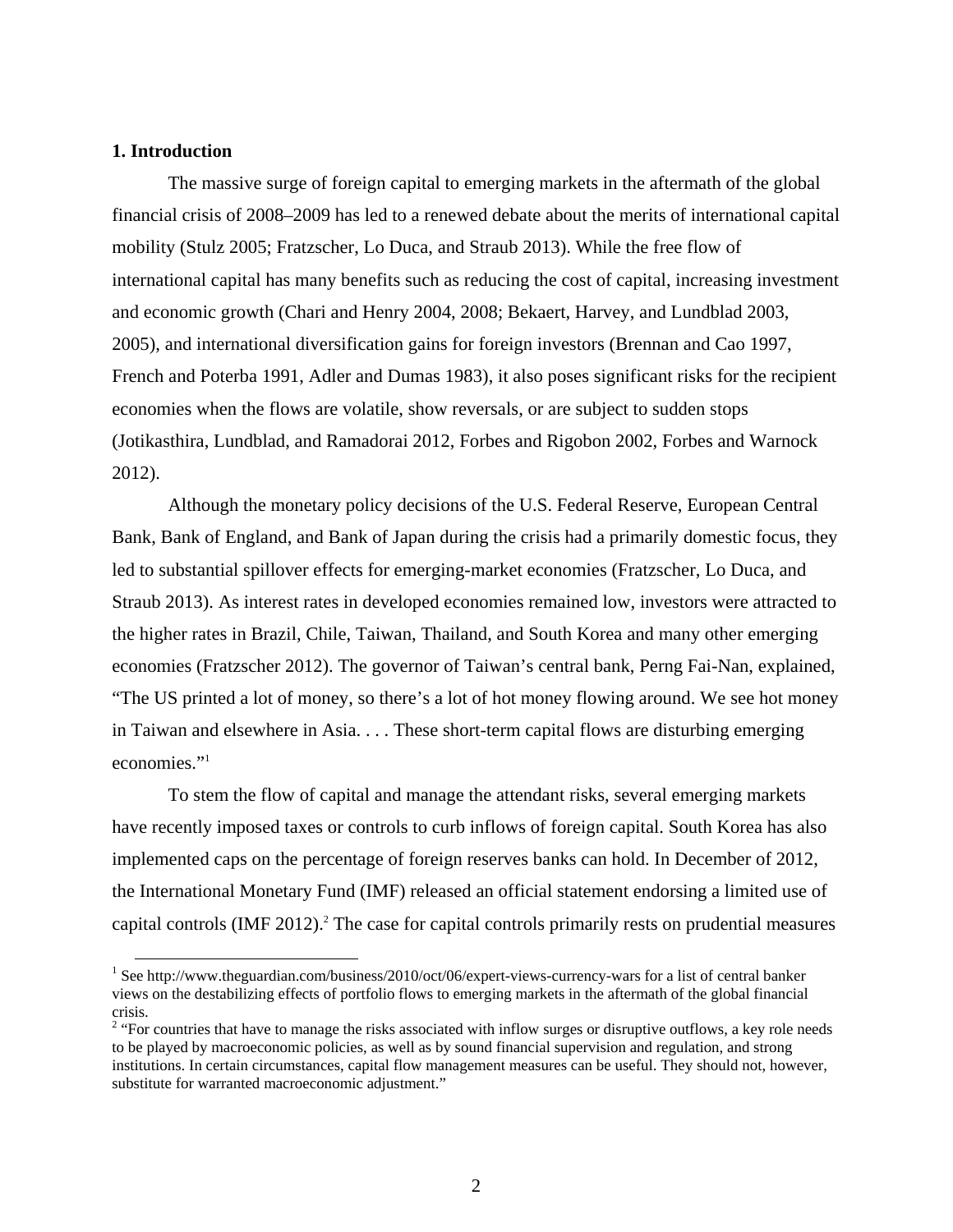designed to mitigate the volatility of foreign capital inflows. However, controls also have an implicitly protectionist aspect aimed at maintaining persistent currency undervaluation. Policy makers from emerging Asia and Latin America have expressed concerns that massive foreign capital inflows can lead to appreciation of the exchange rate and loss of competitiveness, with potential lasting effects on the export sector.<sup>3</sup>

While the literature documents important benefits of international financial liberalization and the welfare impact of investability restrictions (Bekaert and Harvey 2000, Chari and Henry 2004, 2008, Bekaert, Harvey, and Lundblad 2003, 2005, Henry 2007, Karolyi and Wu 2014), the shift in emerging market governments renewed policy focus on implementing capital controls is striking. Related to this shift, there is a growing theoretical macro literature positing the benefits of capital controls albeit focusing exclusively on debt rather than equity to motivate the model frameworks (Bianchi and Mendoza 2010, Farhi and Werning 2014, Korinek 2010).<sup>4</sup> Our paper is the first to provide direct empirical evidence of the costs of capital controls using firm-level data from Brazil seen as a poster child for the recent policy changes (Jeanne, Subrahmanian and Williamson, 2013). Studies about the effects of capital controls on firm finance and real activity are scarce. Most closely related is Forbes (2007a) which studies the impact of capital controls as opposed to the benefits of liberalization using Chilean data from the 1990s.<sup>5</sup>

In this paper we investigate the effects of capital controls on firm-level stock returns and real investment using data from Brazil. We focus on Brazil because it has taken center stage as a country that has implemented a series of extensive controls on capital flows between 2008 and

<sup>&</sup>lt;sup>3</sup> In September 2010, the finance minister of Brazil, Guido Mantega, used the term *currency war* to describe the efforts of nations to devalue their currencies in order to augment the competitiveness of their exports in international markets. In particular, Mantega blamed the monetary policies of the world's major central banks, such as the U.S. Federal Reserve and the European Central Bank, for the currency war. While these trends preceded the Great Recession of 2008, following the recovery from the 2008 subprime crisis low interest rates in developed countries have continued to exacerbate this trend. Jonathan Wheatley and Peter Garnham in "Brazil in 'currency war' alert," *Financial Times*, September 27, 2010. 4

<sup>&</sup>lt;sup>4</sup> Further the empirical literature in macro-finance has focused on characterizing the macro effects of capital controls on exchange rates, interest rates and capital flows. See Magud, Reinhart, and Rogoff (2011) for recent survey on capital controls. The evidence on the effectiveness of controls on reducing the volume of flows is mixed and stronger for effects on the composition of flows.

<sup>&</sup>lt;sup>5</sup> Forbes (2007a) uses an Euler-equation framework to show that during the Chilean encaje, smaller traded firms experienced significant financial constraints. These constraints decreased as firm size increased. See also Forbes 2007b.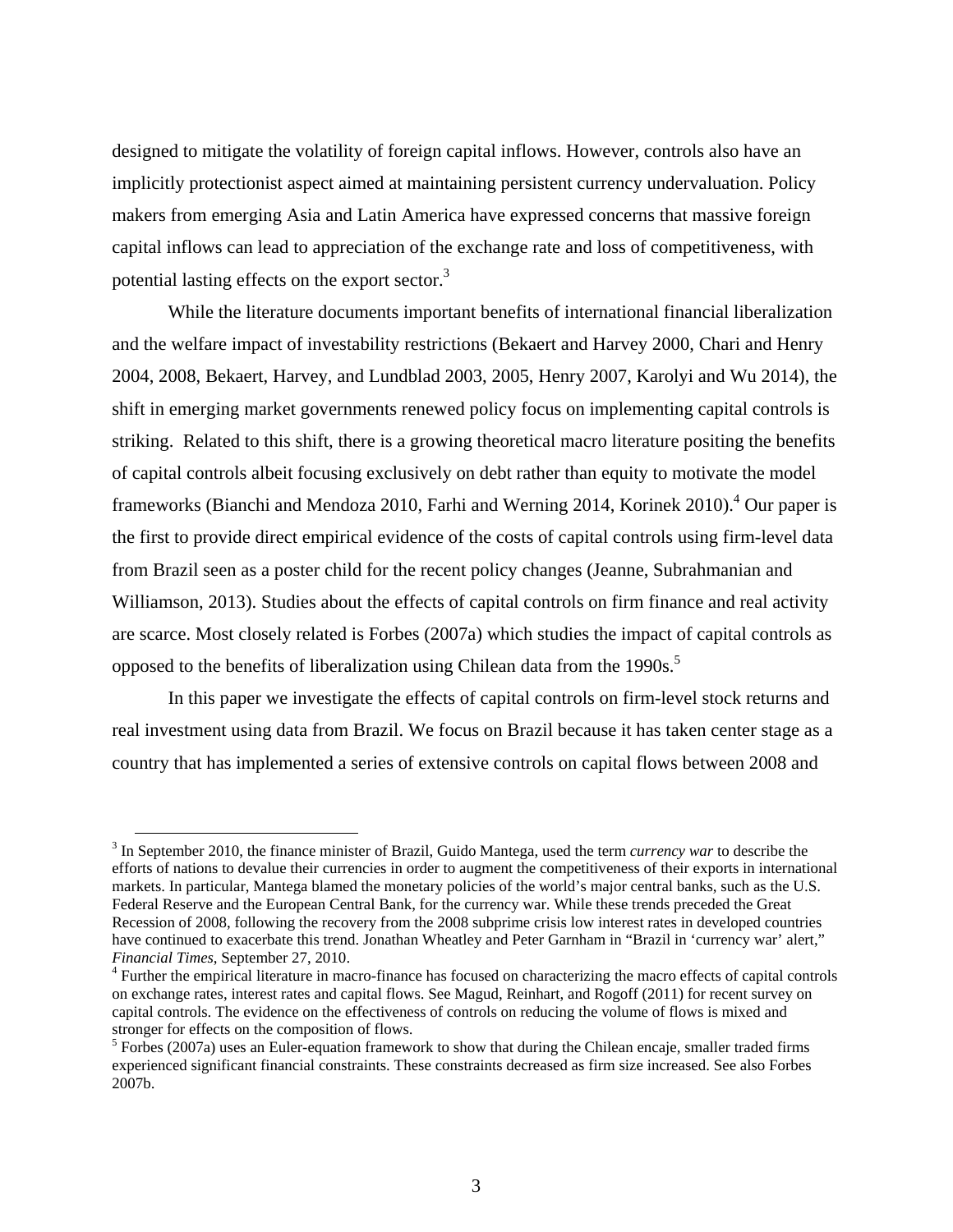2012.<sup>6</sup> The stock market in Brazil is well developed, and the country has firm-level export data that allow us to examine both the firm-level response to capital flows as well as the impact of capital controls on the competitiveness of exporting firms.<sup>7</sup> Importantly, firm-level data have the advantage that they can shed light on the channels through which capital controls can affect the cost of external finance, credit constraints, and real investment at a dis-aggregated level.

Theory suggests that the imposition of capital controls can drive up the cost of capital and curb investment (Stulz 1999, Chari and Henry 2004). Credit constraints at the firm level are also more likely to bind for firms that are more dependent on external finance (Rajan and Zingales 1998, Forbes 2007a). In particular, if production is associated with fixed costs and dependent on external finance, financial constraints at the firm level become relevant. Firms with easier access to external finance or greater access to low-cost funds may be able to overcome the barriers associated with these fixed costs and experience increased investment and sales.<sup>8</sup> Capital controls, on the other hand, can increase uncertainty while reducing the availability of external finance, which can lower investment at the firm level.

We conduct an event-study analysis around the dates when the various capital control measures were announced using stock prices and firm-level data from Datastream and Worldscope. The main results are as follows. First, there is a significant decline in cumulative abnormal returns for Brazilian firms following the imposition of capital controls on foreign portfolio inflows in 2008–2009 consistent with an increase in the cost of capital. Second, controls on debt flows are associated with less negative returns, suggesting that the market views equity and debt flows as different. Third, the data suggest that large firms are less affected by the controls. This finding is consistent with Edison and Warnock's (2004) conclusion that U.S. portfolios are tilted toward large firms.

Fourth, we find that exporting firms are less adversely affected by controls. The larger

-

<sup>6</sup> Some previous noteworthy examples include the Unremunerated Reserve Requirements in Chile (1990s), Colombia (1990s, 2007), and Thailand (2006). Arguably, these historical examples do not compare to the level of active experimentation in the recent Brazilian experience. 7

The value of gross domestic product (GDP) that is spanned by the stock market in Brazil averaged more than  $40\%$ between 2007 and 2012 (stocks traded, total value % GDP, WDI, World Bank), and the market capitalization of listed firms more than 65% (market capitalization of listed companies % GDP, WDI, World Bank).

<sup>&</sup>lt;sup>8</sup> If there are fixed costs associated with exporting, liquidity constraints at the firm level will also come into play. An appreciation of the domestic currency, despite potential negative effects on the competitiveness of exporters, may not have a large impact on aggregate exports (see Chaney 2013).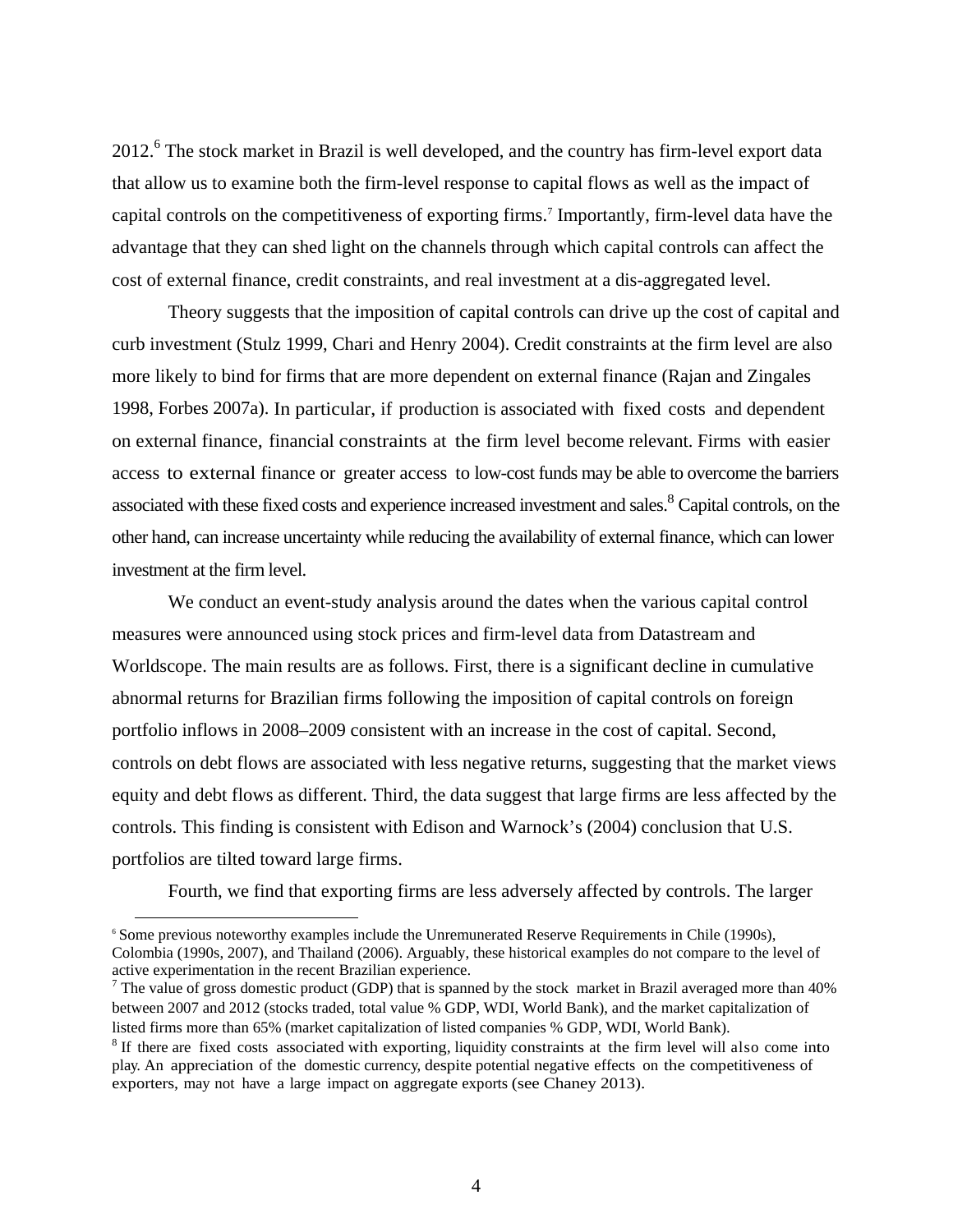exporting firms in particular are somewhat shielded. The evidence suggests that exporting firms may have access to foreign currency proceeds and are therefore not affected by the capital controls to the same extent as non-exporting firms or smaller exporters.<sup>9</sup> Alternatively, if the capital controls are associated with currency depreciation, these firms may experience an increase in profits as their competitiveness improves.

We also consider external finance dependence at the firm and sector level and find that firms that are more dependent on external finance are more adversely affected by the imposition of capital controls. Finally, real investment at the firm level falls significantly in the aftermath of the controls.

The paper is related to a theoretical literature on boom-bust cycles in foreign capital inflows where foreign capital controls are designed to mitigate the externalities generated by a buildup in foreign debt during capital inflow booms, which in turn lead to costly deleveraging if there is a sudden stop in these flows (Calvo and Reinhart 2000, Tornell and Westermann 2005). In this literature, the case for controls on foreign capital is therefore the same as for the macroprudential regulation of the financial sector. Their objective is to design regulatory measures that make agents internalize their contributions to systemic risk and curb the destabilizing impact of foreign capital inflow booms and busts.

Note that the theoretical models analyzing capital controls rely on foreign debt to generate excessive leverage buildups in the financial system during capital inflow booms (see Benigno et al. 2011 for a survey). There is a general consensus that the distinction between debt and equity is an extremely important one when discussing the benefits of capital account openness (Henry 2007). Since debt does not embody the risk-sharing aspects of international equity flows, excessive reliance on external debt (especially foreign-currency-denominated bank loans that generate currency mismatches on balance sheets) can cause financial distress, as we have seen in many an emerging-market crisis (Tornell and Westermann 2005, Benmelech and

<sup>&</sup>lt;sup>9</sup> In related evidence, Desai, Foley, and Forbes (2008) find that U.S. multinational affiliates are better able to circumvent financial constraints and increase sales, assets, and investment significantly more than local firms in the aftermath of currency crises and massive currency depreciations. The evidence in our paper suggests that compared to purely domestic firms that serve local markets, exporting firms may be better able to overcome the financial constraints imposed by capital controls.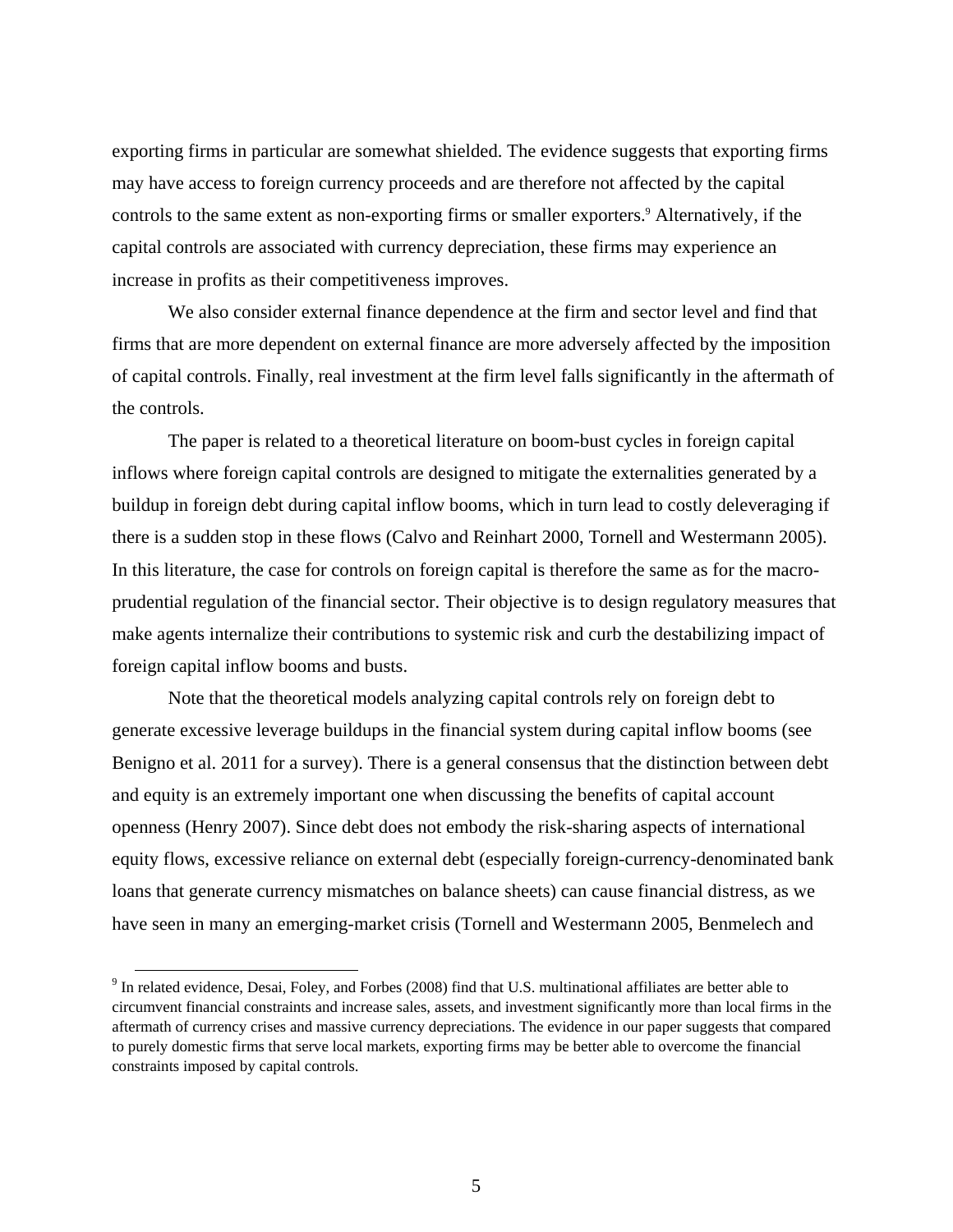Dvir 2013). It is also important to observe that in contrast to the sharp reversal in debt flows during recent emerging-market crises, net portfolio equity inflows remained more stable (IMF [WEO] 2003).

With data that differentiates between capital controls on different categories of assets, Klein (2012) finds that with a few exceptions, there is little evidence of the efficacy of capital controls on the growth of financial variables, the real exchange rate, or GDP growth casting doubts about assumptions behind recent calls for a greater use of episodic controls on capital inflows. Similarly, Fernandez, Rebucci, and Uribe (2013) find that capital controls in the period 2005-2011 have not been implemented as a prudential tool as prescribed by a growing recent theoretical macro literature.

A few papers have studied the macro effects of capital controls in Brazil. Goldfajn and Minella (2005) provide several stylized facts regarding the evolution of capital flows and controls in Brazil and conclude that capital account liberalization and the floating exchange regime have led to a more resilient economy. Using macro data, Carvalho and Garcia (2008) show evidence that the controls were bypassed during the first years following the end of hyperinflation in 1994, when a combination of a controlled exchange rate with extremely high interest rates attracted much carry trade. More recently, Chamon and Garcia (2013) find that "the controls were effective in the sense of creating distortions in the pricing of financial assets, i.e., making the domestic assets more expensive." Therefore, controls were effective in partially segmenting the Brazilian financial market from the international market. However, the controls do not seem to have deterred the appreciation of the *real* when capital inflows were strong.

Forbes, Fratzscher, Kostka, and Straub (2012) use changes in Brazil's tax on capital inflows from 2006 to 2011 to test for direct portfolio effects and externalities from capital controls on investor portfolios. Based on investor interviews, the evidence suggests that an increase in Brazil's tax on foreign investment in bonds causes investors to significantly decrease their portfolio allocations to Brazil in both bonds and equities. Investors simultaneously decrease allocations to countries viewed as more likely to use capital controls. Much of the effect of capital controls on portfolio flows appears to occur through signaling—i.e., changes in investor expectations about future policies—rather than the direct cost of the controls.

6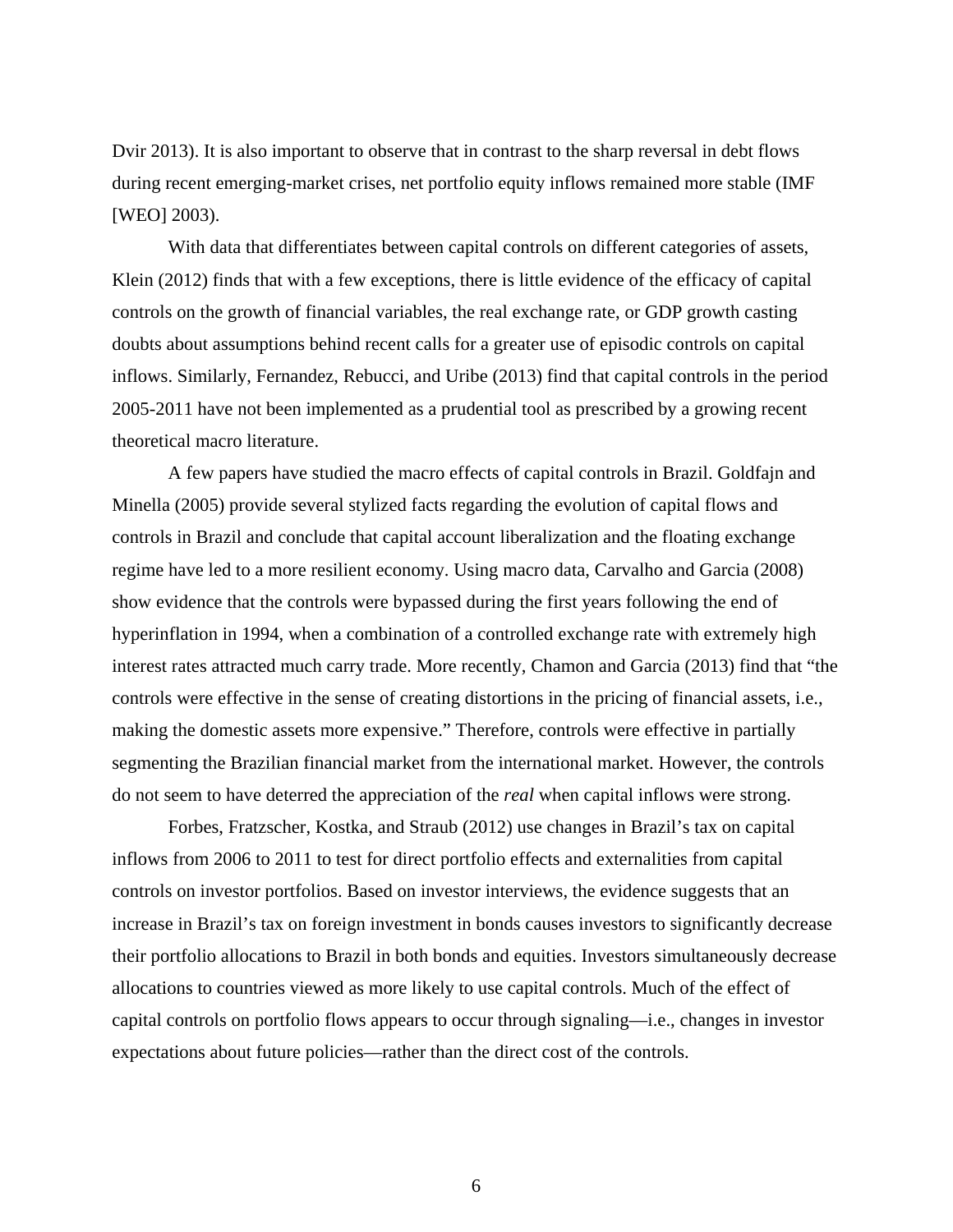The paper proceeds as follows. Section 2 reviews the macroeconomic conditions in Brazil in the 2000s and provides information about the recent use of capital controls measures. Section 3 provides a brief theoretical motivation and Section 4 presents the empirical methodology and summary statistics. Section 5 presents the results and additional tests to ensure the robustness of our findings. Section 6 concludes.

## **2. Background: Brazil in the 2000s and the Recent Use of Capital Controls**

Except for a brief recession during the last two quarters of 2008, caused by the global financial crisis, the Brazilian economy expanded throughout the 2000s due to a commodity exports and consumer boom. The impact of the financial crisis was short lived, and Brazil's economy swiftly returned to growth by the second quarter of 2009. The commodity boom, paired with increased inflows of foreign capital, placed upward pressure on the Brazilian currency, the real.<sup>10</sup> In 2008, the real appreciated by 50% to 1.6 R\$/US\$ from a low of 3.1 R\$/US\$ in 2004.<sup>11</sup>

In an attempt to prevent an excessive inflow of foreign capital, stabilize the exchange rate, and reduce the upward trend in inflation, Brazil's government adopted a system of capital controls on inflows from abroad.12 In March 2008, the government established the *Imposto Sobre Operações Financeiras* (IOF), a financial transaction tax of 1.5% placed on incoming foreign fixed-income investments, as a means of quelling the flow of capital into the economy.

Note that the IOF is a tax that can be levied on a range of financial operations including foreign credit, foreign exchange, securities, and so on.13 Also, it is a tax over which the executive branch has very broad powers regarding triggering events and applicable rates.<sup>14</sup> According to the Brazilian Constitution, most taxes may only be increased by means of a law approved by the

 $10$  The International Institute of Finance estimated that foreign capital inflows increased from US\$11.2bn in 2006 to US\$79.5bn in the following year. Brazil emerged as the biggest recipient of foreign capital in Latin America. <sup>11</sup> Banco Central Do Brasil, accessed November 29, 2012.

 $12$  Capital controls are defined as any policy that is designed to reduce or redirect transactions into the capital account of a given nation. Capital controls are divided into administrative or direct controls, such as required approvals for transactions, and market-based or indirect controls, such as taxes. Such controls can be placed inflows or outflows of capital.

<sup>&</sup>lt;sup>13</sup> The IOF tax was created to replace the CPMF (Contribuição Provisória sobre Movimentação Financeira) abolished in 2008. The CPMF was a tax on bank transactions. It ranged from in 0.25% in 2008 to 0.38% in 2008 when it was abolished.

<sup>14</sup> See www.receita.fazenda.gov.br/aliquotas/impcresegcamb.htm.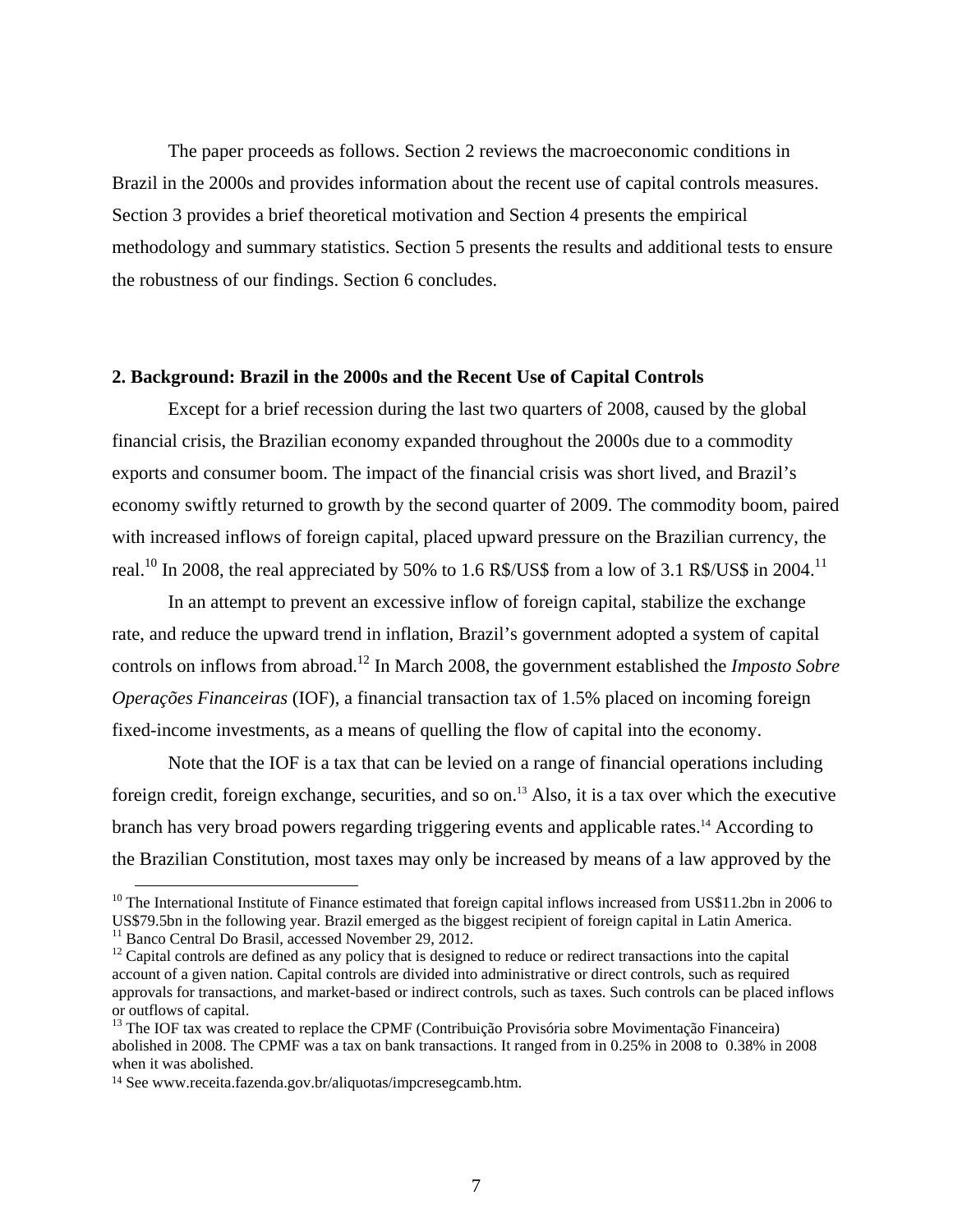National Congress and usually take effect after ninety days. However, the IOF is an exception. The tax can be easily changed overnight at the discretion of the Finance Ministry through policy decree that becomes effective immediately from its enactment date. Using data from investor interviews, Forbes, Fratzscher, Kostka, and Straub (2012) also document that controls were not anticipated by investors.

By October of 2008, as the wide-reaching effects of the international financial crisis were becoming clear, foreign direct investment in Brazil nearly halved from US\$45.1 billion in 2008 to US\$25.9 billion in 2009.<sup>15</sup> In an effort to stem the outflow of investment, the government eliminated the IOF. However, Brazil recovered quickly from the economic downturn, and during the first nine months of 2009, approximately US\$20 billion of foreign investments entered the Brazilian equities market.<sup>16</sup> With the resumption of massive capital inflows, capital controls were imposed again as early as February of 2009. On October 20, 2009, Brazilian authorities expanded the IOF tax to a 2% rate on fixed income, in addition to portfolio and equity investments. The IOF did not apply to inflows of direct investment.

Since its re-introduction in October of 2009, the IOF has become a means for the Brazilian government to control the influx of foreign capital, and the tax has repeatedly been both raised and expanded to include other forms of investments (see Table 1 for a detailed list). By late 2010, the real continued to appreciate, emerging as one of the strongest performing currencies in the world. On October 5, 2010, the IOF on fixed-income instruments was raised to 4%; less than two weeks later the tax was raised to 6%.

In early 2011, the exchange rate remained at R\$1.6 against the U.S. dollar, and the blame for Brazil's currency appreciation was targeted on incoming foreign capital originating in developed markets. The government decided to raise the IOF to 6% on foreign loans with a minimum maturity of up to 360 days in March 2011. By early April, the IOF was extended to loans with a maturity of up to two years. The increase in tax rate represented a shift away from a dependency on high interest rates to combat the growing levels of inflation in Brazil.

<sup>&</sup>lt;sup>15</sup> Economist Intelligence Unit, EIU Country Data, accessed September 2012.<br><sup>16</sup> "Brazil Increases Tax on Foreign Exchange Transactions Related to Foreign Investments in the Financial and Capital Markets," Memorandum, Simpson Thatcher & Bartlet LLP, October 22, 2009.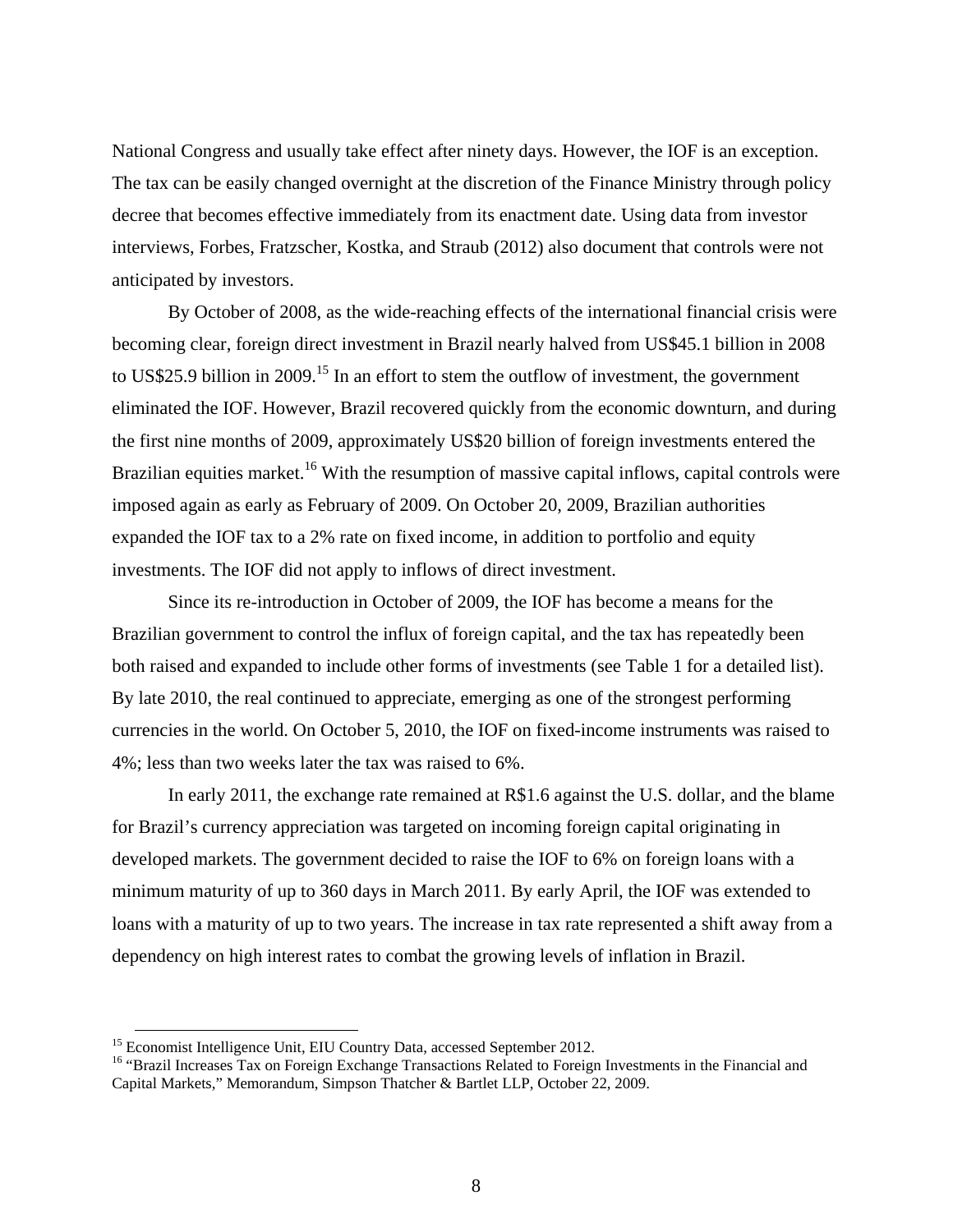The decision to place capital controls on incoming foreign investments was not unanimously supported. Edemir Pinto, chief executive of the Brazilian Stock Exchange, called on the government to remove some of the existing capital controls on the grounds that the IOF was damaging the equity market. Over half of the money raised by Brazilian companies from IPOs originated from foreign investors, and Pinto claimed the tax on financial transactions was choking foreign inflows of capital. In early December 2011, the 2% IOF tax on equities was removed.

In an attempt to depreciate the value of the real, the Central Bank also began aggressively cutting its overnight rate (Selic). Over a ten-month period, the Selic rate was cut eight consecutive times, from 12.5% in late August 2011 to 8% in July 2012. In the first week of June 2013, Brazil removed the tax on foreign investments in local debt and the 1% tax charged currency derivatives.<sup>17,18</sup> One July 1st, the government further eliminated reserve requirements on short dollar positions held by local banks.<sup>19</sup> The next section provides a brief discussion on the theoretical motivation for the empirical analysis that follows.

#### **3. Theoretical Underpinnings**

The focus of this paper is on the imposition of capital controls. Theory predicts that the direction of the change in expected returns in response to the imposition of capital controls will be firm specific. Expected returns will rise for firms whose exposure to systematic risk increases and fall for those whose exposure decreases following capital controls announcements. The change in expected returns will be reflected in stock prices. For example, a rise in a firm's expected return will cause a decrease in its stock price.

As an analogous thought experiment, consider the liberalization of stock markets as countries went from financial autarky to financial openness in the late 1980s and early 1990s in many emerging markets, including Brazil. Here the expected return changes could be

<sup>&</sup>lt;sup>17</sup> http://www.bloomberg.com/news/2013-06-13/brazil-dismantles-capital-control-as-real-drops-to-four-yearlow.html.

<sup>&</sup>lt;sup>18</sup> http://www.reuters.com/article/2013/06/05/brazil-tax-iof-idUSL1N0EG23E20130605.

<sup>&</sup>lt;sup>19</sup> http://www.bloomberg.com/news/2013-06-25/brazil-eliminates-reserve-requirement-on-bets-against-thedollar.html.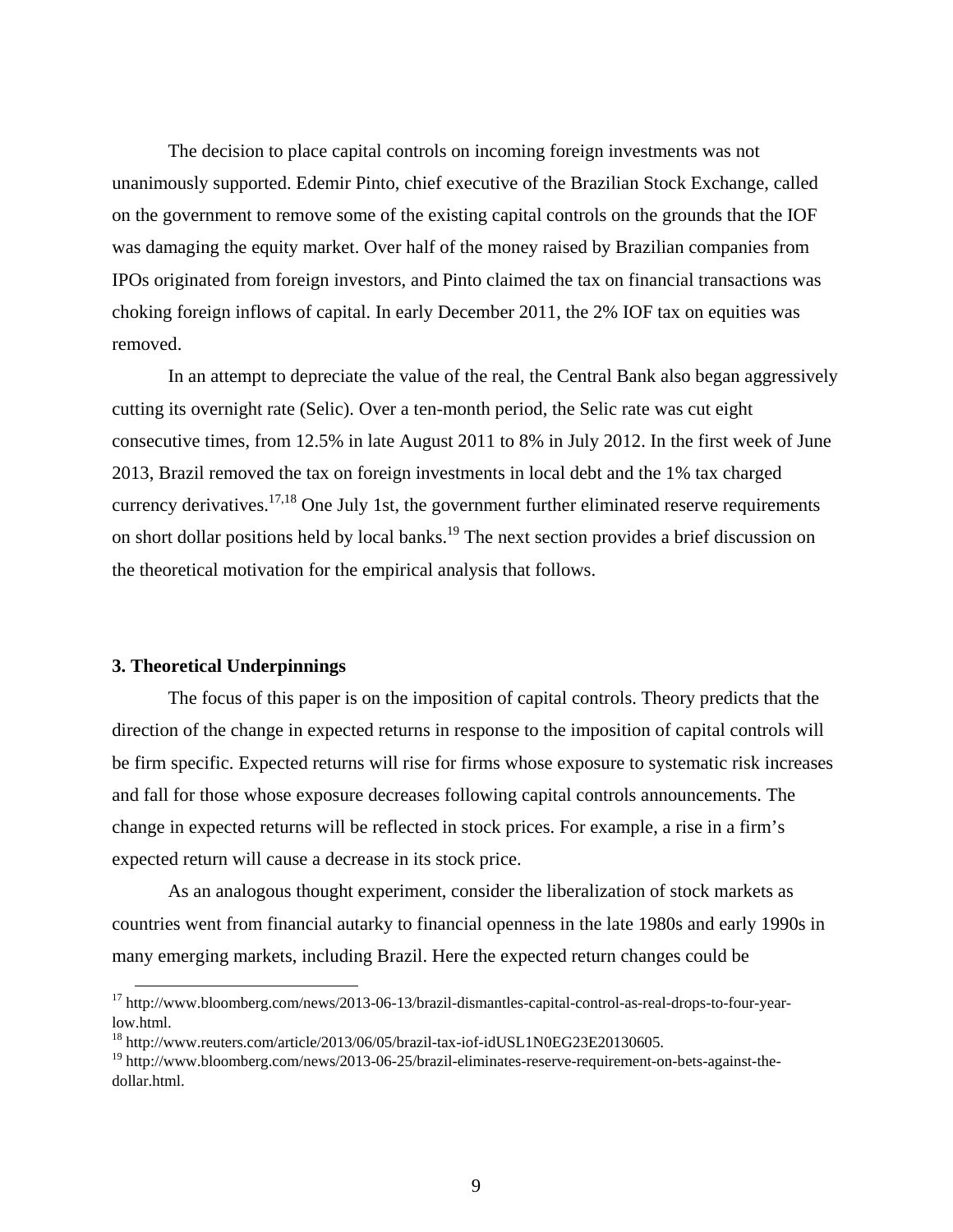decomposed into two components—a change in the risk-free rate and a change in the firmspecific risk premium. Moving from financial autarky to openness constitutes a change in the relevant benchmark for the firm-specific expected return.

To see this, notice that the benchmark for the risk-free rate changes from the countryspecific risk-free rate in autarky to the world risk-free rate. If the risk-free rate under autarky is greater than the world risk-free rate (not an unreasonable hypothesis given that emerging markets are capital scarce in comparison to advanced countries), then we expect the risk-free rate to fall as countries liberalize their stock markets and experience inflows of foreign capital.

Similarly, if the benchmark for measuring a firm's exposure to systematic risk changes from the domestic market to the world market, we expect that the firm-specific risk premium will fall if a firm's returns are more correlated with the domestic market than with the world market. Here a firm's exposure to systematic risk that determines the risk premium term in the firm's expected return depends on the covariance of the firm's cash flows with the domestic relative to the world market. The higher the systematic risk, the greater the expected return or cost of capital for a given firm. The expected return (or cost of capital) can fall due to the risk-free rate (or average cost of capital) effect and the diversification (or systematic risk) effect as countries move from financial autarky to openness. Concomitantly, if expected future cash flows remain unchanged, stock prices will rise as the expected returns fall.

Indeed, Chari and Henry (2004) show that when countries liberalize their stock markets, firms that become eligible for foreign purchase (investible), experience an average stock price increase of 15.1%. Since the historical covariance of the average investible firm's stock return with the local market is roughly two hundred times larger than its historical covariance with the world market, liberalization reduces the systematic risk associated with holding investible securities. Consistent with this fact, the average effect of the reduction in systematic risk is roughly two-fifths of the total increase in stock prices, and the firm-specific increases are directly proportional to the firm-specific changes in systematic risk.

The imposition of capital controls, in contrast, constitutes a move away from financial openness to financial autarky. As a consequence, the risk-free and the firm-specific systematic risk may rise, and the expected return (or cost of capital) may go up while stock prices fall.

10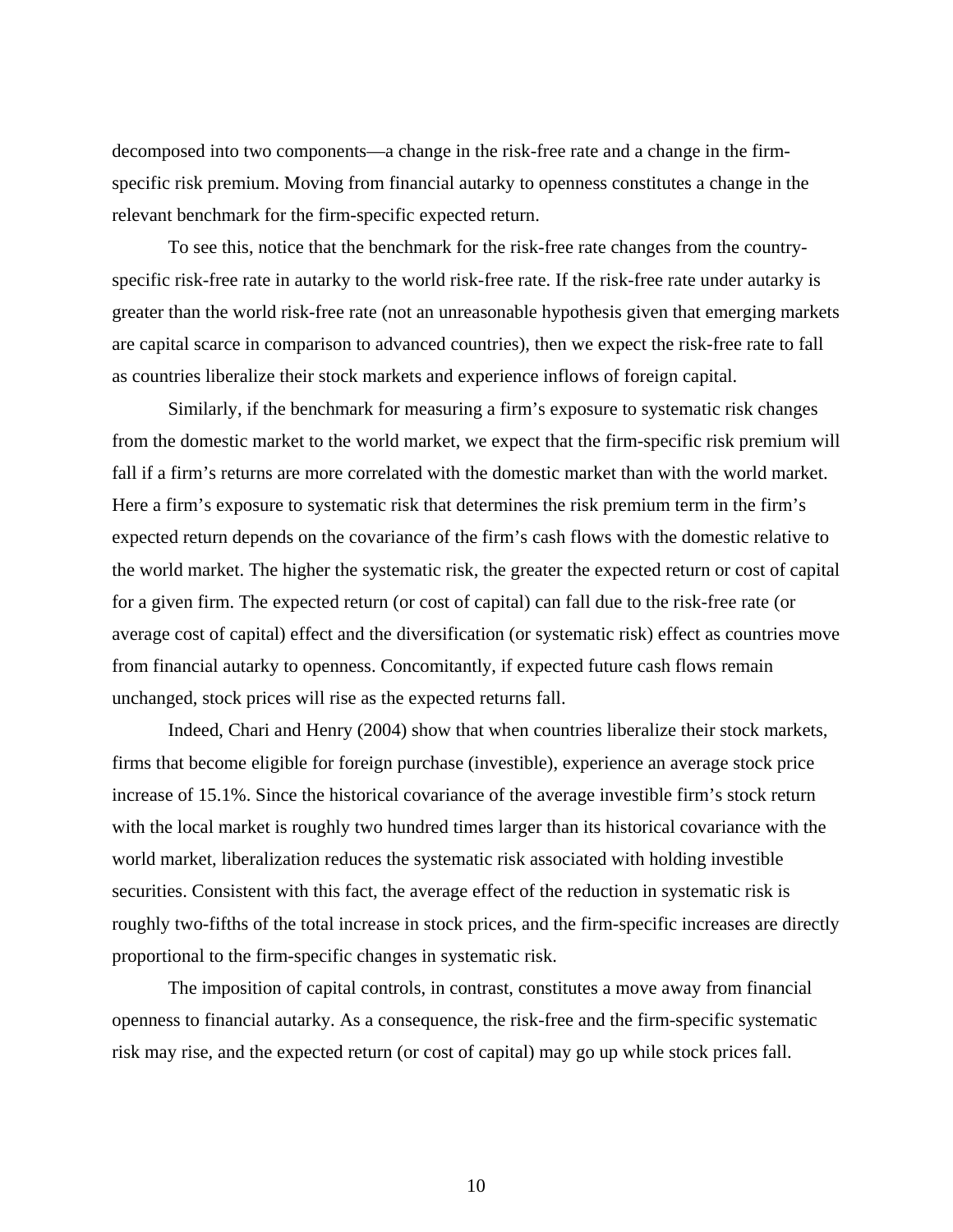Therefore, negative CARs following capital control policy announcements would suggest that, all else equal, stock prices fall as the market imputes an increase in expected returns or the firmspecific cost of capital.

Following the analysis in Stulz (1999) and Chari and Henry (2004), assume a small country whose equity market is completely integrated into world equity markets.<sup>20</sup> Also assume that all investors in the world are risk averse and care only about the expected return and variance of their investment. In an integrated world capital market, the small country's equity market becomes part of the global equity market and expands the diversification opportunities for foreign investors. Since foreign investors can invest in the country's stock market and domestic investors can invest abroad, the risks associated with domestic production are borne by both foreign and domestic investors.

With completely open capital markets, the relevant source of systematic risk becomes the world market. Therefore, if global investors care only about the expected return and volatility of their portfolio, it follows that the capital asset pricing model (CAPM) will hold for the world market and the risk premium on any risky asset is proportional to its world beta. Let  $E[\tilde{R}_i^*]$  be the required rate of return on firm *i* in the integrated capital market equilibrium. It follows that

$$
E[\tilde{R}_i^*] = r_f^* + \beta_{iW} (E[\tilde{R}_W] - r_f^*), \qquad (1)
$$

where  $\beta_{iW}$  denotes firm *i*'s beta with the world market,  $E[\tilde{R}_W]$  denotes the required rate of return on the world equity market portfolio, and  $r_f^*$  denotes the world risk-free rate. Under our assumptions, the aggregate risk premium on the world market portfolio is  $\gamma \sigma_w^2$ , where  $\sigma_w^2$  is the variance of the return on the world portfolio and  $\gamma$  is the constant coefficient of relative risk aversion.

Now consider the impact on firm *i's* required rate of return when the country imposes capital controls effectively segmenting the country's stock market from the rest of the world.

-

 $^{20}$  For a detailed analysis of international asset pricing models, see Obstfeld and Rogoff 1996, chapter 5.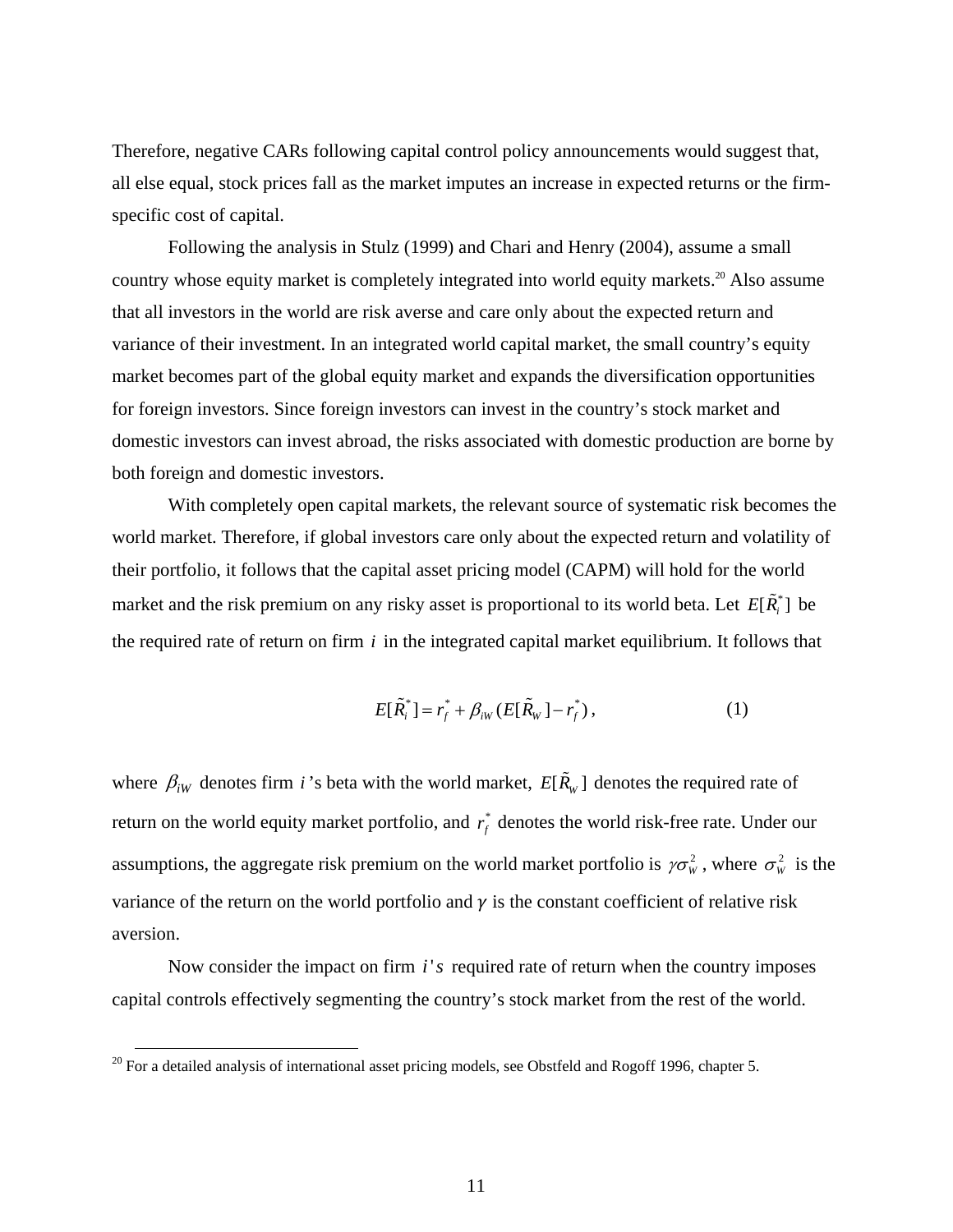Assume also for now that the expected value and variance of the profits from domestic production activities are unaltered by the controls.

After the imposition of controls, market segmentation—albeit varying in degree depending on the range and magnitude of the controls—will reduce the diversification opportunities for foreign investors. Similarly, the effects will be magnified if domestic investors are also circumscribed in their ability to invest abroad. By hampering the ability of foreign investors to access the domestic stock market, the relevant pool of investors will tilt toward domestic investors. It follows that in the now segmented equity market for any individual stock we have

$$
E[\tilde{R}_i] = r_f + \beta_{iM} (E[\tilde{R}_M] - r_f), \qquad (2)
$$

where  $E[\tilde{R}_i]$  is the required rate of return on firm *i's* stock,  $r_f$  is the risk-free rate in the domestic market,  $\beta_{iM}$  is the beta coefficient of firm *i* with the domestic market portfolio before liberalization, and  $E[\tilde{R}_M]$  is the expected return on the domestic market.

Admittedly, equation (2) represents the extreme case of complete segmentation. Depending on the scope or extensiveness of the controls, the expected return benchmark will range between the complete segmentation and full integration cases. The controls may alternatively be thought of as creating a price wedge in the expected returns or a tax that drives up the expected return relative to the benchmark return under full integration. Indeed, a number of studies about capital controls take this analytical tack.

To recap, if risk-free rates and/or the firm-specific risk premium rise following the imposition of capital controls, the required rate of return for a given firm will go up and its stock price will fall. In mapping the theory to the data, an increase in required rates of return and a fall in stock prices will be reflected in negative CARs in the event windows surrounding capital control announcements.

Note that if the expected value or variance of the domestic production activities are altered as a consequence of the controls, the impact on the stock price will depend on two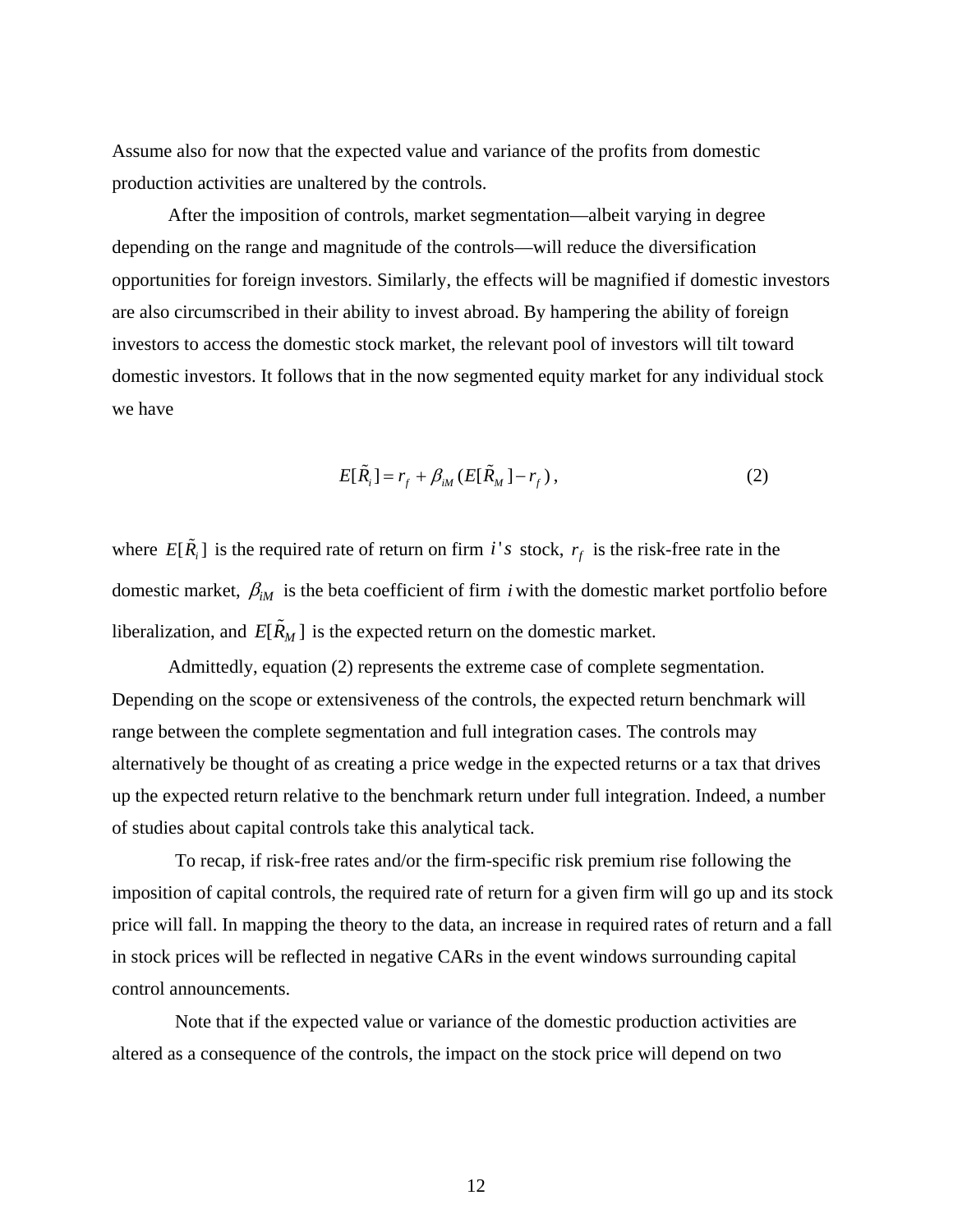effects: the expected cash flow effect and the required rate of return effect. A priori, if some firms benefit from the protectionist variety of capital controls, it is possible that expected cash flows could increase more than the rise in the required rate of return such that stock prices rise and CARs are positive following the imposition of capital controls. For example, exporting firms may benefit from protectionist capital controls if the exchange rate depreciates and expected future cash flows go up.

# **4. Empirical Methodology and Summary Statistics**

We use an event-study methodology to examine investors' reaction to the strengthening or weakening of capital controls.<sup>21</sup> If capital markets are semi-strong form efficient with respect to public information, stock prices will quickly adjust following an announcement, incorporating any expected value changes (Andrade et al. 2001). We analyze several windows (two, three, five, eleven, and twenty-one days) but present results for the twoday windows in our main specifications as this is the most stringent test we can apply to capture the announcement effect of the capital controls with less concern about other confounding news events.

We examine the abnormal stock return around various different windows of time surrounding the announcement of the capital control policy. Stock prices are from Datastream. The market returns used in the benchmark estimations uses the BOVESPA return (the most commonly quoted index in Brazil). We also analyze different broad indices available for different sectors or classes of firms such as the IBRA. Our estimation period is 280 days before and up until 30 days preceding the event date. Cumulative abnormal returns (CARs) sum the abnormal returns over the event window, with abnormal returns estimated using a market model with Scholes-Williams betas that make adjustments for the noise inherent in daily returns data.<sup>22</sup> Given that the some of the events are close in time making their estimation windows overlapping

<sup>&</sup>lt;sup>21</sup> For more details, see MacKinlay 1997.

<sup>&</sup>lt;sup>22</sup> In particular, nonsynchronous trading of securities introduces a potentially serious econometric problem of errors in variables to estimate the market model with daily returns data (Scholes and Williams 1977). To address this problem, Scholes-Williams betas provide computationally convenient and consistent estimators for the market model. Using a standardized value of the cumulative abnormal return, we test the null hypothesis that the return is equal to zero.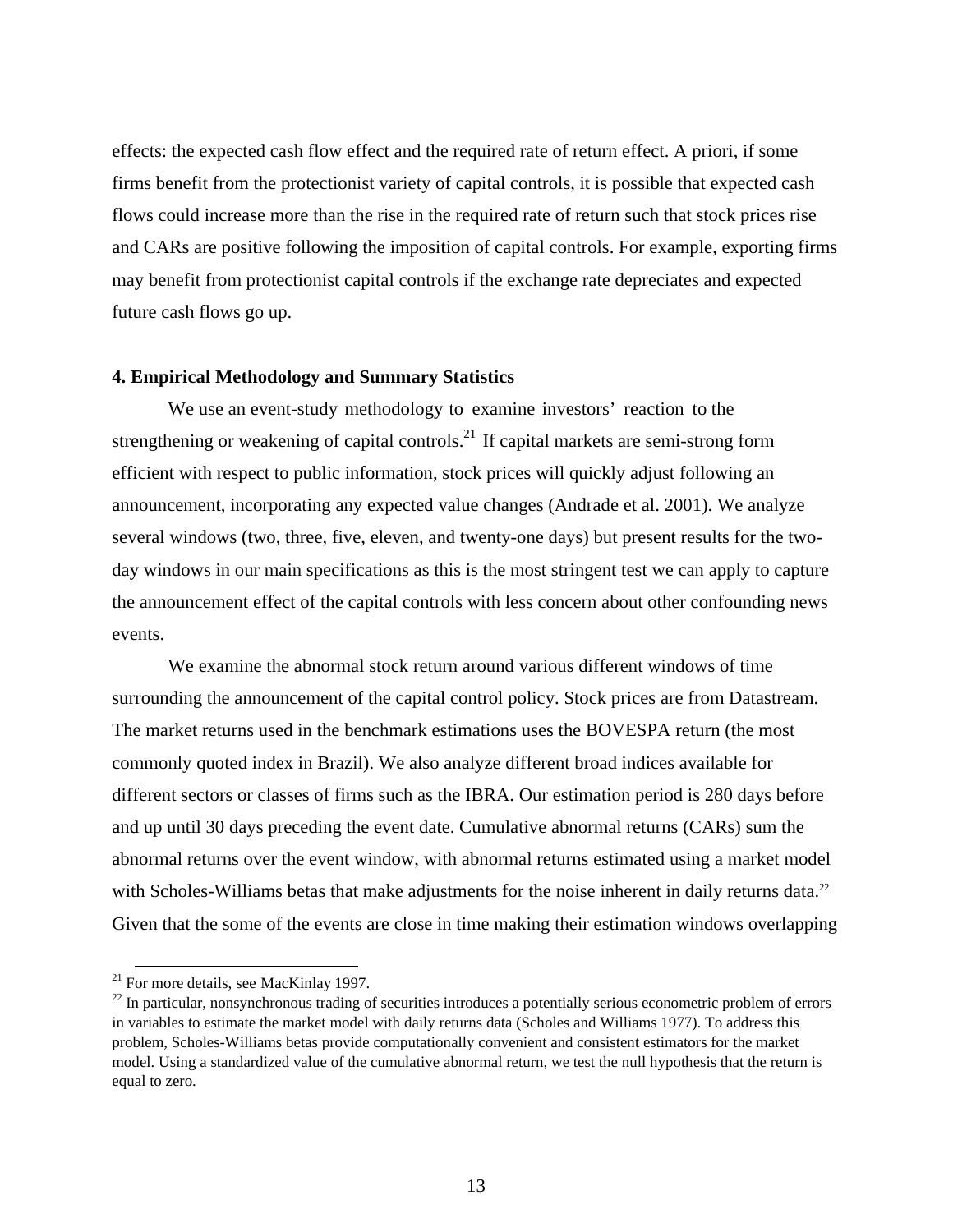in time, we also conduct the analysis using the estimation window prior to the Lehman event as the benchmark return in the CAR calculations for all the following events.

Data about firm characteristics are taken from Worldscope. Using all available data, the sample consists of quarterly data from Q1 2006–Q4 2012. These include the (log) of total assets, as a proxy for size and debt to total assets, and short-term debt to total debt as proxies for liquidity.<sup>23</sup> In addition, we construct a number of measures of external finance dependence beginning with the Rajan and Zingales (1998) measure using time-series Brazilian data. We use the consumer price index (CPI) index to deflate the data. The firm-level information is matched to export status and the range of exports using data from the Brazilian Secretary of External Trade (Secretaria de Comercio Exterior, Secex). The export range is in U.S. dollars (FOB) and includes firms exporting less than \$1 million, between \$1 million and \$100 million, and more than \$100 million.

## **4.1 Summary Statistics**

Figure 1 depicts the evolution of the BOVESPA index (the most commonly quoted index) corresponding to the different capital control announcements in Table 1. The table includes the date the capital control measure was announced, whether the control affected inflows of debt or equity, the change in the market return on the BOVESPA index in the two-day post-announcement period, and a description of the event.

Table 2 shows summary statistics for Brazil's BOVESPA. The table shows both nominal and real returns on the aggregate BOVESPA index, which showed strong positive returns in the aftermath of the global financial crisis corresponding to the surge in foreign capital inflows. The data are divided into different subperiods that correspond to different rounds of capital control policies. The first period is Q1 2008–Q4 2008. Capital controls were announced and subsequently reduced on October 23, 2008. Q1 2009–Q3 2009 is a time of no new announcements about controls. In the period between Q4 2009 and Q3 2011, new controls were introduced and changed eight times. During this subperiod, nominal and real returns on the

-

<sup>&</sup>lt;sup>23</sup> Data availability varies across firms.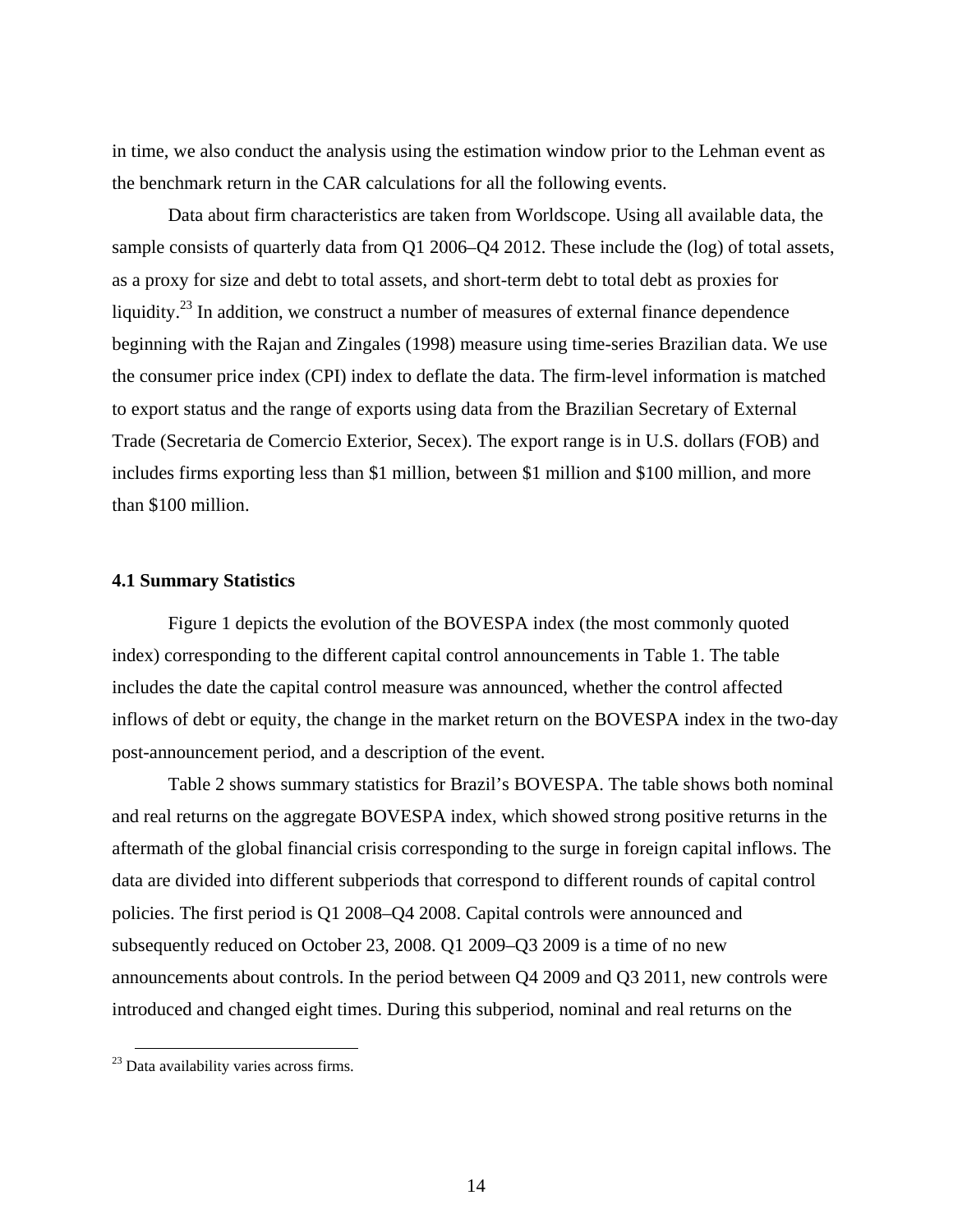Brazilian index averaged 35.4% and 26.1%, respectively and the Real appreciated by about 11%. From Q4 2011 onward, controls on longer-term debt instruments were introduced but then removed for all but a few instruments.

Table 3 presents firm-level summary statistics for the firms in the BOVESPA index. Information includes firm size, PP&E (property, plant, and equipment), investment rates, exporter status, liquidity, and leverage measures. Firm size, operating revenue, and PP&E figures are reported in real terms, i.e., the nominal values are deflated by the CPI. The data show that the average firm size in terms of total assets and in real terms is R\$67 million (Panel A). In nominal terms, this roughly translates to US\$48 million at an average exchange rate of 1.845 R\$/US\$ over the sample period. The median firm size for the full sample in nominal terms is approximately US\$9 million.

The average leverage ratio (debt/assets) is 33%, while short-term debt on average accounts for about 28% of total debt. About 41% of the firms in the sample are exporters. Panel B reports summary statistics for exporting firms and suggests that exporting firms are on average smaller than non-exporting firms in Panel C. Non-exporting firms include large utilities and financial services firms such as large banks. Hence it is not surprising that the average size of the non-exporting or purely domestic firms is larger than the exporting firms which are primarily in the manufacturing sector. The median exporting firm, however, is almost double the size of the median non-exporting firm, suggesting that a few large firms may be driving the average firm size in the non-exporting subsample. Also, the largest exporting firms (those exporting more than \$100 million) are on average larger than the non-exporting firms with average assets of US\$66 million in nominal terms. Table 3 also reports summary statistics for PP&E, investment rates, and operating revenues for the full sample, exporting, and non-exporting firms.

### **5. Results**

## **5.1.1 Abnormal Returns and Firm Characteristics**

Table 4 presents evidence of the stock market's response to capital control events using an event-study framework. The basic regression specification is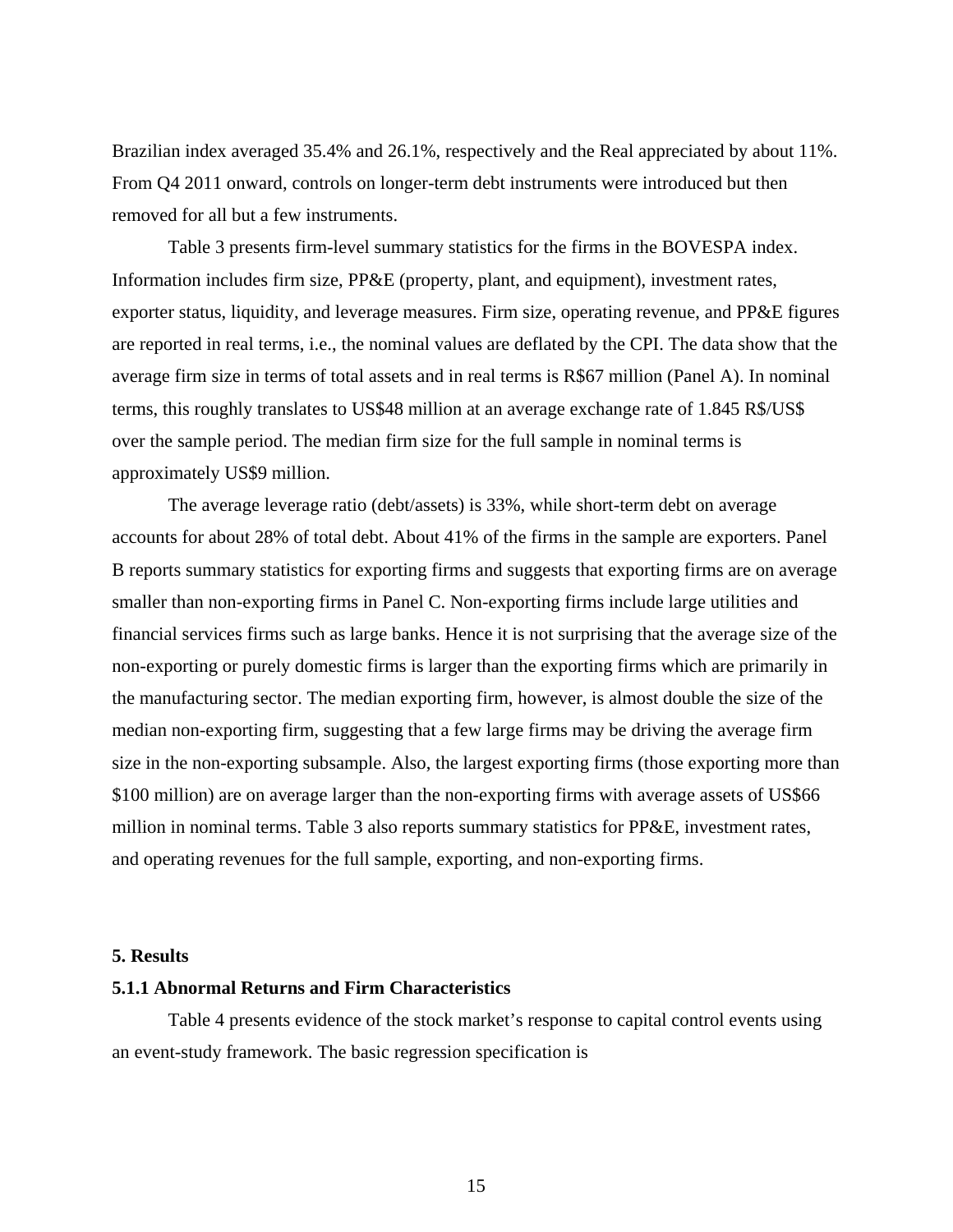$$
CAR_{it} = Constant + FirmControls_{it} + \varepsilon_{it} , \qquad (3)
$$

where  $CAR_{it}$  is the cumulative abnormal return for firm *i* over the event window *t*. We use a twoday event window as our benchmark specification. The constant term captures the impact of the announcement on average returns, and firm controls include an observable set of firm-specific characteristics such as size, leverage, and so on.

The usual assumption that the error term is random and uncorrelated across firms requires further discussion. Equation (3) is estimated using a panel regression. When aggregating abnormal returns, typical event studies assume that abnormal returns are not correlated across firms. Assuming no correlation across firms means that the covariance between individual firm abnormal returns is zero. Therefore, standard distributional results may be used to calculate the variance of aggregated abnormal returns. The assumption is reasonable if the event dates for individual firms do not overlap in calendar time.

In the case of a capital controls event, however, all Brazilian firms share identical event dates. Therefore, the covariances between individual firm abnormal returns may not be zero, in which case the standard distributional results no longer obtain. We address this problem of clustering in the standard fashion by relaxing the assumption that abnormal returns are not correlated across firms. Specifically, we allow the off-diagonal (covariance) elements in the variance–covariance matrix to be different from zero. In short, the clustering procedure produces standard errors that are appropriately adjusted to reflect the cross-firm correlation of abnormal returns.24 The estimation procedure also corrects for potential heteroskedasticity across firms.

Measures of two-day CARs using Scholes-Williams betas suggest a significant decline in stock returns surrounding the capital control announcements consistent with an increase in the cost of capital for firms listed on the BOVESPA (Column 1). Quantitatively CARs fall by about -0.43% on average over a two-day window. The effect is statistically significant at the 1% level. Column 2 includes a proxy for firm size in terms of (log) total assets lagged by one quarter.

 $24$  Even in the case when the event day is common, if the firms are not from the same industry, as in our case, Brown and Warner (1985) show that use of the market model to derive the abnormal return reduces the intercorrelations virtually to zero and, hence, can be ignored in the analysis.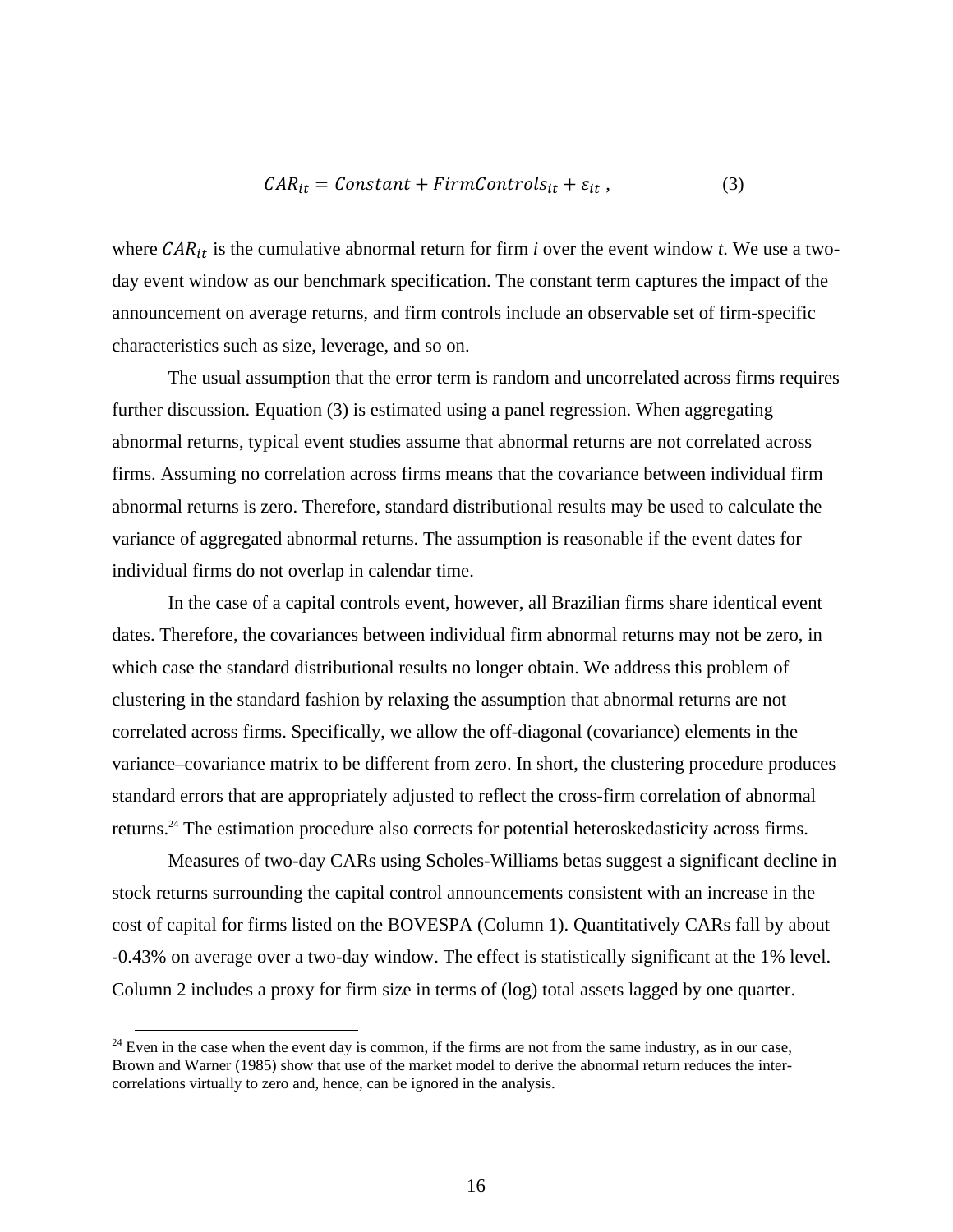Controlling for size, the coefficient on the constant term suggests that the CARs fall on average by a quantitatively significant -3.39% at the 1% level, which is an order of magnitude higher than the simple regression in Column 1 that does not control for firm size. This suggests that firm size captures an important dimension of underlying heterogeneity at the firm level. The size variable measured by the lagged value of total firm assets has a positive and significant effect on abnormal returns also at the 5% level. However, the magnitude of the size coefficient (0.00177) is offset by the magnitude of the coefficient on the constant (-0.0339) which measures the decline in average CARs. For the average firm, the magnitude of the size effect is outweighed by the magnitude of the decline in average CARs. The results from the specification in Column 2 therefore suggest that large firms were somewhat shielded from the imposition of capital controls but that the market imputes a significantly negative value to the announcement of the controls.

Including controls for leverage, such as debt to total assets in Column 3 and short-term debt to total debt, does not appear to have a significant effect on the abnormal returns. Columns 3 and 4 corroborate that, on average, CARs are significantly negative at the 1% and 5% levels, respectively, while firm size somewhat mitigates the negative effect on abnormal returns in the immediate aftermath of capital control announcements.<sup>25</sup>

Column 5 and 6 include a variable that takes into account a firm's exporter status. The evidence suggests that the average effect of the capital controls announcement is negative and significant at the 1% level while the coefficient on exporter status is positive and significant in both specifications. The finding is consistent with two explanations.

First, exporting firms may have access to foreign currency proceeds and therefore not be affected by the capital controls to the same extent as purely domestic firms. Second, if the capital controls are designed to reduce foreign capital inflows and as a result prevent the domestic currency from appreciating, exporters could be in an improved competitive position internationally, which drives up their expected cash flows and abnormal returns. The second explanation is consistent with the argument that as a by-product of prudential capital controls

<sup>&</sup>lt;sup>25</sup> Detailed information on the source of debt financing by firms (from banks, for example) was more limited in our data set. We obtain similar results when controlling by the share of debt from banks.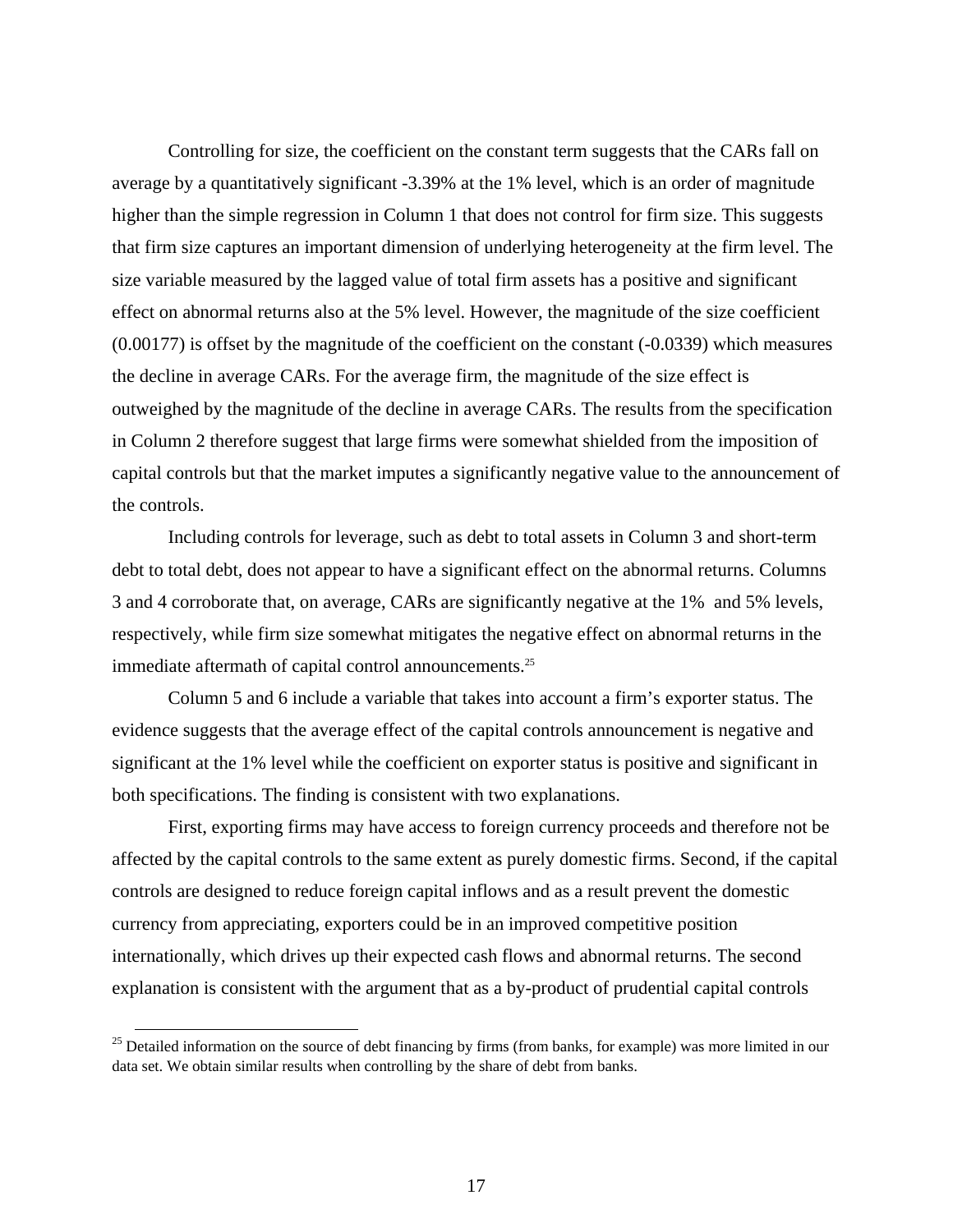designed to mitigate the volatility of foreign capital inflows and manage endogenous systemic risk, a depreciated currency may benefit exporting firms in the country imposing the controls. Indeed, Column 6, which includes controls for firm size and exporter status, suggests that large exporting firms are likely to be less negatively affected by the capital controls policy.

Column 7 further explores the impact of the capital controls announcement on exporting firms by size groups. It is interesting to note that while smaller exporters in the  $\leq$ \$1 million revenue bin do not experience significant returns, the coefficients on exporting firms in the \$1- \$100 million revenue bin and the largest revenues, i.e., in the  $\geq$ \$100 million in revenues are positive and statistically significant suggesting controlling for firm size, the magnitude of the export revenues also matter. The evidence suggests that large firms with large export revenues are somewhat shielded from the negative effects of capital controls announcements.

### **5.1.2 Debt Versus Equity Events**

-

The recent Brazilian capital controls distinguish between debt and equity related measures. Table 5 displays regression specifications that separate the results between debt and equity measures.<sup>26</sup> A very similar pattern of results holds with highly significant negative CARs when capital control measures are announced with slightly muted effects when we control for firm size. The overall announcement effect, however, remains negative and statistically significant.

Two patterns are worth noting. First controls on debt flows in Panel A display a less negative announcement effect compared to controls on equity flows in Panel B that appear to have a more negative announcement effect. The decline in average CARs in response to announcements regarding controls on debt ranges from -2.9% to -3.47% over the two-day window in Columns 2–4 and 6–7 (Panel A). The effects are significant at the 5% or 1% levels of significance. Note that consistent with the specifications in Table 4, these regressions control for firm size measured by total assets. The magnitude of the decline in announcement returns in response to controls on equity flows in contrast ranges from a significant -3.64% to -4.31%, which is roughly 25% more negative. Two-sample t-tests with both equal and unequal variances

<sup>&</sup>lt;sup>26</sup> Table 5 presents results using robust standard errors. Appendix A presents results using two-way clustered errors.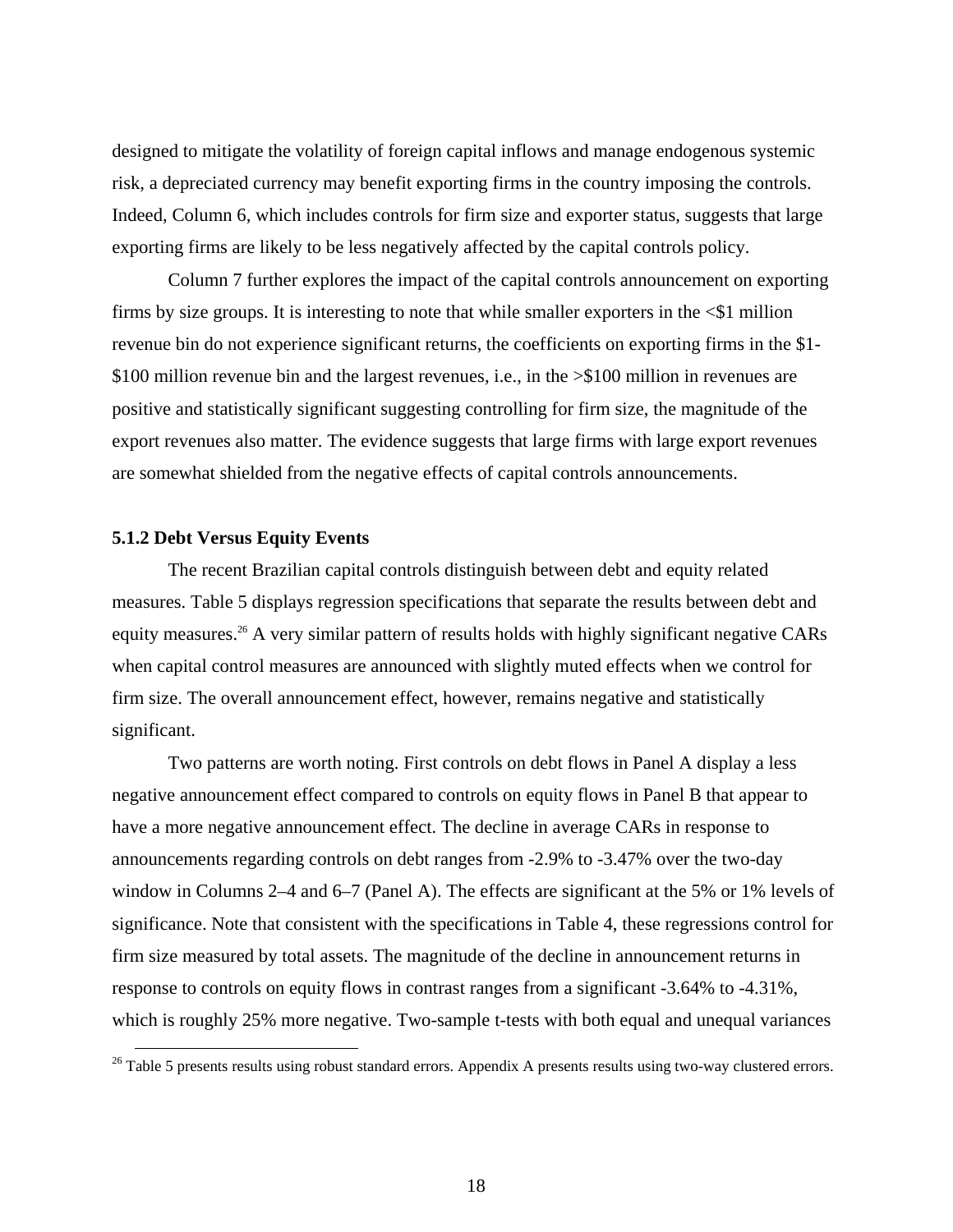show that the coefficients on debt in Panel A (Column 1) and equity in Panel B (Column 1) are statistically significantly different at the 1% level with t-statistics of 39.13 and 34.76, respectively. The result suggests that the market views controls on debt and equity as distinct and that controls on equity flows are assessed more negatively than controls on debt flows.

The second piece of evidence worth noticing from this table is that for equity related announcements, the short-term debt ratio is negative and significant. The data suggest that for firms with higher levels of short-term debt—controlling for firm size—abnormal returns decline by an additional -1.4%, leading to an overall average decline of -4.8% over the two-day event window (Column 4, Panel B). The result suggests that controls on equity flows more adversely affect firms with higher levels of short-term debt. Moreover, t-tests of means show that the abnormal returns for equity events are significantly lower than for debt events. The evidence is perhaps consistent with the hypothesis that firms with higher levels of short-term debt also are more dependent on external finance in the form of short-term debt or equity and therefore the imposition of controls on equity flows has an even more negative effect on their returns. We examine the hypothesis of credit constraints and external finance dependence in the next subsection.

## **5.1.3 Credit Constraints and Abnormal Returns**

Moving beyond the cost of capital per se, there is another factor to consider in the context of liquidity or credit-constrained firms. Here, the distinction between the differential cost of external and internal finance can also play a role. By affecting the cost of external finance, the imposition of capital controls could affect firms that are more dependent on external finance to fund their investment opportunities. The test then is whether firms (or industries) dependent on external finance are more adversely affected by capital controls as measured by the market's reaction to the policy announcement. Consistent with arguments in Rajan and Zingales (1998), there are two advantages to this simple test: it focuses on the mechanism by which the cost of finance affects a firm's growth prospects, thus providing a stronger test of causality, and it can correct for industry effects.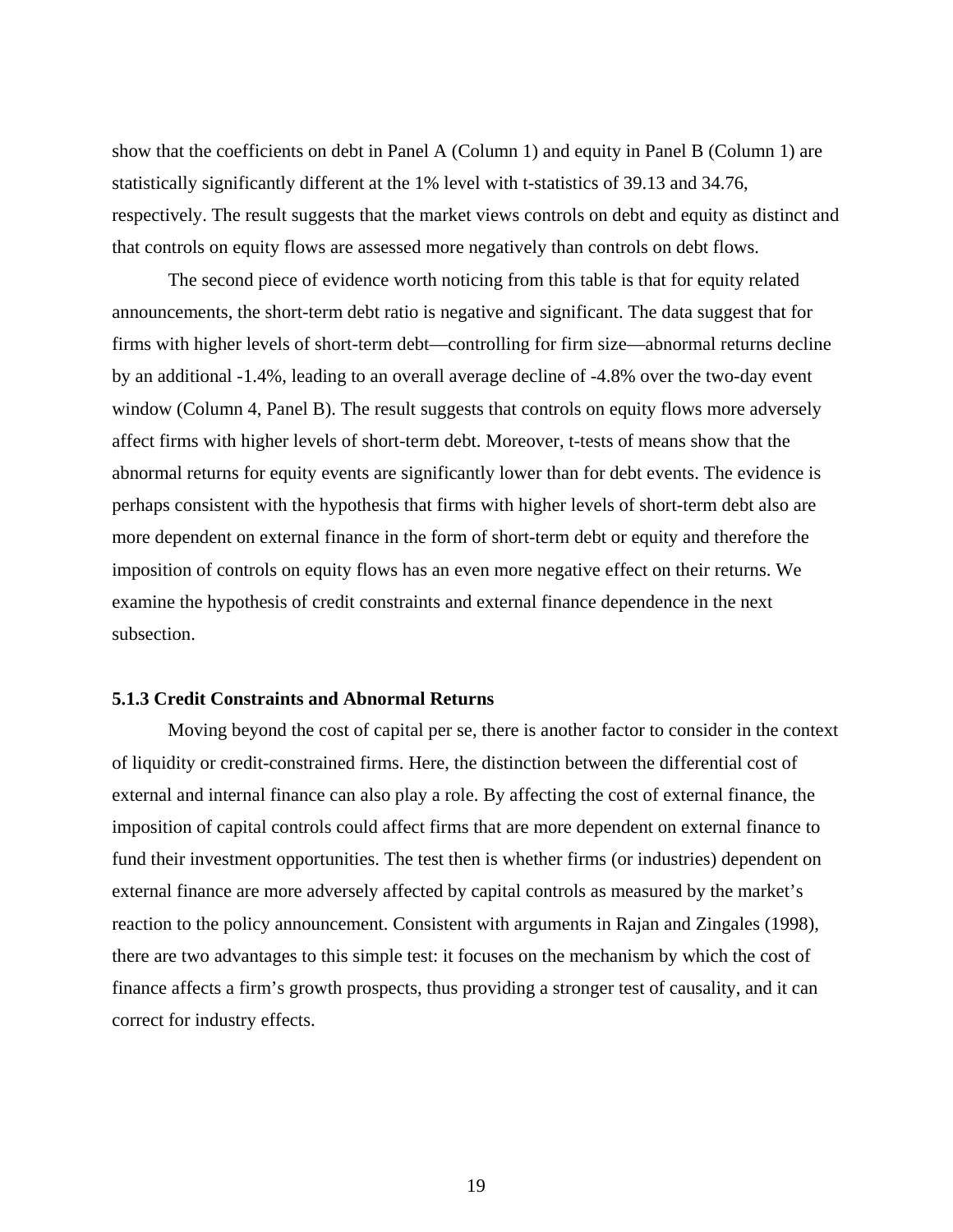Moreover, liquidity constraints at the firm level may depend on external finance dependence, firm size, and export status. If production and exporting are associated with fixed costs, liquidity constraints at the firm level become relevant. Firms with easier access to external finance or greater access to low-cost funds may be able to overcome the barriers associated with these fixed costs.

To proxy for a firm's dependence on external finance, we measure the extent of investment expenditures that cannot be financed through internal cash flows generated by the firm using time-series Brazilian data. Accordingly, using the measure in Rajan and Zingales (1998), a firm's dependence on external finance is defined as capital expenditures minus cash flow from operations divided by capital expenditures. Table 6 presents the results.

Column 1 of Table 6 shows the benchmark regression, which includes controls for firm size, exporter status, and external finance dependence. Consistent with the hypothesis that firms that are more dependent on external finance may be affected adversely by capital controls, the coefficient on the external finance dependence variable is negative and significant at the 1% level. Average CARs are negative and significant, but firm size and exporter status—consistent with results in previous tables—have positive and significant coefficients.

Column 2 disaggregates exporting firms by the size of their exporting revenues. External finance dependence continues to have a negative and significant effect on abnormal returns. The evidence also suggests that while the smallest exporters (with revenues less than \$1 million) are negatively affected, the larger exporters appear to be somewhat shielded.

Columns 3–6 consider different measures for external finance dependence. Columns 3 and 4 include a dummy variable to distinguish between firms with high and low finance dependence relative to the mean. Columns 5 and 6 restrict the sample to manufacturing firms and classify them according to high and low external finance dependence following the Rajan and Zingales (1998) classification. The result that external finance dependence has a negative and significant effect of abnormal returns is robust to these alternative measures.

Rajan and Zingales (1998) make the case that there is a technological reason why some industries or sectors depend more on external finance than others. They argue that the initial project scale, gestation periods, cash harvest periods, and the need for continuing investment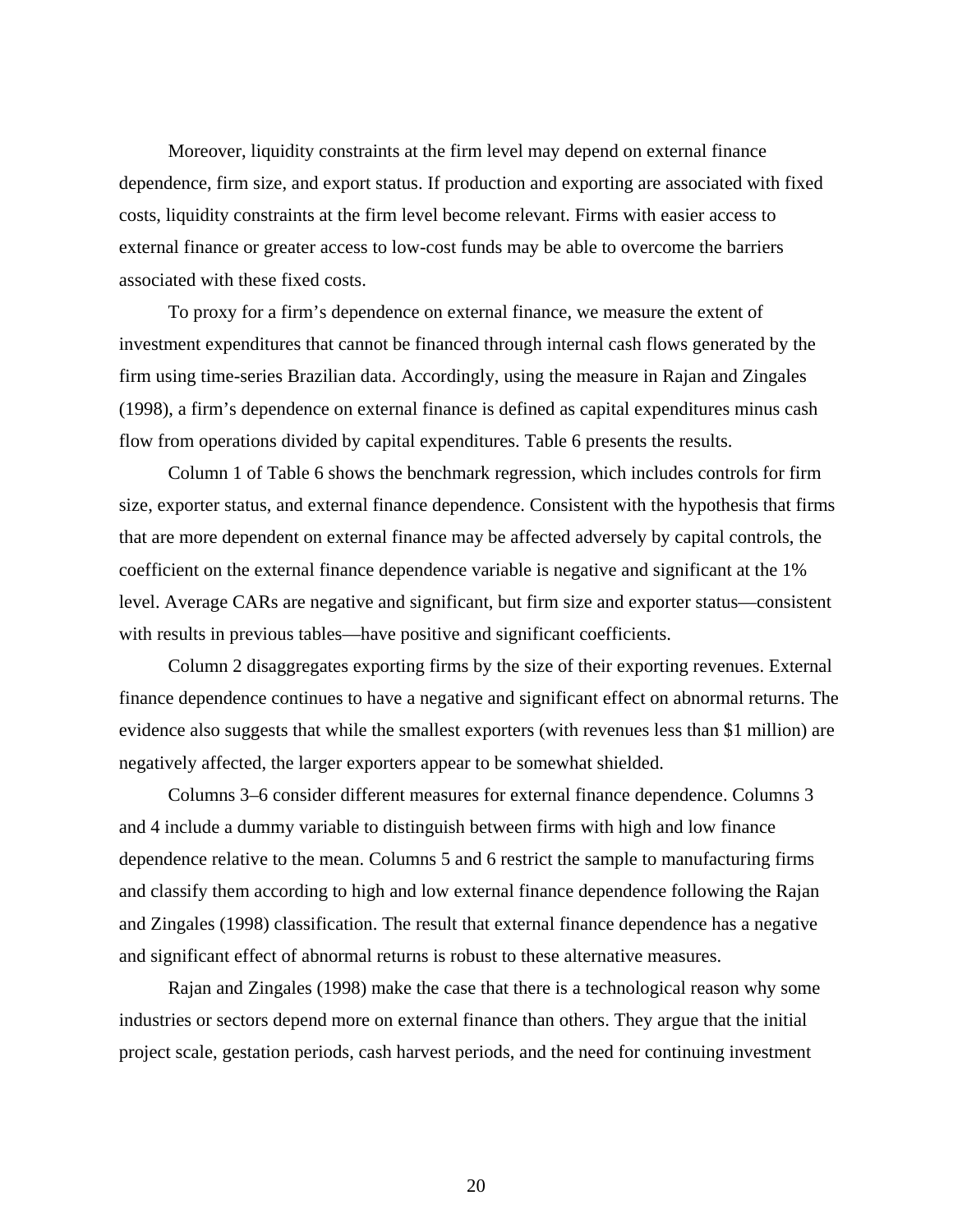can differ substantially between industries. To test whether external finance dependence is also industry dependent in the Brazilian context in the aftermath of the controls, we also estimated specifications with sector fixed effects. The coefficient on external finance dependence continues to be negative and statistically significant.

If capital controls increase policy uncertainty while reducing the availability of external finance, investment at the firm level can fall. The next subsection explores the effects of capital controls on firm-level investment.

## **5.2 Capital Controls and Firm Investment**

An advantage of firm-level data is that detailed balance sheet and incorporation information allow us to analyze the role of firm characteristics to explain the impact of the capital controls and to identify the transmission mechanisms of policy shocks more directly onto real variables. Theory suggests that there ought to be significant cross-sectional variation in the stock price and real investment declines by firm type (see Chari and Henry 2004 and 2008). For example, the adverse effects on stock prices and investment may be stronger for small firms that are more dependent on external finance. The effects on investment may also be particularly adverse for exporting firms that are more dependent on external finance with a decline in the number of products and markets they serve following the imposition of capital controls.<sup>27</sup>

Next we examine the cross-sectional variation in the stock price and real investment declines by firm type to see if the observed patterns are consistent with the reduction in investment observed in this period (see Figure 2). We examine the impact on investment one year following the announcement of a capital control by event and find that investment falls for the BOVESPA firms for different announcements. Table 7 presents evidence about the difference between investment rates before and after the imposition of controls by firm characteristics. We consider two cases. The first coincides with the announcement of the first controls in 2008, and the second case is in 2009 after the global financial crisis had hit. The table

 $27$  A vast literature on the importance of liquidity constraints includes Stiglitz and Weiss 1981. Fazzari, Hubbard, and Peterson (1988) study the importance of financing constraints for investment, among others, and Holmstrom and Tirole (1997) work on the role of the lending channel.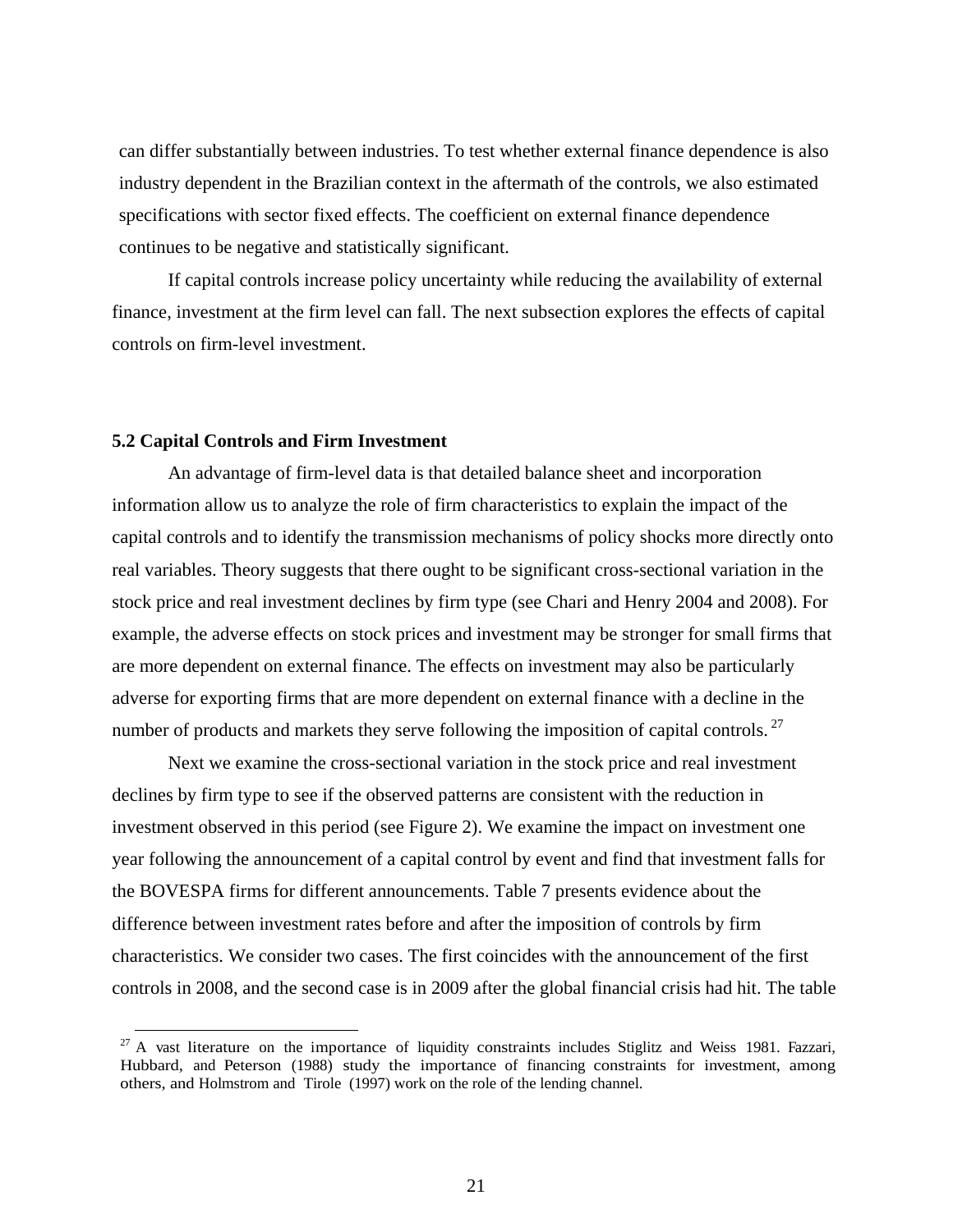looks at the before-and-after investment picture for two- and three-year windows around 2008 and 2009.

For the sample as a whole, investment remains relatively unchanged in the two- and three-year windows around the 2008 date in Panel A. While investment drops in magnitude following the 2009 date, the difference is not statistically significant (Panel B). Controlling for size, we see a dramatic fall in investment for firms that lie below the mean firm size, and the difference is statistically significant in both panels. The simple summary statistic suggests that while large firms were relatively unaffected, small firms experienced a significant fall in their investment rates. In fact, in the two-year period following 2009, small firm investment dropped to an average of 1.74% relative to an average rate of 8.89% in the two-year prior period. The difference is statistically significant.

Similarly, non-exporting firms appear to have borne the brunt of the impact, with investment contracting to -1% average rate in the two years after 2009 compared to an average of 7.94% in the two years before. Exporting firms, on the other hand, saw a statistically significant rise in their investment rates. Lastly, firms with an above-median score for external finance dependence saw a decline in their investment rate, while firms that were less dependent on external finance experienced increased investment. In sum, the data suggest that there is substantial heterogeneity in the firm-level investment response in the aftermath of capital controls. Small, non-exporting, and external-finance-dependent firms saw significant drops in their real investment rates in the two- to three-year window following the imposition of controls.

While we cannot definitively attribute causality, it is illustrative to examine broad patterns in terms of the effects on real investment and the real economy. We caution that these results unlike the analysis of announcement effects measured by the CARs in tightly specified event windows that are precisely identified, when examining investment data over a two-three year window other factors could be driving the real investment patterns. Nevertheless the collapse in investment is noteworthy especially if the motivation for the controls was to boost the competitiveness of domestic firms by counteracting the real appreciation of the exchange rate.

22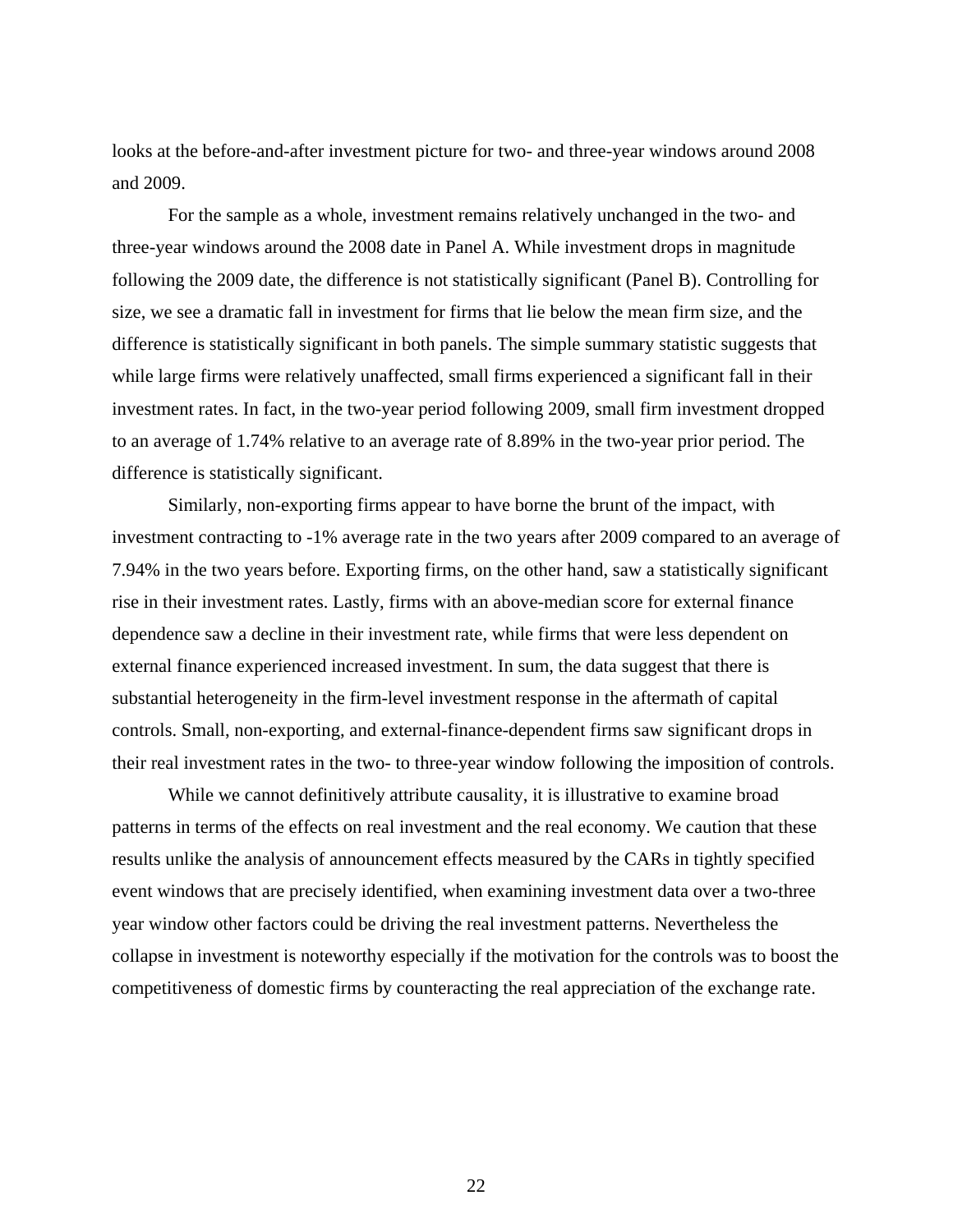#### **5.3 Robustness Checks and Additional Tests**

We conduct a number of tests to ensure the robustness of our results. The firm and stock market regressions are estimated for different windows and different methodologies for computing returns (raw returns, CAPM) obtaining similar patterns (Table 8) and for firms listed on the alternative IBRA stock exchange (Table 8). Note that the correlations between the betas such as Scholes-Williams, standard CAPM, and so on are very high. We also use two-way clustered standard errors (firm and event) in Appendix Tables A and B. The results remain robust.

To examine whether the source of external financing matters, we control for the share of debt from banks (Column 1, Table 9). The coefficient on the variable measuring the share of debt by banks was negative and significant.<sup>28</sup> Column 2 in Table 9 reports the results for operating revenue as a proxy for size. The result is robust, and the coefficient on operating revenues is negative and significant.

The specification in Column 3 of Table 9 tests whether outliers matter by dropping the event with the most negative abnormal returns on October 22, 2008, which also coincided with the global financial crisis. The constant remains negative and significant, and the pattern of coefficients is similar for total assets, exporter status, and external finance dependence. The results are also not driven by the IPO of OGX Petróleo e Gás Participações S.A. or this firm in particular (not reported).

In Column 4, we run a specification with an invariant estimation window prior to the controls that were implemented in October 2009 following which a series of controls were put into place on a wide range of instruments. Average CARs are -3.56% and significant at the 1% level. We looked at easing and tightening events separately in Columns 5 and 6 of Table 9 and found that easing events that merely reduce the extent of capital controls without completely removing them result in significantly negative abnormal returns. The evidence is consistent with the notion that policy predictability and legal certainty matter with regard foreign investment. Frequent changes in the rules entail policy uncertainty and policy reversibility, which in turn

-

 $28$  The coverage of this variable was sparser in Worldscope.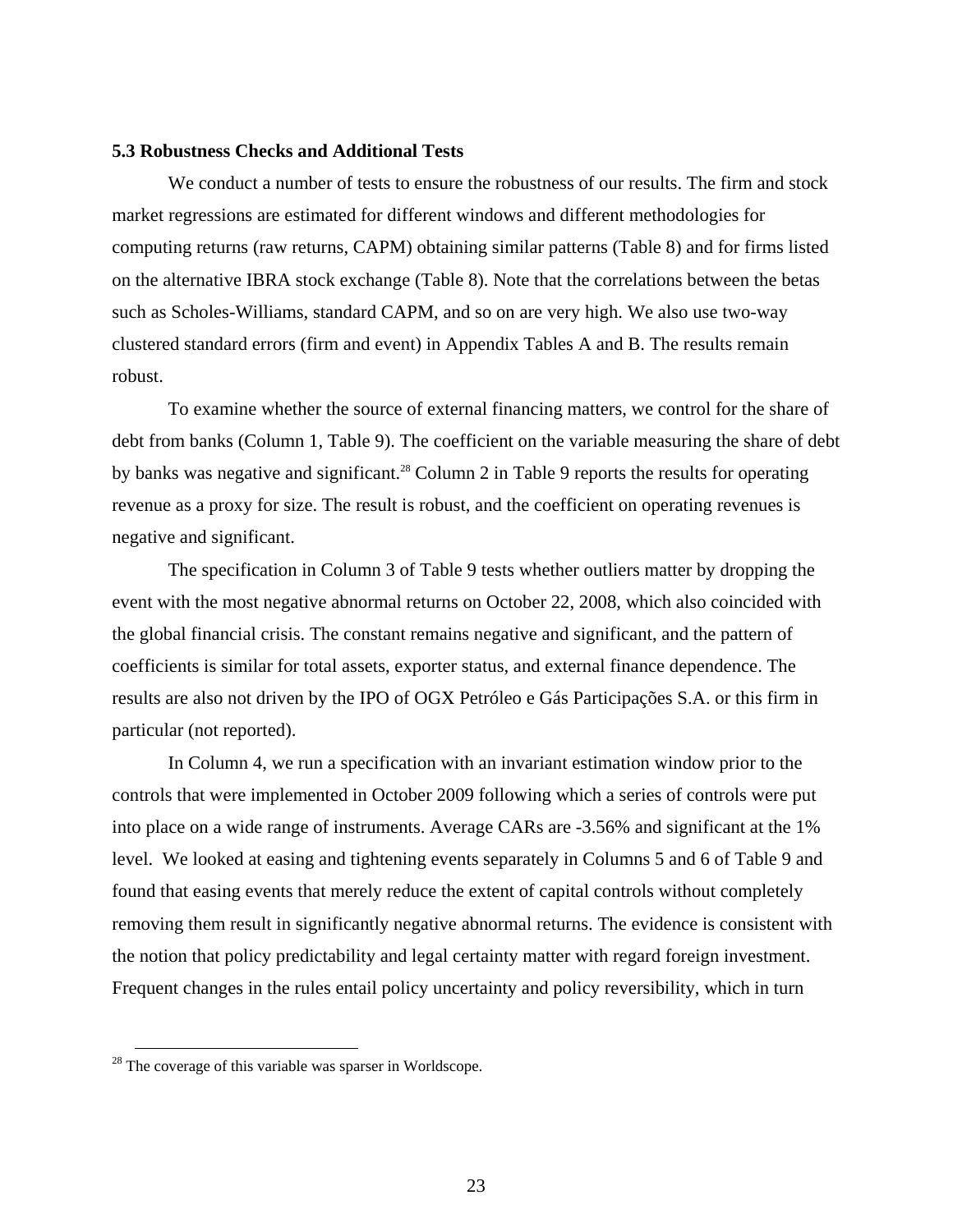undermine investor confidence. Further, the negative returns are consistent with increased administrative costs for firms and investors.

We also looked at a sample of firms that are subsidiaries of multinational companies either Brazilian owned (headquarters in Brazil) or foreign owned (headquarters abroad), obtaining a similar pattern of results (Column 7). We also examined a subsample of firms that issue on the New York Stock Exchange (ADRs) in Column 8 and another subsample of firms that issued bonds abroad during the period of study in Column 9. The data are from Bloomberg and company reports. The pattern of results is robust in these alternative specifications.

# **6. Conclusion**

This paper examines the effects of capital controls on firm-level stock returns and real investment using data from Brazil. Theory suggests that the imposition of capital controls can drive up the cost of capital and curb investment. In particular, capital controls can increase uncertainty while reducing the availability of external finance.

Our event-study methodology uses stock prices and firm-level data from the time surrounding the announcements of various capital control measures. In 2008–2009, there is a significant decline in CARs for Brazilian firms following the imposition of capital controls on equity flows, consistent with an increase in the cost of capital. Controls on debt flows, however, are associated with less negative returns, suggesting that the market views controls on equity and debt flows differently.

The data also suggest that large firms and exporting firms are less affected by the controls. The largest exporting firms in particular, with receipts of more than \$100 million, are somewhat shielded from the controls. However, in terms of magnitude, the evidence suggests that the decline in average returns swamps the advantages that firm size and export status offer. Moreover, firms that are external finance dependent are more adversely affected by the imposition of capital controls.

The rationale for capital controls policy measures range from macro-prudential efforts to reduce the volatility of foreign capital inflows to a protectionist stance on maintaining the

24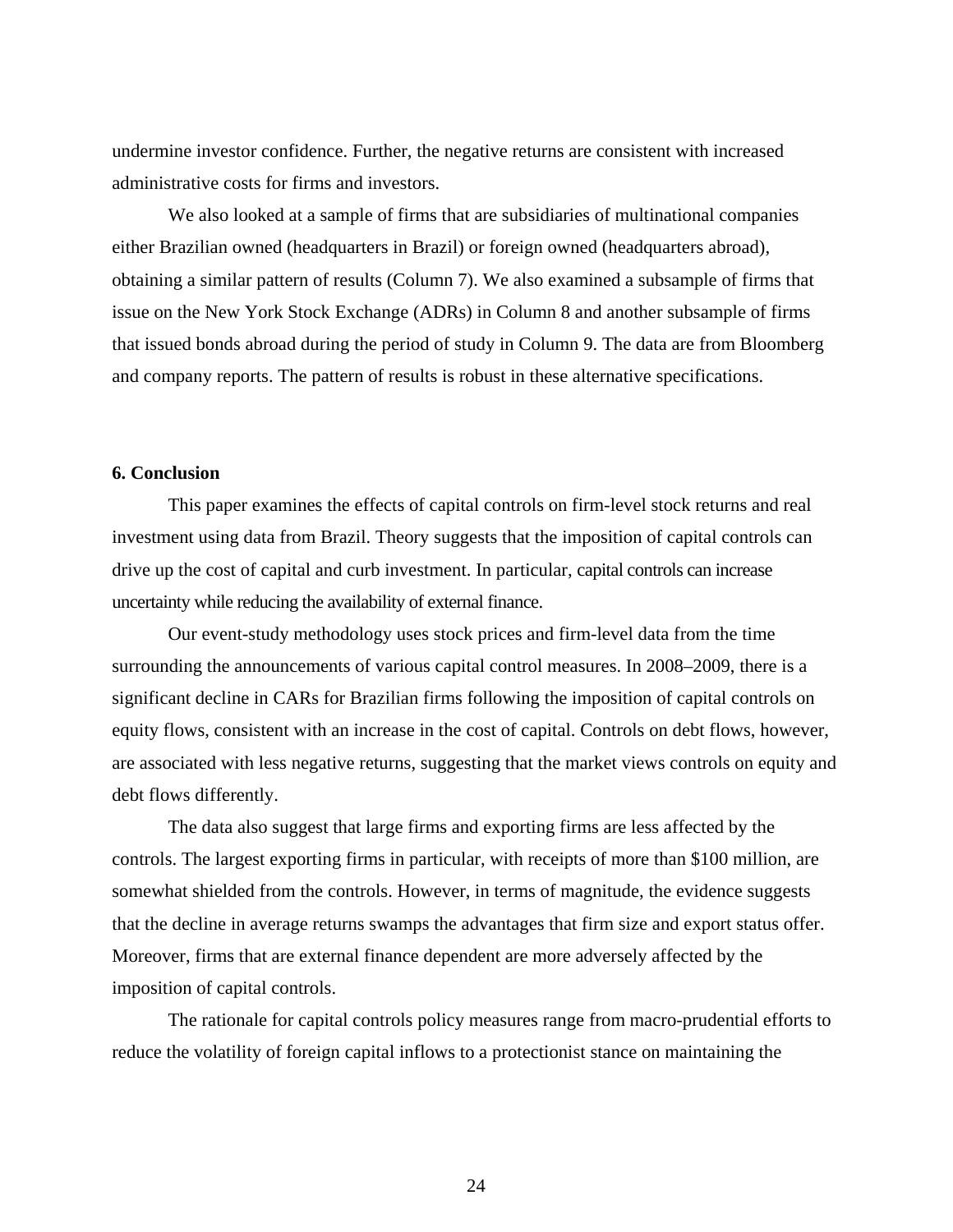competitiveness of the external sector. However, the evidence in this paper suggests that capital controls can increase market uncertainty and reduce the availability of external finance, which in turn can lower investment at the firm level. Moreover, the findings in the paper have implications for macro-finance models that focus on aggregate variables to examine the optimality of macro-prudential regulation and abstract from heterogeneity at the firm level. In particular, the evidence in this paper suggests that capital controls disproportionately affect small, non-exporting firms, especially those more dependent on external finance.

A challenge for tackling the long-standing question of the benefits and costs of open international capital markets is the tension between generalizable empirical studies based on cross-country data and the availability of precisely identifiable policy shocks. Our paper has the advantage that we can cleanly identify the implemented capital controls by type and magnitude for Brazil. The paper also considers a set of measurable outcome variables–namely CARs and real investment. Future research could shed light on the channels through which these effects might operate. For example, we could gain a better insight into whether the documented effects of capital controls on the cost of capital have implications for actual capital-raising or are simply about the liquidity or depth of capital markets that foreign investors can improve. We take a step in furthering our understanding of the effects of capital controls on the real economy. Future research could bring us yet nearer.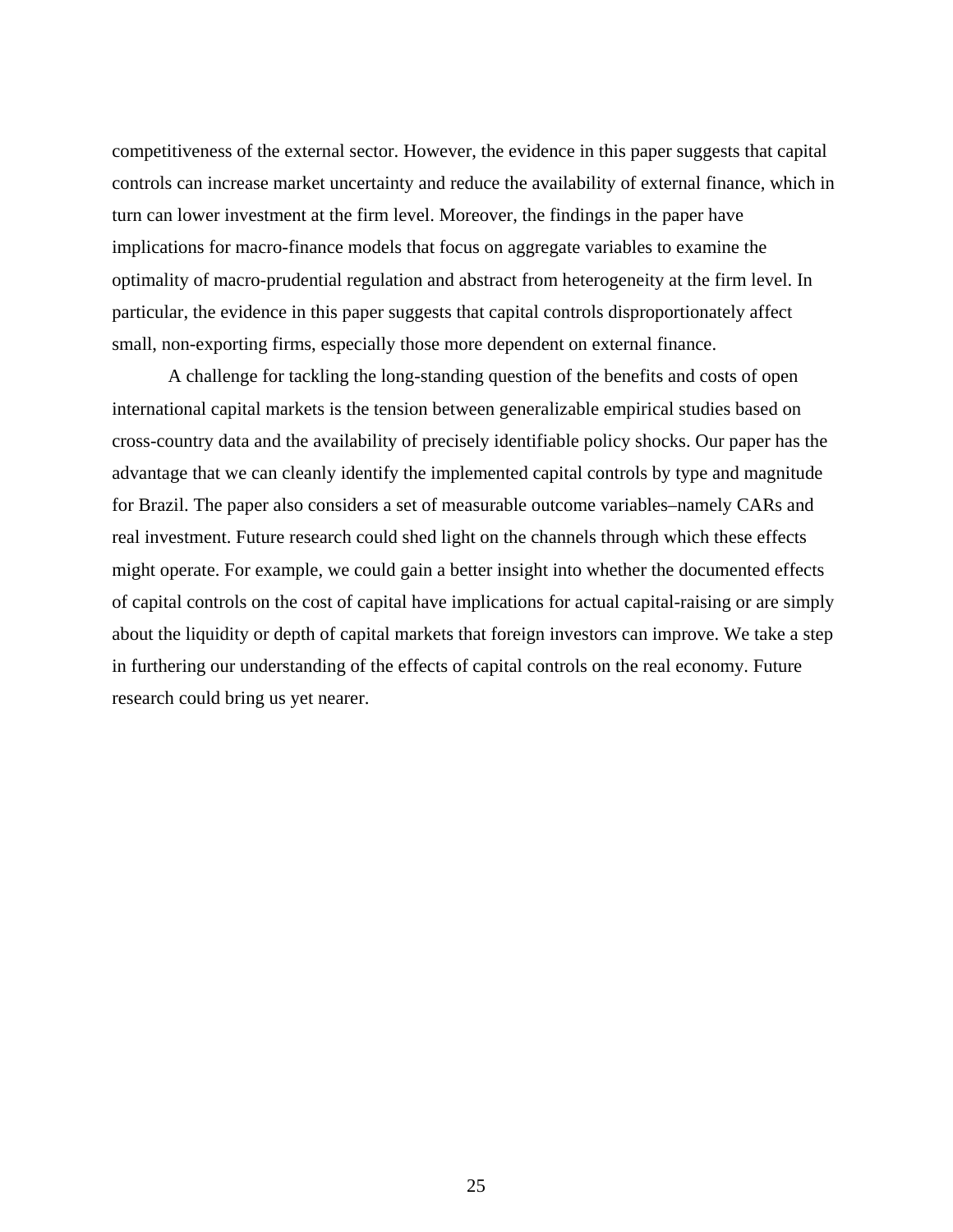#### **References**

- Adler, Michael, and Bernard Dumas. 1983. "International Portfolio Selection and Corporation Finance: A Synthesis." *Journal of Finance* 38: 925–984.
- Andrade, Gregor, Mark Mitchell, and Erik Stafford. 2001. "New Evidence and Perspectives on Mergers." *Journal of Economic Perspectives* 15: 103–120.
- Bekaert, Geert, Campbell R. Harvey, and Christian T. Lundblad. 2005. "Does Financial Liberalization Spur Growth?" *Journal of Financial Economics* 77(1): 3–55.
- Bekaert, Geert, Campbell R. Harvey, and Christian T. Lundblad. 2003. "Equity Market Liberalization in Emerging Markets." *Review.* Federal Reserve Bank of St. Louis, July, 53–74.
- Benigno, G., H. Chen, C. Otrok, A. Rebucci, and E. Young. 2011. "Revisiting Overborrowing and its Policy Implications." In *Monetary Policy under Financial Turbulence*, edited by. Luis Cespedes, Roberto Chang, and Diego Saravia. Banco Central de Chile, Volume 16.
- Benmelech, Efraim and Eyal Dvir. 2013. "Does Short-term Debt Increase Vulnerability to Crisis? Evidence from the East Asian Financial Crisis." *Journal of International Economics* 89 (2): 485–494.
- Bianchi Javier and Enrique Mendoza. 2013. "Optimal Time-Consistent Macroprudential Policy," NBER Working Papers 19704.
- Brennan, Michael and Henry Cao. 1997. "International Portfolio Investment Flows." *The Journal of Finance* 52 (5): 1851–1880.
- Brown, Stephen. J., and Jerold B. Warner, 1985, Using Daily Stock Returns: The Case of Event Studies, Journal of Financial Economics 14, 3–31.
- Calvo, Guillermo and Carmen Reinhart. 2000. "When Capital Inflows Come to a Sudden Stop: Consequences and Policy Options." MPRA Paper 6982, University Library of Munich, Germany.
- Cardoso, Eliana and Ilan Goldfajn. 1998. "Capital Flows to Brazil: The Endogeneity of Capital Controls." *IMF Staff Papers* 45(1): 161–202.
- Carvalho, Bernardo S. de M. and Márcio G. P. Garcia. 2008. "Ineffective Controls on Capital Inflows under Sophisticated Financial Markets: Brazil in the Nineties." In *Financial Markets Volatility and Performance in Emerging Markets*, edited by S. Edwards and M. Garcia. Cambridge, MA: National Bureau of Economic Research.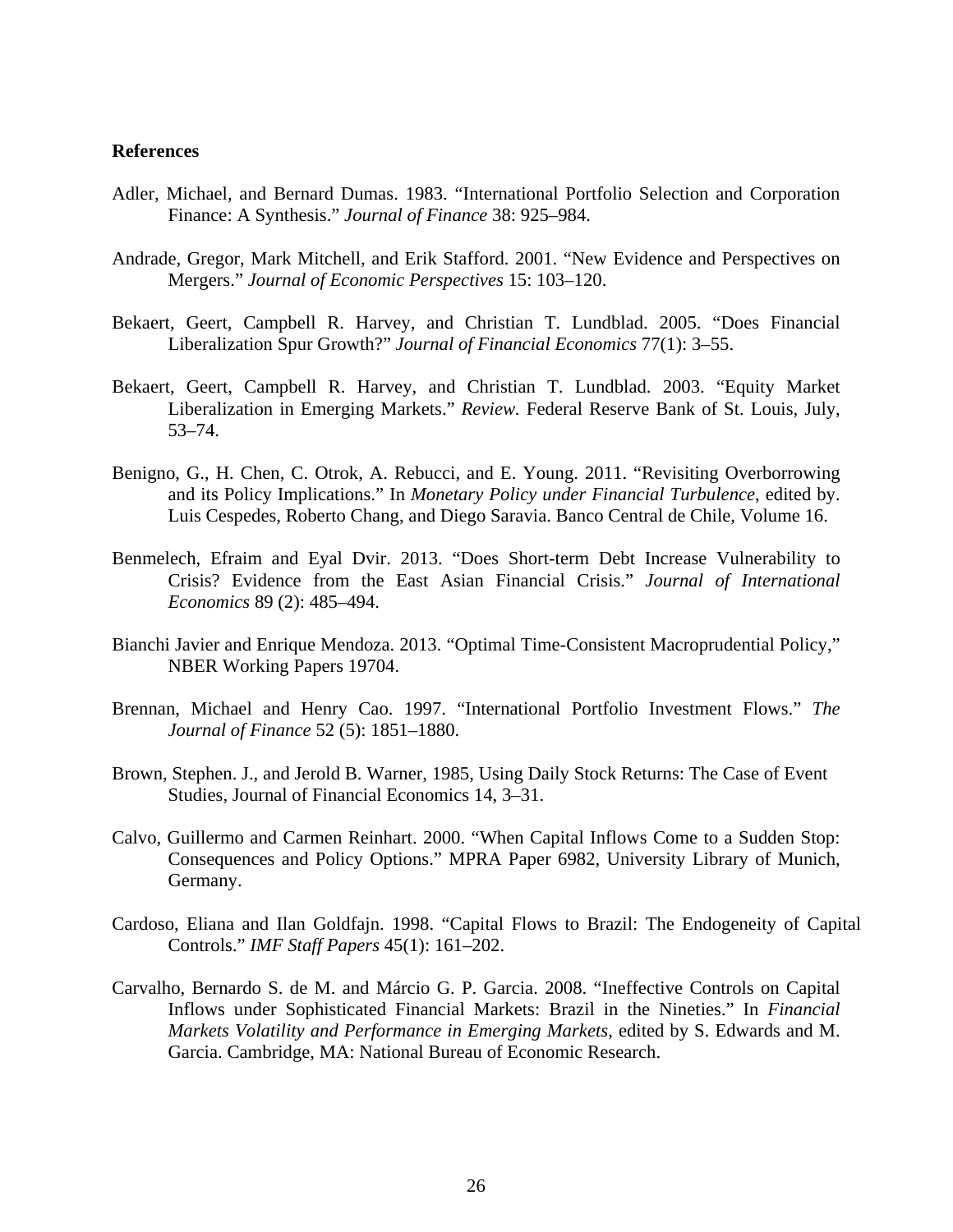- Chamon, Marcos and Marcio Garcia. 2013. "Capital Controls in Brazil: Effective?" Working paper.
- Chaney, Thomas. 2013. "Liquidity Constrained Exporters." NBER Working Paper No. 19170.
- Chari, Anusha and Peter Blair Henry. 2004. "Risk Sharing and Asset Prices: Evidence from a Natural Experiment." *Journal of Finance* 59(3): 1295–1324, 06.
- Chari, Anusha and Peter Blair Henry. 2008. "Firm-specific Information and the Efficiency of Investment." *Journal of Financial Economics* 87(3): 636–655.
- Edison, Hali J. and Francis E. Warnock. 2003. "A Simple Measure of the Intensity of Capital Controls." *Journal of Empirical Finance* 10(1–2): 81–103.
- Fernández, Andrés, Alessandro Rebucci, and Martín Uribe, 2013. "Are Capital Controls Prudential? An Empirical Investigation," NBER Working Paper No. 19671.
- Farhi, Emmanuel and Ivan Werning. Forthcoming. 2014 "Dilemma not Trilemma? Capital Controls and Exchange Rates with Volatile Capital Flows," *IMF Economic Review*, forthcoming.
- Fischer, Stanley. 1998. "Capital Account Liberalization and the Role of the IMF." In *Should the IMF Pursue Capital-Account Convertibility. Essays in International Finance* no. 207. Princeton, NJ: International Finance Section, Department of Economics, Princeton University, 1–10.
- Fischer, Stanley. 2003. "Globalization and Its Challenges." *American Economic Review* 93(2):  $1-30.$
- Forbes, Kristin, Marcel Fratzscher, Thomas Kostka, and Roland Straub. 2012. "Bubble Thy Neighbor: Portfolio Effects and Externalities from Capital Controls." NBER Working Paper No. 18052, May.
- Forbes, Kristin J. and Francis E. Warnock. 2012. "Capital Flow Waves: Surges, Stops, Flight, and Retrenchment." *Journal of International Economics* 88(2): 235–251.
- Forbes, Kristin J. 2007a. "One Cost of the Chilean Capital Controls: Increased Financial Constraints for Smaller Traded Firms." *Journal of International Economics* 71(2): 294– 323.
- Forbes, Kristin J. 2007b. "The Microeconomic Evidence on Capital Controls: No Free Lunch." In *Capital Controls and Capital Flows in Emerging Economies: Policies, Practices, and Consequences*, edited by S. Edwards. Chicago: University of Chicago Press.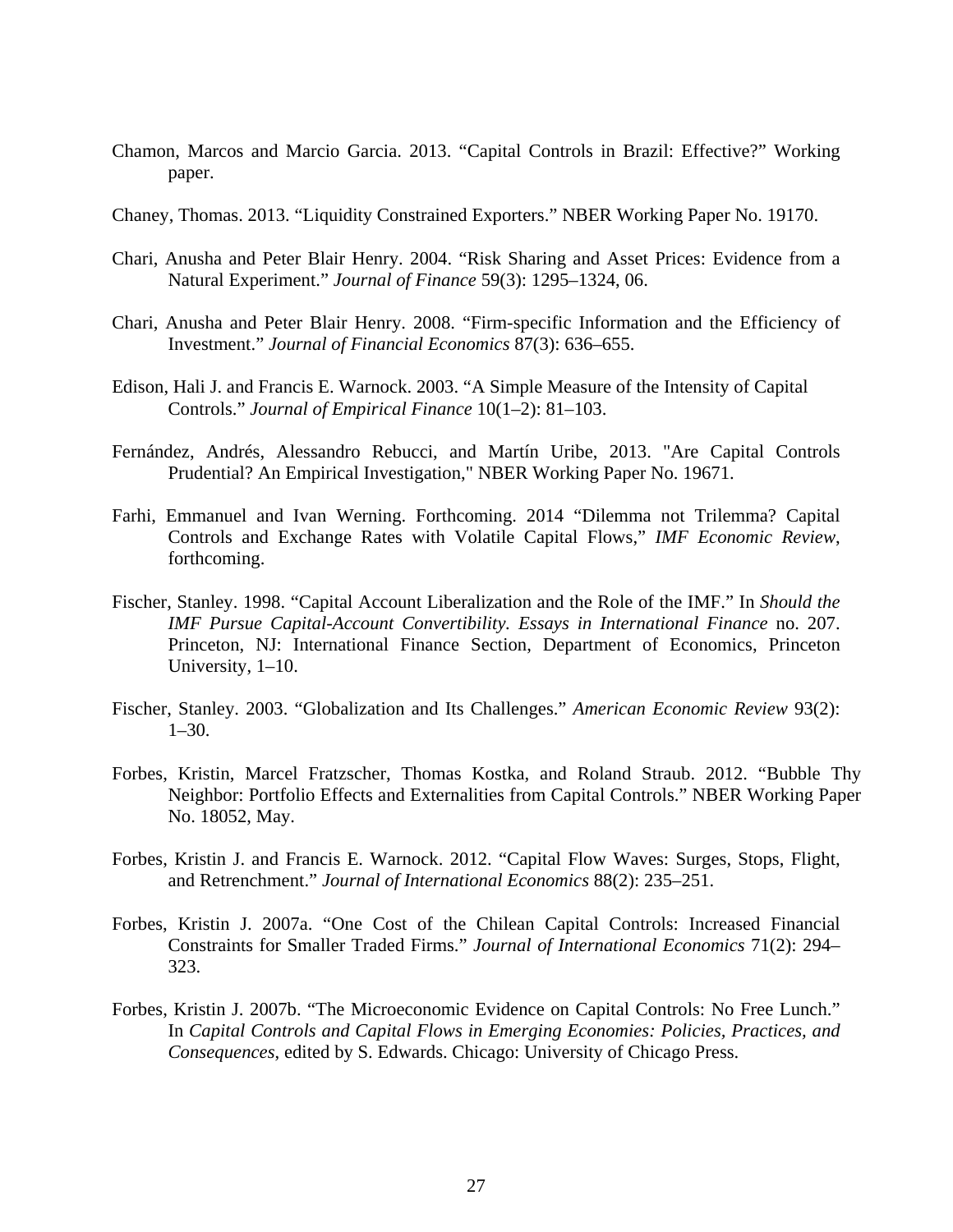- Forbes, Kristin J. and Roberto Rigobon. 2002. "No Contagion, Only Interdependence: Measuring Stock Market Co-movement." *Journal of Finance* 57(5): 2223–2261.
- Fratzscher, Marcel, Marco Lo Duca, and Roland Straub. 2013. "On the International Spillovers of US Quantitative Easing." Working Paper Series 1557, European Central Bank.
- Fratzscher, Marcel. 2012. "Capital Flows, Push Versus Pull Factors and the Global Financial Crisis." *Journal of International Economics* 88(2): 341–356.
- French, Kenneth R. and James M. Poterba. 1991. "Investor Diversification and International Equity Markets." *American Economic Review* 81(2): 222–226.
- Jeanne, Olivier, Arvind Subramanian, and John Williamson. 2012. "Who Needs to Open the Capial Account? Peterson Institute for International Economics, Washington D.C.
- Goldfajn, Ilan and André Minella. 2007. "Capital Flows and Controls in Brazil: What Have We Learned?" In *Capital Controls and Capital Flows in Emerging Economies: Policies, Practices, and Consequences*, edited by S. Edwards. Chicago: University of Chicago Press.
- Henry, Peter Blair. 2007. "Capital Account Liberalization: Theory, Evidence and Speculation." *Journal of Economic Literature* 45: 887–935.
- Jotikasthira, Chotibhak, Christian Lundblad, and Tarun Ramadorai. 2012. "Asset Fire Sales and Purchases and the International Transmission of Funding Shocks." *Journal of Finance* 67(6): 2015–2050.
- Karolyi Andrew and Ying Wu. 2014. "The Role of Investability Restrictions on Size, Value, and Momentum in International Stock Returns," Working Paper Cornell University.
- Klein, Michael. 2012. "Capital Controls: Gates Versus Walls." NBER Working Paper No. 18526.
- Korinek, Anton. 2010. "Regulating Capital Flows to Emerging Markets: An Externality View." Working Paper.
- Magud, Nicolas, Carmen Reinhart, and Kenneth Rogoff. 2011. "Capital Controls: Myth and Reality —A Portfolio Balance Approach." NBER Working Paper No. 16805.
- MacKinlay, A. Graig. 1997. "Event Studies in Economics and Finance," *Journal of Economic Literature* XXXV: 13–39.
- Rajan, Raghuram G. and Luigi Zingales. 1998. "Financial Dependence and Growth." *American Economic Review* 88(3): 559–586.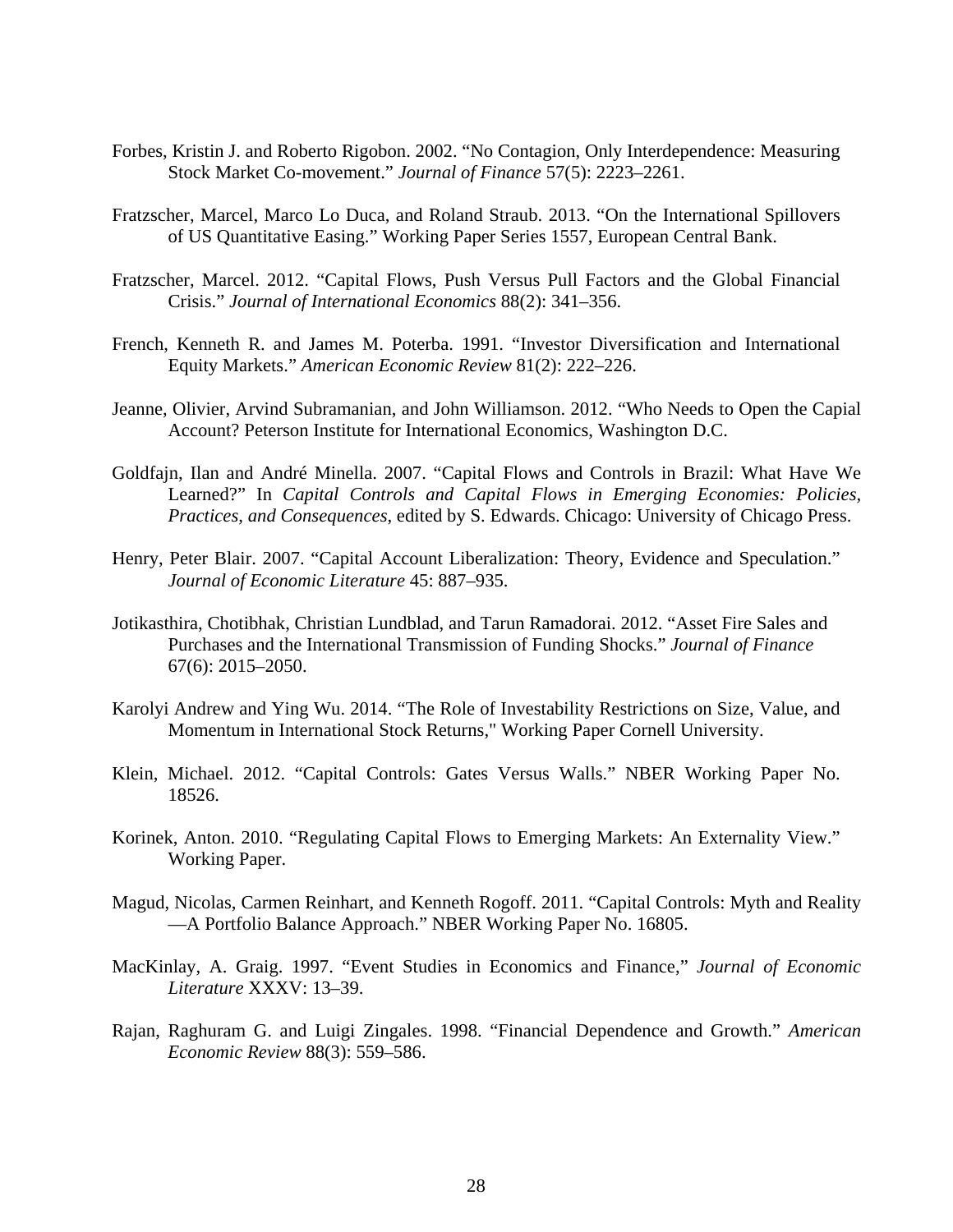- Scholes, Myron and Joseph Williams. 1977. "Estimating Betas from Nonsynchronous Data." *Journal of Financial Economics* 5(3): 309–327.
- Stulz, Rene M. 2005. "The Limits of Financial Globalization." *Journal of Finance* 60(4): 1595– 1638.
- Stulz, Rene M. 1999. "Globalization of Equity Markets and the Cost of Capital." Working paper. Dice Center, Ohio State University.
- Tornell, Aaron and Frank Westermann. 2005. *Boom-Bust Cycles and Financial Liberalization.* Cambridge, MA: MIT Press.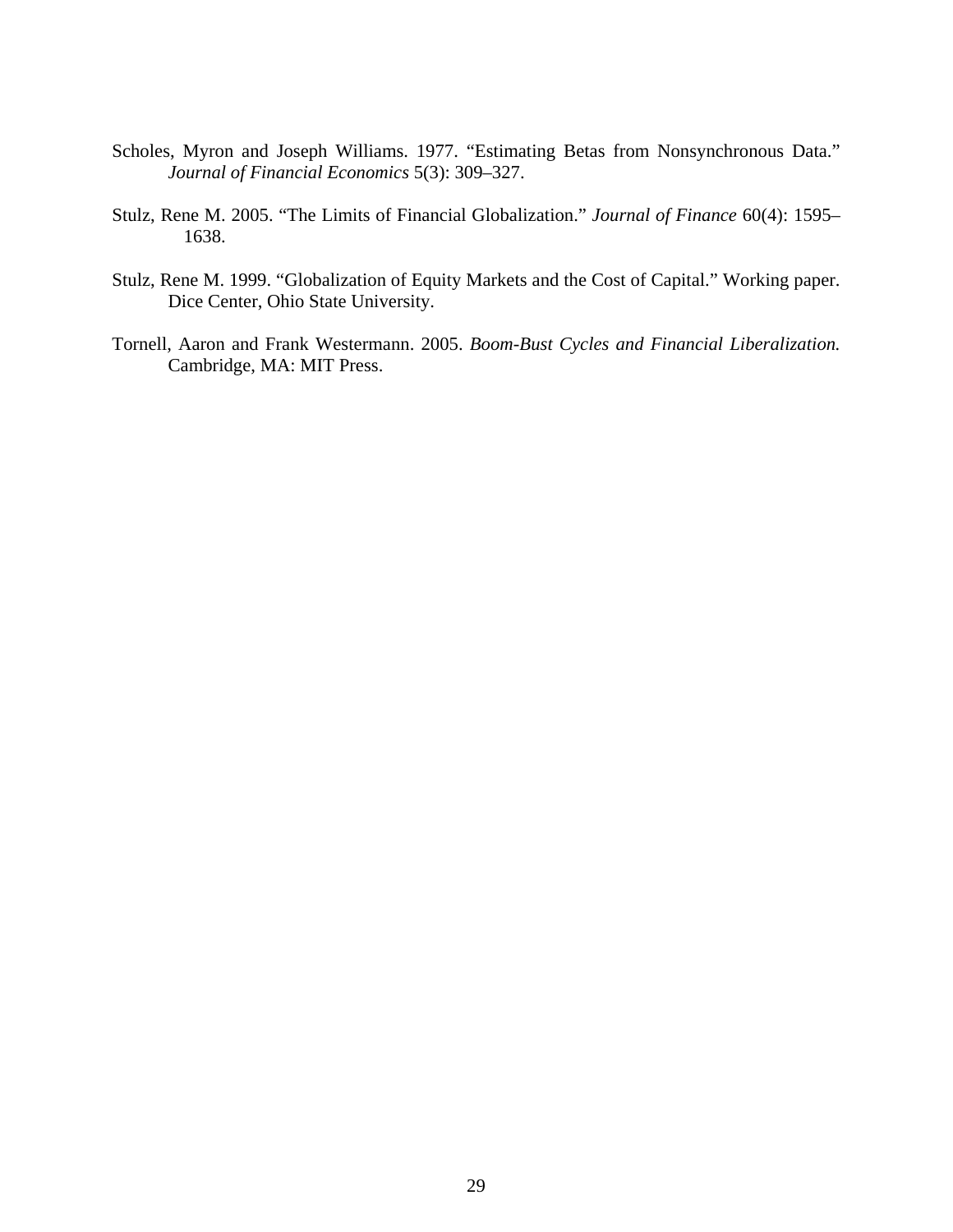

Figure 1: Bovespa Index and Capital Controls

Source: Datastream



Figure 2: Gross Fixed Capital Formation, Seasonally Adjusted (Quarterly Percent Change)

Source: OECD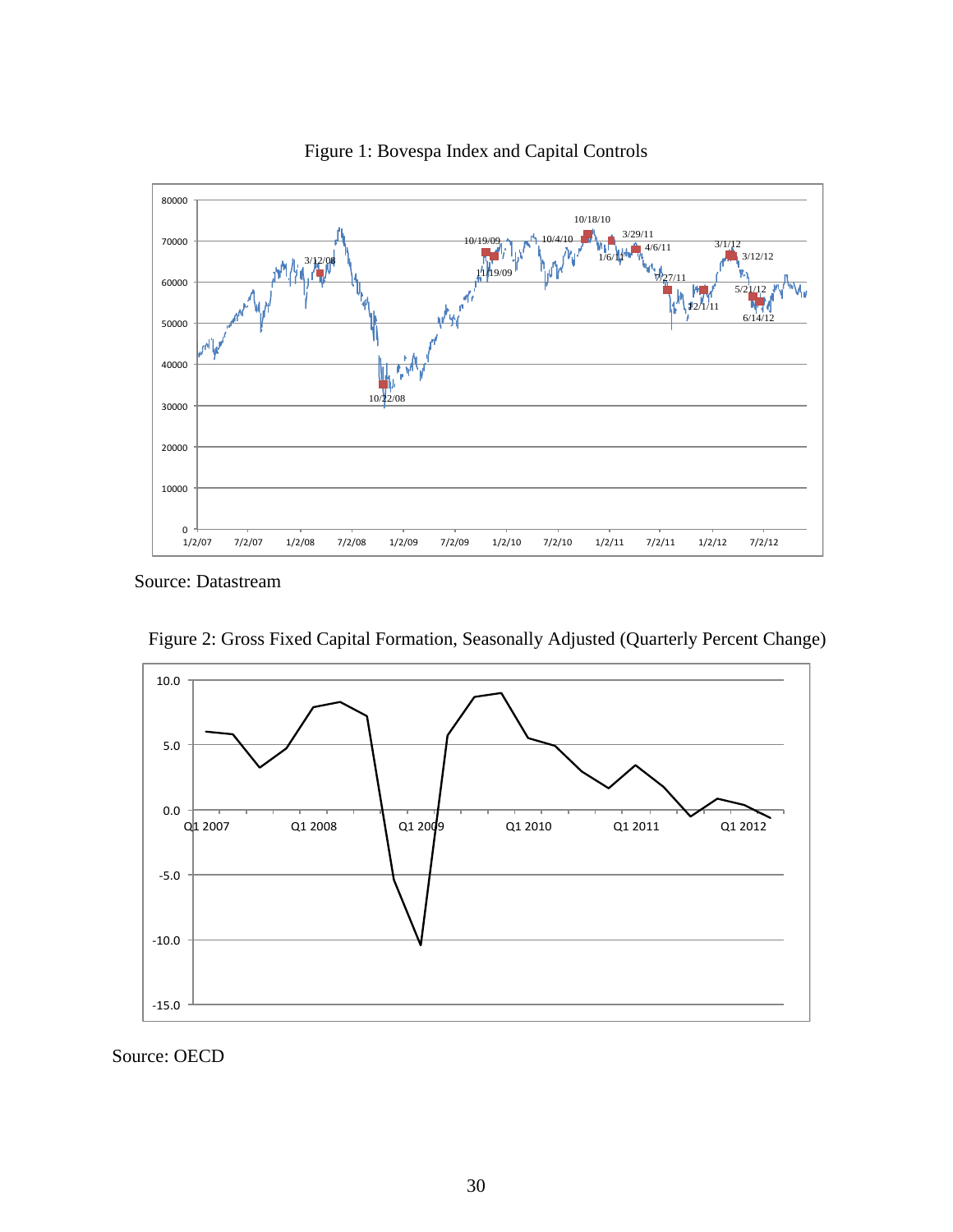| Date       | Change in<br>Bovespa $(\% )$<br>2 days after | Equity<br>Debt<br>Event<br>Event<br>Event |                | <b>Effective</b><br>Date                                                                  |             |
|------------|----------------------------------------------|-------------------------------------------|----------------|-------------------------------------------------------------------------------------------|-------------|
| 3/12/2008  | $-0.30%$                                     | 1                                         | $\Omega$       | IOF tax=1.5% on fixed income investments made by non-residents                            | 3/17/2008   |
| 10/22/2008 | $-10.23%$                                    | 1                                         | $\Omega$       | IOF tax=0% on fixed income investments                                                    | 10/23/20008 |
| 10/19/2009 | $-2.61%$                                     | 1                                         | 1              | IOF tax=2% introduced on equities and fixed income securities                             | 10/20/2009  |
| 11/18/2009 | 0.44%                                        | $\overline{0}$                            | 1              | Tax=1.5% on American Depositary Receipts (ADRs) converted into local stocks               | 11/19/2009  |
| 10/4/2010  | 0.22%                                        | 1                                         | $\overline{0}$ | IOF tax=4% on fixed income bonds and derivatives; 2% for equities                         | 10/5/2010   |
| 10/18/2010 | $-1.86%$                                     | 1                                         | $\Omega$       | IOF tax=6% on fixed income bonds and derivatives; 2% for equities                         | 10/19/2010  |
| 3/28/2011  | 1.20%                                        | 1                                         | $\overline{0}$ | IOF tax=6% on overseas loans and bonds with maturities up to 1 year                       | 3/29/2011   |
| 4/6/2011   | $-0.46%$                                     | 1                                         | $\overline{0}$ | IOF tax to overseas bonds and bonds with maturities up to 2 years                         | 4/7/2001    |
| 7/26/2011  | $-1.06\%$                                    | $\overline{0}$                            | 1              | Tax of 1% on foreign exchange derivatives; legislation allow tax to be increased up to 25 | 7/27/2011   |
| 12/1/2011  | 1.32%                                        | $\overline{0}$                            | 1              | IOF tax=0% on variable income instruments traded on the exchange and certain debenture    | 12/2/2011   |
| 2/29/2012  | 2.99%                                        | 1                                         | $\Omega$       | IOF tax to cover overseas loans and bonds with maturities up to 3 years                   | 3/1/2012    |
| 3/9/2012   | 2.53%                                        | 1                                         | $\Omega$       | IOF tax to cover overseas loans and bonds with maturities up to 5 years                   | 3/12/2012   |
| 5/21/2012  | $-3.48%$                                     | 1                                         | $\Omega$       | IOF tax= $1.5\%$ for individual borrowers (from 2.5%)                                     | 5/22/2012   |
| 6/13/2012  | 0.82%                                        | 1                                         | $\overline{0}$ | IOF tax to overseas loans and bonds with maturities up to 2 years                         | 6/14/2012   |
| 12/4/2012  | 0.16%                                        | 1                                         | $\overline{0}$ | IOF tax to overseas loans and bonds with maturities up to 1 year                          | 12/5/2012   |

| Table 1. Capital Controls in Brazil: 2008-2012 |
|------------------------------------------------|
|------------------------------------------------|

Source: Adapted from Brittany A. Baumann and Kevin P. Gallagher, "Navigating Capital Flows in Brazil and Chile," Initiative for Policy Dialogue Working Paper Series, Columbia University, June 2012. Note: IOF (*Imposto Sobre Operações Financeiras) is <sup>a</sup> tax placed on financial transactions* .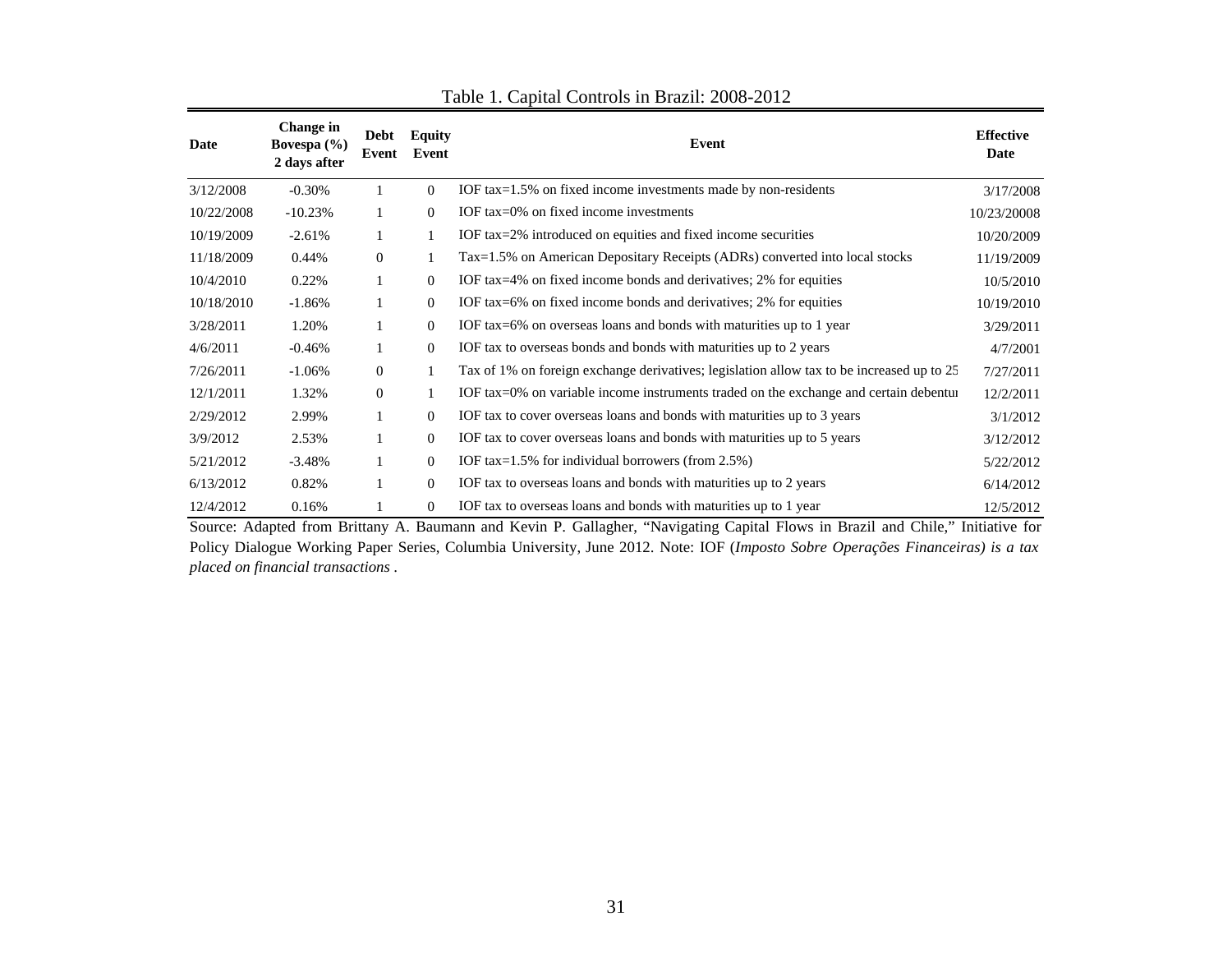|                 | <b>Nominal Returns</b> | <b>Real Returns</b> |
|-----------------|------------------------|---------------------|
| Q1 2008-Q4 2008 | $-12.2$                | $-15.7$             |
| Q1 2009-Q3 2009 | $-12.5$                | $-16.2$             |
| Q4 2009-Q3 2011 | 35.4                   | 26.1                |
| Q4 2011         | $-13.8$                | $-19.3$             |
| Q1 2012         | 14.0                   | 12.3                |
| Q2 2012-Q4 2012 | $-9.7$                 | $-11.9$             |

Table 2. Bovespa Index Returns Notes: Bovespa: Nominal & Real Index deflated by Consumer Price Index, Percent Returns.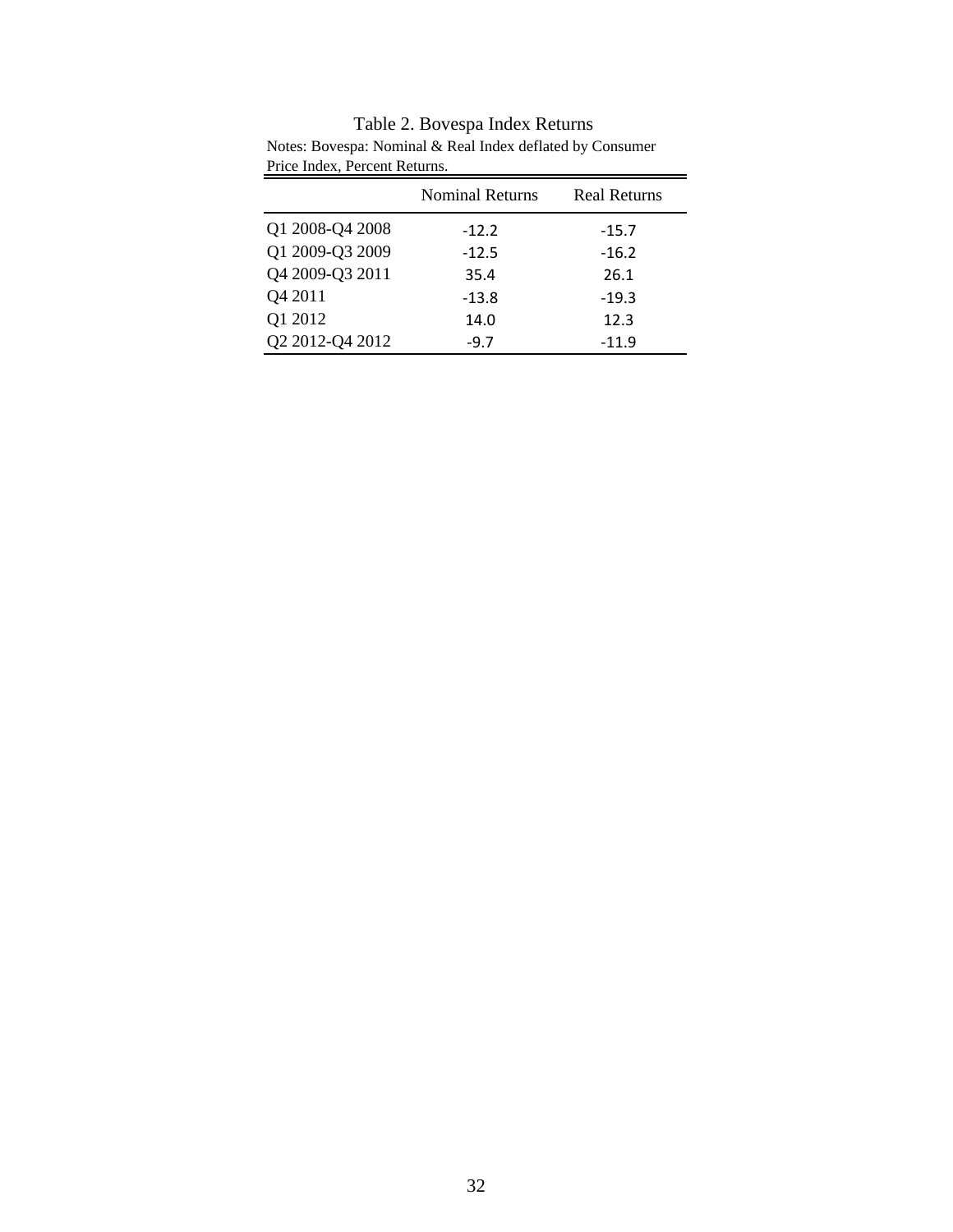#### Table 3. Summary Statistics (Reais, R\$)

Notes: Financial figures are from Q4 2007 which is the last quarter prior to announcement regarding the introduction of capital controls on 3/12/2008. Nominal variables at the firm-level are divided by the Consumer Price Index (x 100). The sample period is Q4-2007-Q4-2012. Total Assets and Property, Plant & Equipment are in real terms deflated by the CPI. Investment is the percentage change in real property, plant & equipment(PP&E). External Finance Dependence is measured as (CE-CF)/CE which is the difference between capital expenditures and cash flows divided by cash flows as in Rajan and Zingales (1998). The average USD/Reais exchange rate from 2008-2012 was 1.845 R\$/US\$.Sources: Datastream for firm-level data and Secex for export data.

|                                      | <b>Observations</b> | Mean                         | Std. Dev | Median    |
|--------------------------------------|---------------------|------------------------------|----------|-----------|
|                                      |                     | Panel A: All Firms           |          |           |
| Total Assets (Millions of R\$)       | 862                 | 66.8                         | 142.1    | 12.7      |
| Debt/Assets $(\% )$                  | 855                 | 32.575                       | 14.946   | 31.240    |
| Short-term Debt/Debt (%)             | 851                 | 28.5                         | 22.8     | 21.6      |
| <b>External Finance Dependence</b>   | 980                 | $-65.855$                    | 899.734  | $-10.081$ |
| PP&E (Millions of R\$)               | 886                 | 16.0                         | 43.8     | 3.7       |
| Investment                           | 854                 | 0.053                        | 0.507    | 0.017     |
| Operating Revenues (Millions of R\$) | 888                 | 0.8                          | 2.2      | 0.2       |
| <b>Exporter Dummy</b>                | 1000                | 0.410                        | 0.492    | 0.000     |
|                                      |                     | Panel B: Exporting Firms     |          |           |
| Total Assets (Millions of R\$)       | 370                 | 57.0                         | 106.9    | 19.1      |
| <b>External Finance Dependence</b>   | 410                 | $-0.9542$                    | 2.634    | $-0.432$  |
| PP&E (Millions of R\$)               | 370                 | 30.3                         | 63.0     | 7.1       |
| Operating Revenues (Millions of R\$) | 370                 | 1.3                          | 3.0      | 0.2       |
|                                      |                     | Panel C: Non-Exporting Firms |          |           |
| Total Assets (Millions of R\$)       | 492                 | 74.1                         | 163.4    | 9.6       |
| <b>External Finance Dependence</b>   | 570                 | $-112.5382$                  | 1177.969 | $-2.3682$ |
| PP&E (Millions of R\$)               | 492                 | 5.3                          | 10.7     | 2.2       |
| Operating Revenues (Millions of R\$) | 518                 | 0.5                          | 1.3      | 0.2       |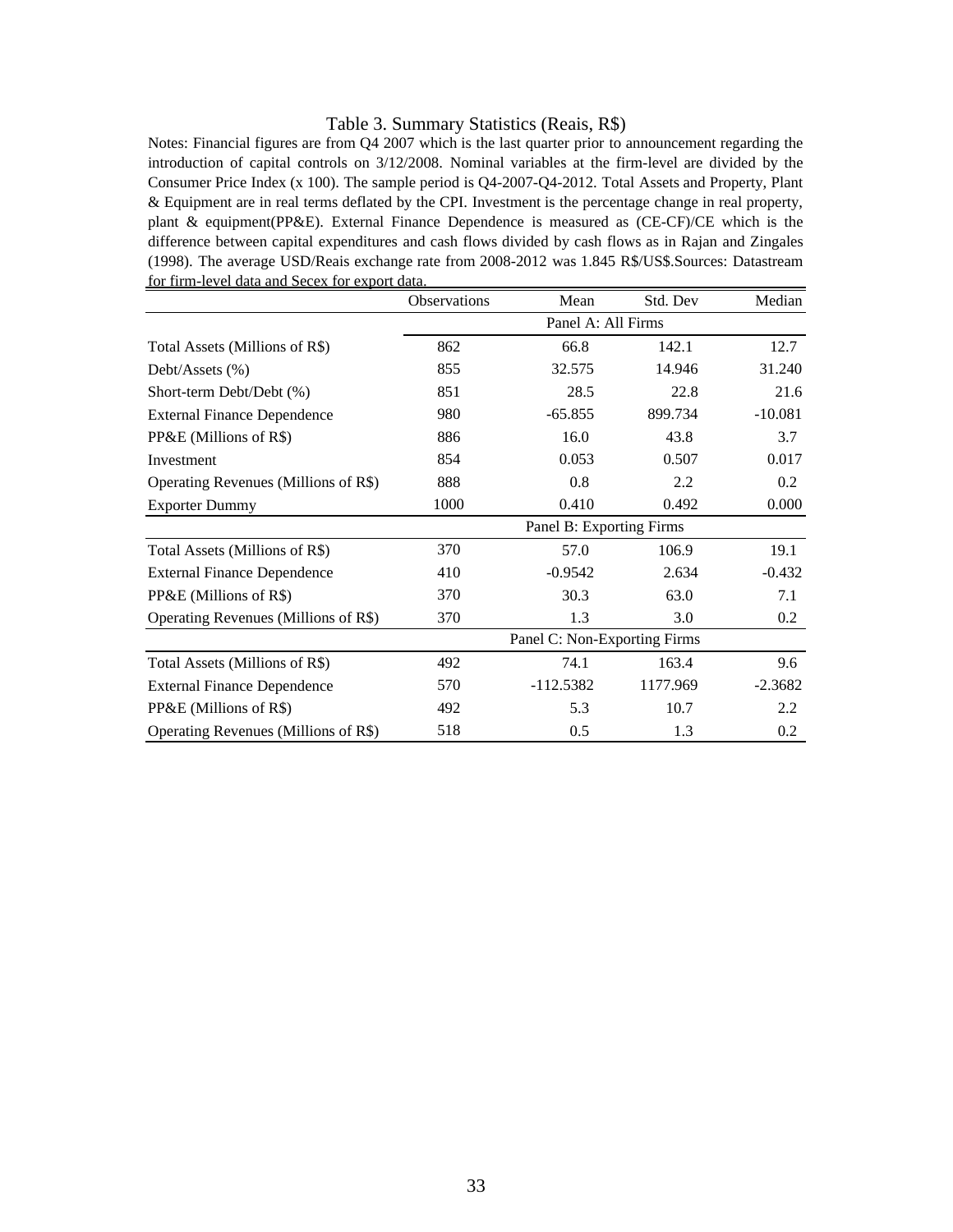# Table 4. Post Capital Control Announcement Returns are Significantly Negative

Notes: The sample includes all events and the firms on the Bovespa exchange. Cumulative Abnormal Returns are measured over a two-day window using Scholes-Williams betas. Log Total Assets, Debt to Assets and Short Term Debt to Total Debt all correspond to one year lagged values and are from Worldscope. Export data are matched from Secex. Clustered standard errors in parenthesis. \*\*\* p<0.01, \*\* p<0.05, \* p<0.1,  $\ddagger$  p<0.15.

|                             | (1)                     | (2)         | (3)          | (4)         | (5)                     | (6)         | (7)          |
|-----------------------------|-------------------------|-------------|--------------|-------------|-------------------------|-------------|--------------|
|                             |                         |             |              | All Events  |                         |             |              |
| Constant                    | $-0.00428***-0.0339***$ |             | $-0.0347***$ | $-0.0300**$ | $-0.00613***-0.0348***$ |             | $-0.0354***$ |
|                             | (0.00119)               | (0.01230)   | (0.01290)    | (0.01370)   | (0.00134)               | (0.01190)   | (0.01120)    |
| Log Total Assets            |                         | $0.00177**$ | $0.00168**$  | $0.00159*$  |                         | $0.00169**$ | $0.00173**$  |
|                             |                         | (0.00072)   | (0.00075)    | (0.00081)   |                         | (0.00071)   | (0.00067)    |
| Debt/Assets                 |                         |             | 0.0000758    |             |                         |             |              |
|                             |                         |             | (0.00007)    |             |                         |             |              |
| Short-term Debt/Debt        |                         |             |              | $-0.00413$  |                         |             |              |
|                             |                         |             |              | (0.00513)   |                         |             |              |
| Exporter                    |                         |             |              |             | $0.00452*$              | $0.00508**$ |              |
|                             |                         |             |              |             | (0.00246)               | (0.00239)   |              |
| $Export < $1 \text{ mil}$   |                         |             |              |             |                         |             | $-0.0057$    |
|                             |                         |             |              |             |                         |             | (0.00434)    |
| Export \$1 mil -\$100 mil   |                         |             |              |             |                         |             | $0.00823*$   |
|                             |                         |             |              |             |                         |             | (0.00450)    |
| $Export > $100 \text{ mil}$ |                         |             |              |             |                         |             | $0.00532**$  |
|                             |                         |             |              |             |                         |             | (0.00220)    |
| <b>Observations</b>         | 1,000                   | 941         | 931          | 854         | 1,000                   | 941         | 941          |
| R-squared                   | 0.000                   | 0.006       | 0.006        | 0.005       | 0.004                   | 0.0103      | 0.0152       |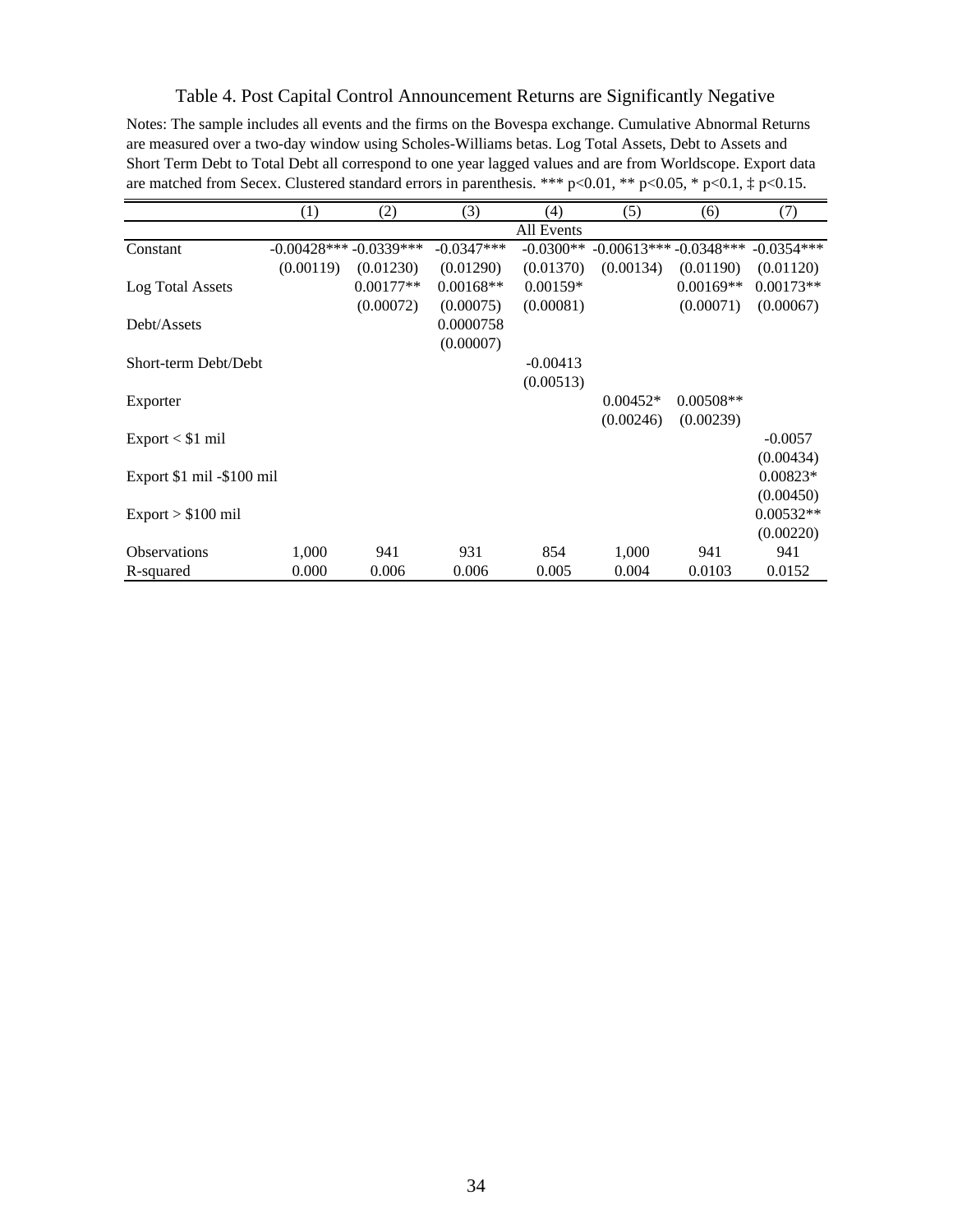# Table 5. The Market Reaction is Different For Controls on Debt Vs. Equity.

Notes: Panel A reports results for capital controls on debt-related flows and Panel B on equity-related flows. The sample includes all events and the firms on the Bovespa exchange. Cumulative Abnormal Returns are measured over a two-day window using Scholes-Williams betas. Log Total Assets, Debt to Assets and Short Term Debt to Total Debt all correspond to one year lagged values and are from Worldscope. Export data are matched from Secex. Clustered standard errors in parenthesis. \*\*\* p<0.01, \*\* p<0.05, \* p<0.1,  $\ddagger$  p<0.15.

|                         | $\overline{(1)}$ | $\overline{(2)}$ | $\overline{(3)}$ | $\overline{(4)}$       | $\overline{(5)}$          | (6)         | $\overline{(7)}$ |
|-------------------------|------------------|------------------|------------------|------------------------|---------------------------|-------------|------------------|
|                         |                  |                  |                  | Scholes-Williams       |                           |             |                  |
|                         |                  |                  |                  | Panel A: Debt Events   |                           |             |                  |
| Constant                | $-0.00368***$    | $-0.0328**$      | $-0.0330**$      | $-0.0290*$             | $-0.00608***$             | $-0.0340**$ | $-0.0347***$     |
|                         | (0.00138)        | (0.0141)         | (0.0149)         | (0.0157)               | (0.00162)                 | (0.0138)    | (0.0130)         |
| Log Total Assets        |                  | $0.00174**$      | $0.00162*$       | $0.00152+$             |                           | $0.00165**$ | $0.00169**$      |
| $(\text{lag 1y})$       |                  | (0.000822)       | (0.000856)       | (0.000918)             |                           | (0.000818)  | (0.000773)       |
| Debt/Assets             |                  |                  | 6.85e-05         |                        |                           |             |                  |
| $(\text{lag 1y})$       |                  |                  | $(7.93e-05)$     |                        |                           |             |                  |
| Short-term Debt/Debt    |                  |                  |                  | $-0.00199$             |                           |             |                  |
| $(\text{lag 1y})$       |                  |                  |                  | (0.00599)              |                           |             |                  |
| Exporter                |                  |                  |                  |                        | 0.00584**                 | $0.00634**$ |                  |
|                         |                  |                  |                  |                        | (0.00280)                 | (0.00274)   |                  |
| $Export < $1$ mil       |                  |                  |                  |                        |                           |             | $-0.00689$       |
|                         |                  |                  |                  |                        |                           |             | (0.00581)        |
| Export \$1 mil -\$100 m |                  |                  |                  |                        |                           |             | $0.0101**$       |
|                         |                  |                  |                  |                        |                           |             | (0.00495)        |
| $Export > $100$ mil     |                  |                  |                  |                        |                           |             | $0.00668***$     |
|                         |                  |                  |                  |                        |                           |             | (0.00245)        |
|                         |                  |                  |                  |                        |                           |             |                  |
| <b>Observations</b>     | 797              | 776              | 768              | 692                    | 797                       | 776         | 776              |
| R-squared               | 0.000            | 0.005            | 0.005            | 0.004                  | 0.005                     | 0.011       | 0.00178          |
|                         |                  |                  |                  | Panel B: Equity Events |                           |             |                  |
| Constant                | $-0.00781***$    | $-0.0387**$      | $-0.0428**$      |                        | $-0.0364**$ $-0.00987***$ | $-0.0401**$ | $-0.0431**$      |
|                         | (0.00187)        | (0.0174)         | (0.0171)         | (0.0173)               | (0.00249)                 | (0.0161)    | (0.0168)         |
| Log Total Assets        |                  | $0.00185*$       | $0.00192*$       | 0.00199*               |                           | $0.00175*$  | $0.00193**$      |
| $(\text{lag 1y})$       |                  | (0.00103)        | (0.00103)        | (0.00104)              |                           | (0.000926)  | (0.000962)       |
| Debt/Assets             |                  |                  | 9.19e-05         |                        |                           |             |                  |
|                         |                  |                  | (0.000122)       |                        |                           |             |                  |
| $(\text{lag } 1y)$      |                  |                  |                  |                        |                           |             |                  |
| Short-term Debt/Debt    |                  |                  |                  | $-0.0138$              |                           |             |                  |
| $(\text{lag 1y})$       |                  |                  |                  | (0.00991)              |                           |             |                  |
| Exporter                |                  |                  |                  |                        | 0.00503                   | $0.00707*$  |                  |
|                         |                  |                  |                  |                        | (0.00370)                 | (0.00369)   |                  |
| Export < \$1 mil        |                  |                  |                  |                        |                           |             | $0.00619+$       |
|                         |                  |                  |                  |                        |                           |             | (0.00420)        |
| Export \$1 mil -\$100 m |                  |                  |                  |                        |                           |             | $0.00916*$       |
|                         |                  |                  |                  |                        |                           |             | (0.00476)        |
| $Export > $100$ mil     |                  |                  |                  |                        |                           |             | 0.00584          |
|                         |                  |                  |                  |                        |                           |             | (0.00485)        |
| Observations            |                  |                  |                  |                        |                           |             |                  |
| R-squared               | 0.000            | 0.012            | 0.015            | 0.025                  | 0.007                     | 0.027       | 0.028            |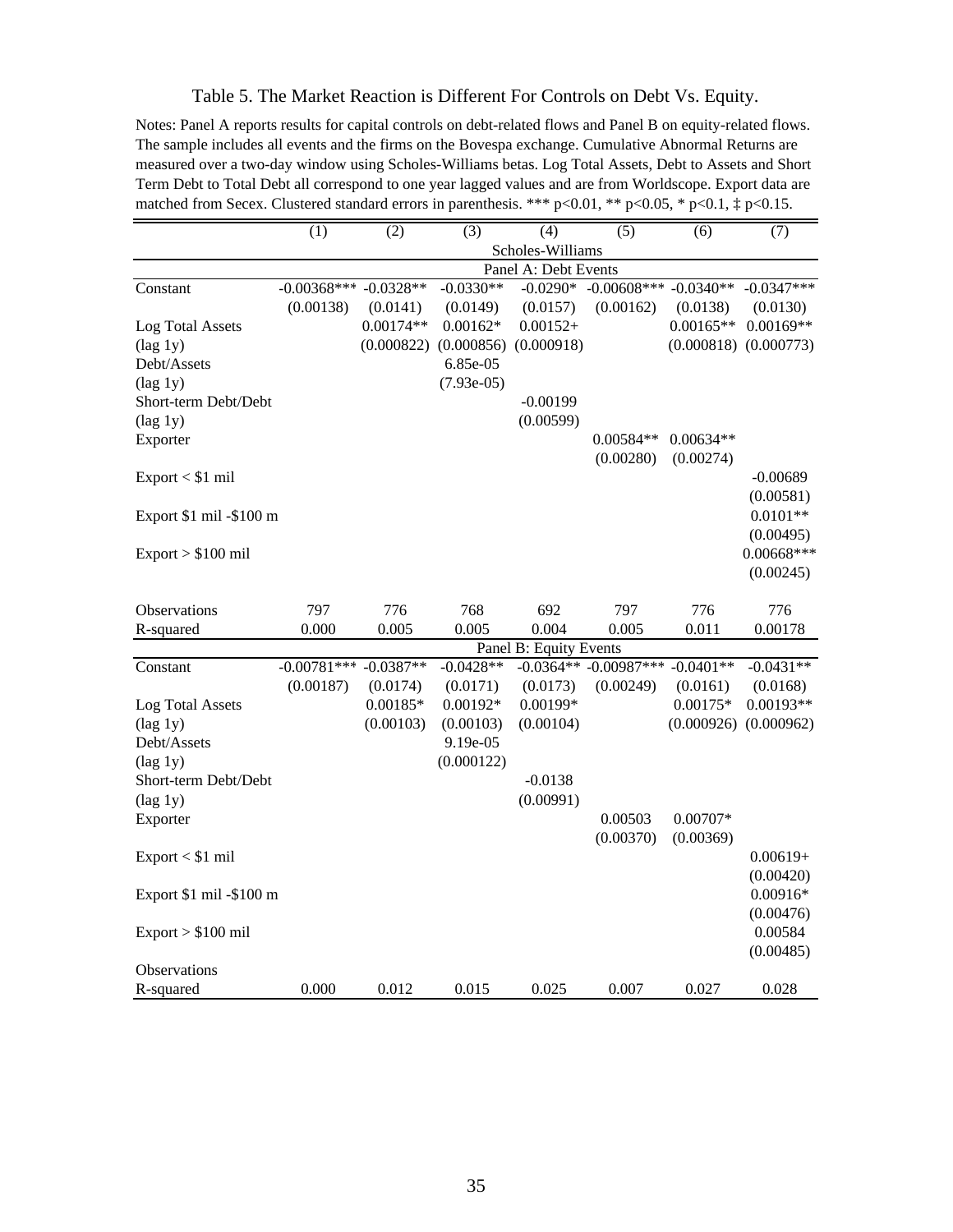|                           | (1)            | (2)            | (3)          | (4)          | (5)         | (6)         |
|---------------------------|----------------|----------------|--------------|--------------|-------------|-------------|
|                           |                |                |              | All Events   |             |             |
| Constant                  | $-0.0335***$   | $-0.0346***$   | $-0.0229*$   | $-0.0234*$   | $-0.0261$   | $-0.0337+$  |
|                           | (0.0119)       | (0.0111)       | (0.0134)     | (0.0128)     | (0.0220)    | (0.0212)    |
| Log Total Assets          | $0.00162**$    | $0.00168**$    | $0.00127*$   | $0.00129*$   | 0.00185     | $0.00234*$  |
| $(\text{lag 1y})$         | (0.0007)       | (0.0006)       | (0.0007)     | (0.0007)     | (0.0013)    | (0.0013)    |
| ExtFinDep                 | $-7.96e-07***$ | $-7.97e-07***$ |              |              |             |             |
| $(\text{lag 1y})$         | $(1.59e-07)$   | $(1.59e-07)$   |              |              |             |             |
| ExtFinDep>mean            |                |                | $-0.00681**$ | $-0.00662**$ |             |             |
| (dummy variable)          |                |                | (0.0026)     | (0.0026)     |             |             |
| High Ext. Fin. (Manuf)    |                |                |              |              | $-0.00571+$ | $-0.00586*$ |
| (dummy variable)          |                |                |              |              | (0.0033)    | (0.0034)    |
| Exporter                  | $0.00535**$    |                | $0.00724**$  |              | $-0.00274$  |             |
|                           | (0.0024)       |                | (0.00279)    |              | (0.0027)    |             |
| $Export < $1$ mil         |                | $-0.00570$     |              | $-0.00397$   |             | $-0.00764+$ |
|                           |                | (0.0043)       |              | (0.0046)     |             | (0.0046)    |
| Export \$1 mil -\$100 mil |                | $0.00895*$     |              | $0.0102**$   |             | $-0.000891$ |
|                           |                | (0.0046)       |              | (0.0047)     |             | (0.0053)    |
| $Export > $100$ mil       |                | $0.00537**$    |              | $0.00759***$ |             | $-0.00469$  |
|                           |                | (0.0022)       |              | (0.0026)     |             | (0.0047)    |
| <b>Observations</b>       | 926            | 926            | 921          | 921          | 457         | 457         |
| R-squared                 | 0.0106         | 0.0116         | 0.014        | 0.019        | 0.009       | 0.011       |
| <b>Standard Errors</b>    | Two-Way        | Two-Way        | Two-Way      | Two-Way      | Two-Way     | Two-Way     |
|                           | Clustering     | Clustering     | Clustering   | Clustering   | Clustering  | Clustering  |

Table 6. External Finance-Dependent Firms are More Negatively Impacted by Capital Controls Notes: Cumulative Abnormal returns using Scholes-Williams betas. Log Total Assets corresponds to lagged values (to the closest year) taken from Worldscope. External Finance Dependence is measured as (CE-CF)/CE which is the difference between capital expenditures and cash flows divided by cash flows as in Rajan and Zingales (1998). Sources: Datastream and Secex. Export data are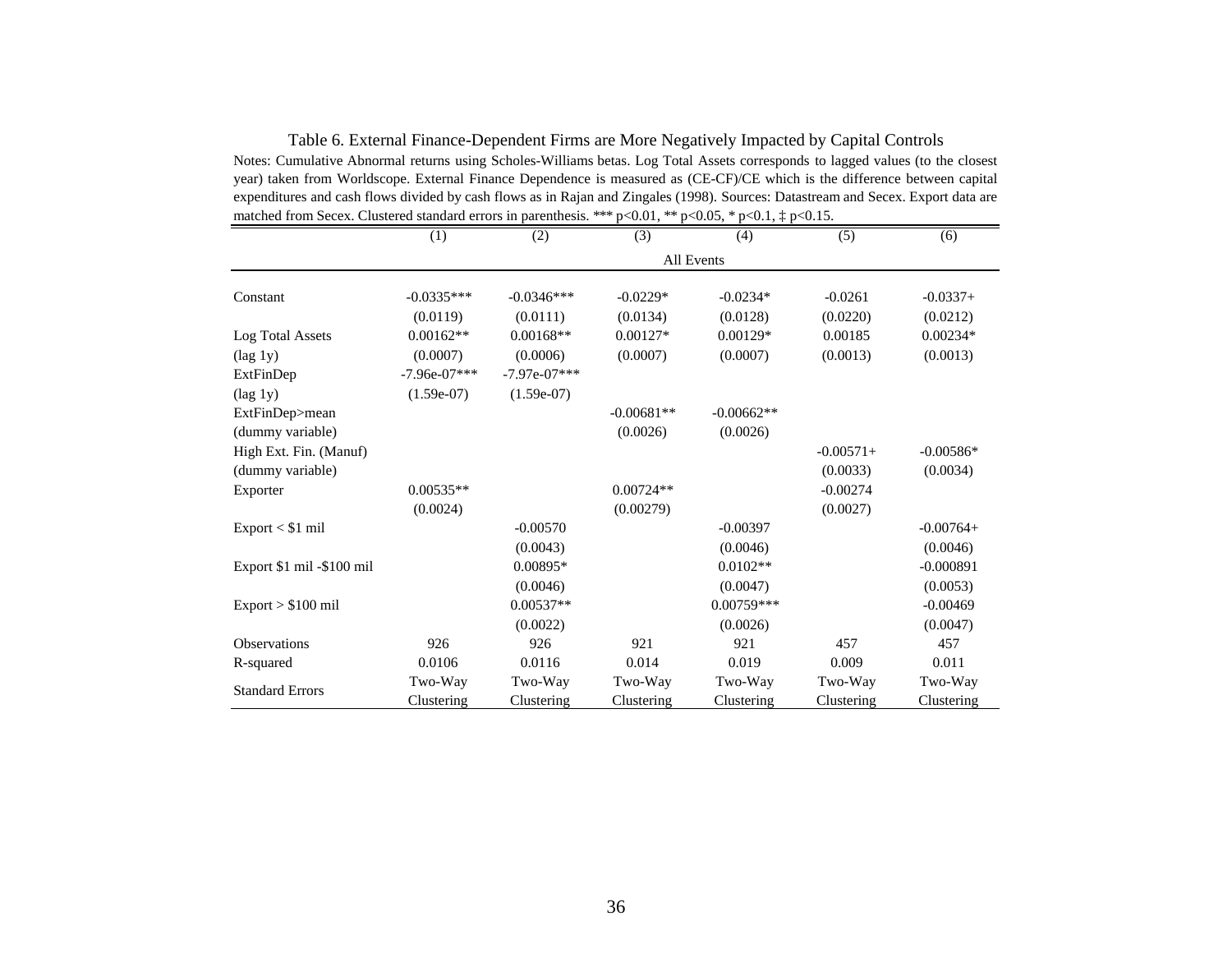| Table 7: The Firm-Level Investment Response in the Aftermath of Capital Controls                                                    |
|-------------------------------------------------------------------------------------------------------------------------------------|
| Notes: Investment is the percent change in Property, Plant & Equipment. External Finance Dependence is measured as (CE-CF)/CE which |
| is the difference between capital expenditures and cash flows divided by cash flows as in Rajan and Zingales (1998). Note that      |
| ExtFinDep>median refers to firms that are more external finance dependent. *** $p<0.01$ , ** $p<0.05$ , * $p<0.1$ , † $p<0.15$ .    |

| T-test<br>$\operatorname{\mathsf{T-test}}$<br>T-test<br>T-test<br>3 Years<br>3 Years<br>2 Years<br>2 Years<br>3 Years<br>3 Years<br>2 Years<br>2 Years<br>means<br>means<br>means<br>means<br>Before<br>After<br>(p-value)<br>Before<br>After<br>(p-value)<br>Before<br>After<br>(p-value)<br>Before<br>After<br>(p-value)<br>1. All Firms<br>4.51%<br>5.18%<br>0.656<br>5.64%<br>5.29%<br>0.865<br>5.43%<br>2.47%<br>0.183<br>5.65%<br>1.70%<br>0.174<br>0.317<br>0.217<br>0.370<br>0.228<br>0.271<br>0.519<br>0.228<br><b>Standard Deviation</b><br>0.596<br>631<br>708<br>442<br>496<br>717<br>689<br>490<br>482<br>${\bf N}$<br>2. Size<br>1.82%<br>0.295<br>1.88%<br>0.356<br>1.78%<br>2.07%<br>0.8758<br>1.54%<br>0.564<br>Log Assets > mean<br>3.65%<br>4.06%<br>2.57%<br><b>Standard Deviation</b><br>0.316<br>0.162<br>0.377<br>0.167<br>0.246<br>0.143<br>0.143<br>0.141<br>505<br>248<br>337<br>207<br>421<br>103<br>251<br>85<br>10.62%<br>8.89%<br>15.27%<br>6.00%<br>0.002<br>17.70%<br>6.18%<br>0.001<br>2.54%<br>0.0051<br>1.74%<br>0.059<br>$***$<br>***<br>$\ast$<br>$\ast$<br><b>Standard Deviation</b><br>0.299<br>0.241<br>0.320<br>0.263<br>0.294<br>0.559<br>0.288<br>0.654<br>586<br>126<br>460<br>105<br>289<br>296<br>239<br>397<br>N<br>3. Export<br>Exporting<br>5.82%<br>3.98%<br>0.427<br>7.81%<br>3.07%<br>0.140<br>4.47%<br>4.20%<br>0.8388<br>2.73%<br>5.63%<br>0.067<br>$^\mathrm{+}$<br>$\ast$<br>0.344<br>0.181<br>0.402<br>0.196<br>0.185<br>0.176<br>0.148<br><b>Standard Deviation</b><br>0.128<br>312<br>275<br>312<br>192<br>214<br>292<br>215<br>208<br>N<br>3.49%<br>3.97%<br>6.17%<br>0.1841<br>Non Exporting<br>3.92%<br>0.833<br>4.07%<br>0.970<br>1.19%<br>7.94%<br>$-1.00%$<br>0.073<br>$\ast$<br><b>Standard Deviation</b><br>0.294<br>0.241<br>0.344<br>0.249<br>0.321<br>0.675<br>0.260<br>0.779<br>356<br>356<br>250<br>252<br>405<br>397<br>275<br>274<br>4. Liquidity<br>ExtFinDep>mean<br>3.58%<br>0.293<br>6.45%<br>3.17%<br>0.082<br>5.21%<br>1.70%<br>0.1423<br>1.09%<br>0.194<br>5.06%<br>5.24%<br>$\ast$<br>0.279<br>0.183<br>0.326<br>0.178<br>0.277<br>t<br>0.229<br><b>Standard Deviation</b><br>0.529<br>0.624<br>556<br>383<br>409<br>651<br>587<br>620<br>440<br>434<br>N<br>ExtFinDep <mean<br><math>-0.23%</math><br/>15.02%<br/><math>-0.51%</math><br/>7.09%<br/>0.0871<br/>8.82%<br/>3.66%<br/>0.041<br/>17.76%<br/>0.059<br/>1.78%<br/>0.204<br/><math>***</math><br/><math display="inline">\ast</math><br/>0.529<br/>0.373<br/>0.596<br/>0.425<br/>0.203<br/><math>\ast</math><br/>0.225<br/><b>Standard Deviation</b><br/>0.125<br/>0.14199<br/>72<br/>88<br/>60<br/>44<br/>56<br/>64<br/>60<br/>42<br/>N<br/>8.05%<br/>ExtFinDep&gt;median<br/>3.98%<br/>9.57%<br/>4.10%<br/>0.078<br/>4.95%<br/><math>-0.73%</math><br/>0.142<br/>3.72%<br/><math>-1.92%</math><br/>0.301<br/>0.077<br/><math display="inline">\ast</math><br/><math display="inline">\ast</math><br/><b>Standard Deviation</b><br/>0.363<br/>0.184<br/>0.419<br/>0.196<br/>0.684<br/><math>\ddagger</math><br/>0.180<br/>0.817<br/>0.194<br/>308<br/>237<br/>348<br/>219<br/>246<br/>356<br/>339<br/>N<br/>245</mean<br> |                                                                                                                                                                                                             | Panel A: Initial Imposition of Controls: 3/12/2008<br>Panel B. Post Lehman: 10/19/2009 |       |       |       |       |       |       |       |       |       |       |       |
|------------------------------------------------------------------------------------------------------------------------------------------------------------------------------------------------------------------------------------------------------------------------------------------------------------------------------------------------------------------------------------------------------------------------------------------------------------------------------------------------------------------------------------------------------------------------------------------------------------------------------------------------------------------------------------------------------------------------------------------------------------------------------------------------------------------------------------------------------------------------------------------------------------------------------------------------------------------------------------------------------------------------------------------------------------------------------------------------------------------------------------------------------------------------------------------------------------------------------------------------------------------------------------------------------------------------------------------------------------------------------------------------------------------------------------------------------------------------------------------------------------------------------------------------------------------------------------------------------------------------------------------------------------------------------------------------------------------------------------------------------------------------------------------------------------------------------------------------------------------------------------------------------------------------------------------------------------------------------------------------------------------------------------------------------------------------------------------------------------------------------------------------------------------------------------------------------------------------------------------------------------------------------------------------------------------------------------------------------------------------------------------------------------------------------------------------------------------------------------------------------------------------------------------------------------------------------------------------------------------------------------------------------------------------------------------------------------------------------------------------------------------------------------------------------------------------------------------------------------------------------------------------------------------------------------------------------------------------------------------------------------------------------------------------------------------------------------------------------------------------------------------------------------------------|-------------------------------------------------------------------------------------------------------------------------------------------------------------------------------------------------------------|----------------------------------------------------------------------------------------|-------|-------|-------|-------|-------|-------|-------|-------|-------|-------|-------|
|                                                                                                                                                                                                                                                                                                                                                                                                                                                                                                                                                                                                                                                                                                                                                                                                                                                                                                                                                                                                                                                                                                                                                                                                                                                                                                                                                                                                                                                                                                                                                                                                                                                                                                                                                                                                                                                                                                                                                                                                                                                                                                                                                                                                                                                                                                                                                                                                                                                                                                                                                                                                                                                                                                                                                                                                                                                                                                                                                                                                                                                                                                                                                                        |                                                                                                                                                                                                             |                                                                                        |       |       |       |       |       |       |       |       |       |       |       |
|                                                                                                                                                                                                                                                                                                                                                                                                                                                                                                                                                                                                                                                                                                                                                                                                                                                                                                                                                                                                                                                                                                                                                                                                                                                                                                                                                                                                                                                                                                                                                                                                                                                                                                                                                                                                                                                                                                                                                                                                                                                                                                                                                                                                                                                                                                                                                                                                                                                                                                                                                                                                                                                                                                                                                                                                                                                                                                                                                                                                                                                                                                                                                                        |                                                                                                                                                                                                             |                                                                                        |       |       |       |       |       |       |       |       |       |       |       |
|                                                                                                                                                                                                                                                                                                                                                                                                                                                                                                                                                                                                                                                                                                                                                                                                                                                                                                                                                                                                                                                                                                                                                                                                                                                                                                                                                                                                                                                                                                                                                                                                                                                                                                                                                                                                                                                                                                                                                                                                                                                                                                                                                                                                                                                                                                                                                                                                                                                                                                                                                                                                                                                                                                                                                                                                                                                                                                                                                                                                                                                                                                                                                                        |                                                                                                                                                                                                             |                                                                                        |       |       |       |       |       |       |       |       |       |       |       |
|                                                                                                                                                                                                                                                                                                                                                                                                                                                                                                                                                                                                                                                                                                                                                                                                                                                                                                                                                                                                                                                                                                                                                                                                                                                                                                                                                                                                                                                                                                                                                                                                                                                                                                                                                                                                                                                                                                                                                                                                                                                                                                                                                                                                                                                                                                                                                                                                                                                                                                                                                                                                                                                                                                                                                                                                                                                                                                                                                                                                                                                                                                                                                                        |                                                                                                                                                                                                             |                                                                                        |       |       |       |       |       |       |       |       |       |       |       |
|                                                                                                                                                                                                                                                                                                                                                                                                                                                                                                                                                                                                                                                                                                                                                                                                                                                                                                                                                                                                                                                                                                                                                                                                                                                                                                                                                                                                                                                                                                                                                                                                                                                                                                                                                                                                                                                                                                                                                                                                                                                                                                                                                                                                                                                                                                                                                                                                                                                                                                                                                                                                                                                                                                                                                                                                                                                                                                                                                                                                                                                                                                                                                                        |                                                                                                                                                                                                             |                                                                                        |       |       |       |       |       |       |       |       |       |       |       |
|                                                                                                                                                                                                                                                                                                                                                                                                                                                                                                                                                                                                                                                                                                                                                                                                                                                                                                                                                                                                                                                                                                                                                                                                                                                                                                                                                                                                                                                                                                                                                                                                                                                                                                                                                                                                                                                                                                                                                                                                                                                                                                                                                                                                                                                                                                                                                                                                                                                                                                                                                                                                                                                                                                                                                                                                                                                                                                                                                                                                                                                                                                                                                                        |                                                                                                                                                                                                             |                                                                                        |       |       |       |       |       |       |       |       |       |       |       |
|                                                                                                                                                                                                                                                                                                                                                                                                                                                                                                                                                                                                                                                                                                                                                                                                                                                                                                                                                                                                                                                                                                                                                                                                                                                                                                                                                                                                                                                                                                                                                                                                                                                                                                                                                                                                                                                                                                                                                                                                                                                                                                                                                                                                                                                                                                                                                                                                                                                                                                                                                                                                                                                                                                                                                                                                                                                                                                                                                                                                                                                                                                                                                                        |                                                                                                                                                                                                             |                                                                                        |       |       |       |       |       |       |       |       |       |       |       |
|                                                                                                                                                                                                                                                                                                                                                                                                                                                                                                                                                                                                                                                                                                                                                                                                                                                                                                                                                                                                                                                                                                                                                                                                                                                                                                                                                                                                                                                                                                                                                                                                                                                                                                                                                                                                                                                                                                                                                                                                                                                                                                                                                                                                                                                                                                                                                                                                                                                                                                                                                                                                                                                                                                                                                                                                                                                                                                                                                                                                                                                                                                                                                                        |                                                                                                                                                                                                             |                                                                                        |       |       |       |       |       |       |       |       |       |       |       |
|                                                                                                                                                                                                                                                                                                                                                                                                                                                                                                                                                                                                                                                                                                                                                                                                                                                                                                                                                                                                                                                                                                                                                                                                                                                                                                                                                                                                                                                                                                                                                                                                                                                                                                                                                                                                                                                                                                                                                                                                                                                                                                                                                                                                                                                                                                                                                                                                                                                                                                                                                                                                                                                                                                                                                                                                                                                                                                                                                                                                                                                                                                                                                                        |                                                                                                                                                                                                             |                                                                                        |       |       |       |       |       |       |       |       |       |       |       |
|                                                                                                                                                                                                                                                                                                                                                                                                                                                                                                                                                                                                                                                                                                                                                                                                                                                                                                                                                                                                                                                                                                                                                                                                                                                                                                                                                                                                                                                                                                                                                                                                                                                                                                                                                                                                                                                                                                                                                                                                                                                                                                                                                                                                                                                                                                                                                                                                                                                                                                                                                                                                                                                                                                                                                                                                                                                                                                                                                                                                                                                                                                                                                                        |                                                                                                                                                                                                             |                                                                                        |       |       |       |       |       |       |       |       |       |       |       |
|                                                                                                                                                                                                                                                                                                                                                                                                                                                                                                                                                                                                                                                                                                                                                                                                                                                                                                                                                                                                                                                                                                                                                                                                                                                                                                                                                                                                                                                                                                                                                                                                                                                                                                                                                                                                                                                                                                                                                                                                                                                                                                                                                                                                                                                                                                                                                                                                                                                                                                                                                                                                                                                                                                                                                                                                                                                                                                                                                                                                                                                                                                                                                                        | N                                                                                                                                                                                                           |                                                                                        |       |       |       |       |       |       |       |       |       |       |       |
|                                                                                                                                                                                                                                                                                                                                                                                                                                                                                                                                                                                                                                                                                                                                                                                                                                                                                                                                                                                                                                                                                                                                                                                                                                                                                                                                                                                                                                                                                                                                                                                                                                                                                                                                                                                                                                                                                                                                                                                                                                                                                                                                                                                                                                                                                                                                                                                                                                                                                                                                                                                                                                                                                                                                                                                                                                                                                                                                                                                                                                                                                                                                                                        | Log Assets <mean< td=""><td></td><td></td><td></td><td></td><td></td><td></td><td></td><td></td><td></td><td></td><td></td><td></td></mean<>                                                                |                                                                                        |       |       |       |       |       |       |       |       |       |       |       |
|                                                                                                                                                                                                                                                                                                                                                                                                                                                                                                                                                                                                                                                                                                                                                                                                                                                                                                                                                                                                                                                                                                                                                                                                                                                                                                                                                                                                                                                                                                                                                                                                                                                                                                                                                                                                                                                                                                                                                                                                                                                                                                                                                                                                                                                                                                                                                                                                                                                                                                                                                                                                                                                                                                                                                                                                                                                                                                                                                                                                                                                                                                                                                                        |                                                                                                                                                                                                             |                                                                                        |       |       |       |       |       |       |       |       |       |       |       |
|                                                                                                                                                                                                                                                                                                                                                                                                                                                                                                                                                                                                                                                                                                                                                                                                                                                                                                                                                                                                                                                                                                                                                                                                                                                                                                                                                                                                                                                                                                                                                                                                                                                                                                                                                                                                                                                                                                                                                                                                                                                                                                                                                                                                                                                                                                                                                                                                                                                                                                                                                                                                                                                                                                                                                                                                                                                                                                                                                                                                                                                                                                                                                                        |                                                                                                                                                                                                             |                                                                                        |       |       |       |       |       |       |       |       |       |       |       |
|                                                                                                                                                                                                                                                                                                                                                                                                                                                                                                                                                                                                                                                                                                                                                                                                                                                                                                                                                                                                                                                                                                                                                                                                                                                                                                                                                                                                                                                                                                                                                                                                                                                                                                                                                                                                                                                                                                                                                                                                                                                                                                                                                                                                                                                                                                                                                                                                                                                                                                                                                                                                                                                                                                                                                                                                                                                                                                                                                                                                                                                                                                                                                                        |                                                                                                                                                                                                             |                                                                                        |       |       |       |       |       |       |       |       |       |       |       |
|                                                                                                                                                                                                                                                                                                                                                                                                                                                                                                                                                                                                                                                                                                                                                                                                                                                                                                                                                                                                                                                                                                                                                                                                                                                                                                                                                                                                                                                                                                                                                                                                                                                                                                                                                                                                                                                                                                                                                                                                                                                                                                                                                                                                                                                                                                                                                                                                                                                                                                                                                                                                                                                                                                                                                                                                                                                                                                                                                                                                                                                                                                                                                                        |                                                                                                                                                                                                             |                                                                                        |       |       |       |       |       |       |       |       |       |       |       |
|                                                                                                                                                                                                                                                                                                                                                                                                                                                                                                                                                                                                                                                                                                                                                                                                                                                                                                                                                                                                                                                                                                                                                                                                                                                                                                                                                                                                                                                                                                                                                                                                                                                                                                                                                                                                                                                                                                                                                                                                                                                                                                                                                                                                                                                                                                                                                                                                                                                                                                                                                                                                                                                                                                                                                                                                                                                                                                                                                                                                                                                                                                                                                                        |                                                                                                                                                                                                             |                                                                                        |       |       |       |       |       |       |       |       |       |       |       |
|                                                                                                                                                                                                                                                                                                                                                                                                                                                                                                                                                                                                                                                                                                                                                                                                                                                                                                                                                                                                                                                                                                                                                                                                                                                                                                                                                                                                                                                                                                                                                                                                                                                                                                                                                                                                                                                                                                                                                                                                                                                                                                                                                                                                                                                                                                                                                                                                                                                                                                                                                                                                                                                                                                                                                                                                                                                                                                                                                                                                                                                                                                                                                                        |                                                                                                                                                                                                             |                                                                                        |       |       |       |       |       |       |       |       |       |       |       |
|                                                                                                                                                                                                                                                                                                                                                                                                                                                                                                                                                                                                                                                                                                                                                                                                                                                                                                                                                                                                                                                                                                                                                                                                                                                                                                                                                                                                                                                                                                                                                                                                                                                                                                                                                                                                                                                                                                                                                                                                                                                                                                                                                                                                                                                                                                                                                                                                                                                                                                                                                                                                                                                                                                                                                                                                                                                                                                                                                                                                                                                                                                                                                                        |                                                                                                                                                                                                             |                                                                                        |       |       |       |       |       |       |       |       |       |       |       |
|                                                                                                                                                                                                                                                                                                                                                                                                                                                                                                                                                                                                                                                                                                                                                                                                                                                                                                                                                                                                                                                                                                                                                                                                                                                                                                                                                                                                                                                                                                                                                                                                                                                                                                                                                                                                                                                                                                                                                                                                                                                                                                                                                                                                                                                                                                                                                                                                                                                                                                                                                                                                                                                                                                                                                                                                                                                                                                                                                                                                                                                                                                                                                                        |                                                                                                                                                                                                             |                                                                                        |       |       |       |       |       |       |       |       |       |       |       |
|                                                                                                                                                                                                                                                                                                                                                                                                                                                                                                                                                                                                                                                                                                                                                                                                                                                                                                                                                                                                                                                                                                                                                                                                                                                                                                                                                                                                                                                                                                                                                                                                                                                                                                                                                                                                                                                                                                                                                                                                                                                                                                                                                                                                                                                                                                                                                                                                                                                                                                                                                                                                                                                                                                                                                                                                                                                                                                                                                                                                                                                                                                                                                                        | $\mathbf N$                                                                                                                                                                                                 |                                                                                        |       |       |       |       |       |       |       |       |       |       |       |
|                                                                                                                                                                                                                                                                                                                                                                                                                                                                                                                                                                                                                                                                                                                                                                                                                                                                                                                                                                                                                                                                                                                                                                                                                                                                                                                                                                                                                                                                                                                                                                                                                                                                                                                                                                                                                                                                                                                                                                                                                                                                                                                                                                                                                                                                                                                                                                                                                                                                                                                                                                                                                                                                                                                                                                                                                                                                                                                                                                                                                                                                                                                                                                        |                                                                                                                                                                                                             |                                                                                        |       |       |       |       |       |       |       |       |       |       |       |
|                                                                                                                                                                                                                                                                                                                                                                                                                                                                                                                                                                                                                                                                                                                                                                                                                                                                                                                                                                                                                                                                                                                                                                                                                                                                                                                                                                                                                                                                                                                                                                                                                                                                                                                                                                                                                                                                                                                                                                                                                                                                                                                                                                                                                                                                                                                                                                                                                                                                                                                                                                                                                                                                                                                                                                                                                                                                                                                                                                                                                                                                                                                                                                        |                                                                                                                                                                                                             |                                                                                        |       |       |       |       |       |       |       |       |       |       |       |
|                                                                                                                                                                                                                                                                                                                                                                                                                                                                                                                                                                                                                                                                                                                                                                                                                                                                                                                                                                                                                                                                                                                                                                                                                                                                                                                                                                                                                                                                                                                                                                                                                                                                                                                                                                                                                                                                                                                                                                                                                                                                                                                                                                                                                                                                                                                                                                                                                                                                                                                                                                                                                                                                                                                                                                                                                                                                                                                                                                                                                                                                                                                                                                        |                                                                                                                                                                                                             |                                                                                        |       |       |       |       |       |       |       |       |       |       |       |
|                                                                                                                                                                                                                                                                                                                                                                                                                                                                                                                                                                                                                                                                                                                                                                                                                                                                                                                                                                                                                                                                                                                                                                                                                                                                                                                                                                                                                                                                                                                                                                                                                                                                                                                                                                                                                                                                                                                                                                                                                                                                                                                                                                                                                                                                                                                                                                                                                                                                                                                                                                                                                                                                                                                                                                                                                                                                                                                                                                                                                                                                                                                                                                        |                                                                                                                                                                                                             |                                                                                        |       |       |       |       |       |       |       |       |       |       |       |
|                                                                                                                                                                                                                                                                                                                                                                                                                                                                                                                                                                                                                                                                                                                                                                                                                                                                                                                                                                                                                                                                                                                                                                                                                                                                                                                                                                                                                                                                                                                                                                                                                                                                                                                                                                                                                                                                                                                                                                                                                                                                                                                                                                                                                                                                                                                                                                                                                                                                                                                                                                                                                                                                                                                                                                                                                                                                                                                                                                                                                                                                                                                                                                        |                                                                                                                                                                                                             |                                                                                        |       |       |       |       |       |       |       |       |       |       |       |
|                                                                                                                                                                                                                                                                                                                                                                                                                                                                                                                                                                                                                                                                                                                                                                                                                                                                                                                                                                                                                                                                                                                                                                                                                                                                                                                                                                                                                                                                                                                                                                                                                                                                                                                                                                                                                                                                                                                                                                                                                                                                                                                                                                                                                                                                                                                                                                                                                                                                                                                                                                                                                                                                                                                                                                                                                                                                                                                                                                                                                                                                                                                                                                        |                                                                                                                                                                                                             |                                                                                        |       |       |       |       |       |       |       |       |       |       |       |
|                                                                                                                                                                                                                                                                                                                                                                                                                                                                                                                                                                                                                                                                                                                                                                                                                                                                                                                                                                                                                                                                                                                                                                                                                                                                                                                                                                                                                                                                                                                                                                                                                                                                                                                                                                                                                                                                                                                                                                                                                                                                                                                                                                                                                                                                                                                                                                                                                                                                                                                                                                                                                                                                                                                                                                                                                                                                                                                                                                                                                                                                                                                                                                        |                                                                                                                                                                                                             |                                                                                        |       |       |       |       |       |       |       |       |       |       |       |
|                                                                                                                                                                                                                                                                                                                                                                                                                                                                                                                                                                                                                                                                                                                                                                                                                                                                                                                                                                                                                                                                                                                                                                                                                                                                                                                                                                                                                                                                                                                                                                                                                                                                                                                                                                                                                                                                                                                                                                                                                                                                                                                                                                                                                                                                                                                                                                                                                                                                                                                                                                                                                                                                                                                                                                                                                                                                                                                                                                                                                                                                                                                                                                        |                                                                                                                                                                                                             |                                                                                        |       |       |       |       |       |       |       |       |       |       |       |
|                                                                                                                                                                                                                                                                                                                                                                                                                                                                                                                                                                                                                                                                                                                                                                                                                                                                                                                                                                                                                                                                                                                                                                                                                                                                                                                                                                                                                                                                                                                                                                                                                                                                                                                                                                                                                                                                                                                                                                                                                                                                                                                                                                                                                                                                                                                                                                                                                                                                                                                                                                                                                                                                                                                                                                                                                                                                                                                                                                                                                                                                                                                                                                        |                                                                                                                                                                                                             |                                                                                        |       |       |       |       |       |       |       |       |       |       |       |
|                                                                                                                                                                                                                                                                                                                                                                                                                                                                                                                                                                                                                                                                                                                                                                                                                                                                                                                                                                                                                                                                                                                                                                                                                                                                                                                                                                                                                                                                                                                                                                                                                                                                                                                                                                                                                                                                                                                                                                                                                                                                                                                                                                                                                                                                                                                                                                                                                                                                                                                                                                                                                                                                                                                                                                                                                                                                                                                                                                                                                                                                                                                                                                        |                                                                                                                                                                                                             |                                                                                        |       |       |       |       |       |       |       |       |       |       |       |
|                                                                                                                                                                                                                                                                                                                                                                                                                                                                                                                                                                                                                                                                                                                                                                                                                                                                                                                                                                                                                                                                                                                                                                                                                                                                                                                                                                                                                                                                                                                                                                                                                                                                                                                                                                                                                                                                                                                                                                                                                                                                                                                                                                                                                                                                                                                                                                                                                                                                                                                                                                                                                                                                                                                                                                                                                                                                                                                                                                                                                                                                                                                                                                        | ExtFinDep <median< td=""><td>1.13%</td><td>6.25%</td><td>0.009</td><td>1.77%</td><td>6.31%</td><td>0.090</td><td>5.64%</td><td>4.19%</td><td>0.505</td><td>7.19%</td><td>4.53%</td><td>0.247</td></median<> | 1.13%                                                                                  | 6.25% | 0.009 | 1.77% | 6.31% | 0.090 | 5.64% | 4.19% | 0.505 | 7.19% | 4.53% | 0.247 |
| ***<br>$\ast$<br><b>Standard Deviation</b><br>0.262<br>0.247<br>0.311<br>0.270<br>0.222<br>0.260<br>0.335<br>0.219                                                                                                                                                                                                                                                                                                                                                                                                                                                                                                                                                                                                                                                                                                                                                                                                                                                                                                                                                                                                                                                                                                                                                                                                                                                                                                                                                                                                                                                                                                                                                                                                                                                                                                                                                                                                                                                                                                                                                                                                                                                                                                                                                                                                                                                                                                                                                                                                                                                                                                                                                                                                                                                                                                                                                                                                                                                                                                                                                                                                                                                     |                                                                                                                                                                                                             |                                                                                        |       |       |       |       |       |       |       |       |       |       |       |
| 323<br>350<br>242<br>343<br>332<br>231<br>233<br>223                                                                                                                                                                                                                                                                                                                                                                                                                                                                                                                                                                                                                                                                                                                                                                                                                                                                                                                                                                                                                                                                                                                                                                                                                                                                                                                                                                                                                                                                                                                                                                                                                                                                                                                                                                                                                                                                                                                                                                                                                                                                                                                                                                                                                                                                                                                                                                                                                                                                                                                                                                                                                                                                                                                                                                                                                                                                                                                                                                                                                                                                                                                   | N                                                                                                                                                                                                           |                                                                                        |       |       |       |       |       |       |       |       |       |       |       |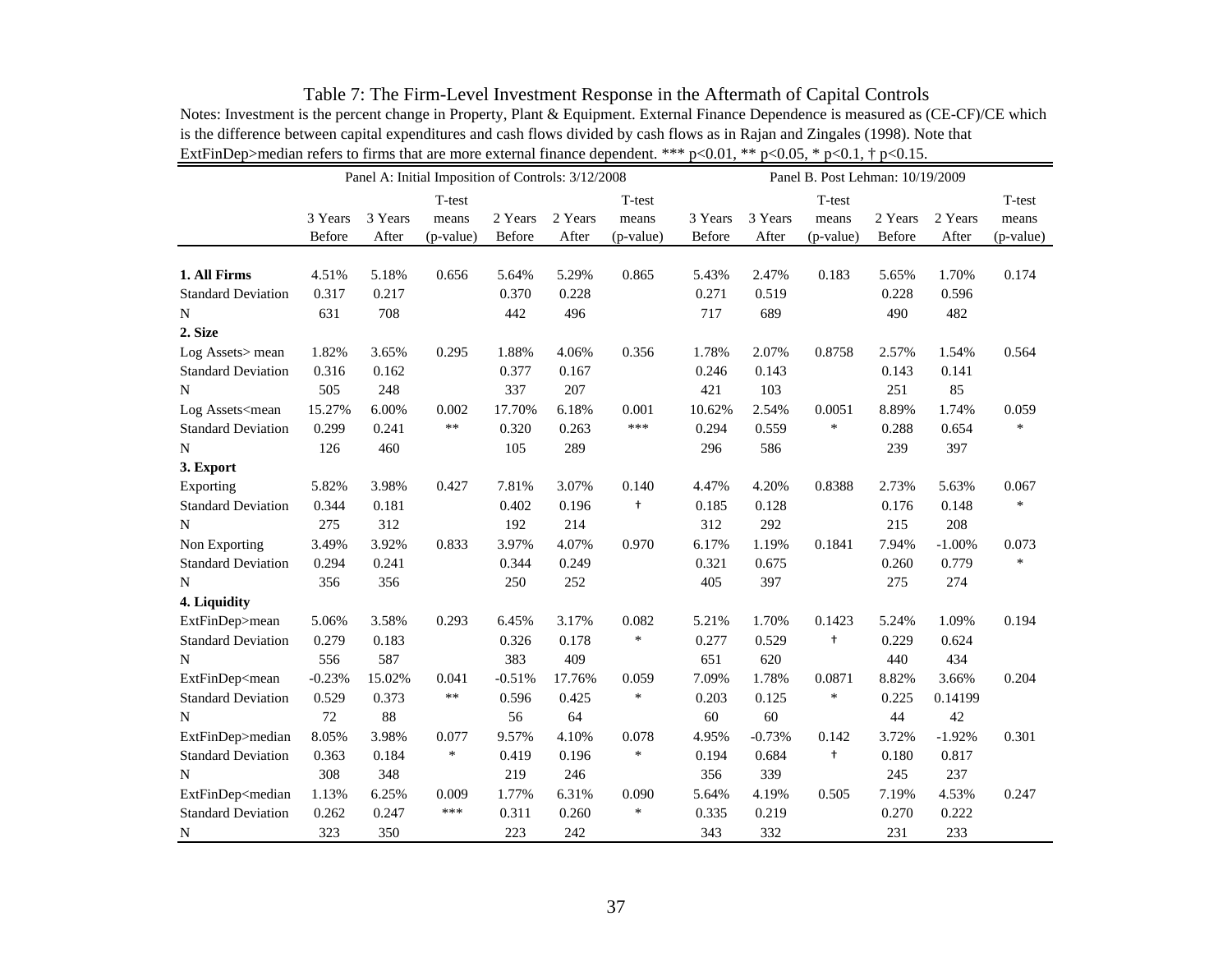|               |                | <b>BOVESPA</b> |               |                        | <b>IBRA</b>                 |              |
|---------------|----------------|----------------|---------------|------------------------|-----------------------------|--------------|
|               |                | CAR            | <b>RAW</b>    | CAR                    |                             | <b>RAW</b>   |
|               | Williams       | <b>CAPM</b>    |               | Williams               | <b>CAPM</b>                 |              |
|               |                |                |               | Panel A: All Events    |                             |              |
| 2 day         | $-0.00428$ *** | $-0.00348***$  | $-0.0121***$  | $-0.00574***$          | $-0.00459***-0.00902***$    |              |
|               | (0.00119)      | (0.00118)      | (0.00118)     | (0.000866)             | (0.000863)                  | (0.000936)   |
| 2 day (prior) | $-0.000726$    | $-0.00218**$   | 0.00396***    | $-0.000349$            | $-0.00214***0.00529***$     |              |
|               | (0.00103)      | (0.000911)     | (0.000996)    | (0.000785)             | (0.000764)                  | (0.000812)   |
| 3 day         | $-0.00237*$    | $-0.00300**$   | $-0.00270**$  | $-0.00342***$          | $-0.00411***$               | $-0.000785$  |
|               | (0.00131)      | (0.00127)      | (0.00127)     | (0.000996)             | (0.000988)                  | (0.00104)    |
| Observations  | 1,000          | 1,000          | 1,000         | 1,867                  | 1,867                       | 1,867        |
|               |                |                |               | Panel B: Debt Events   |                             |              |
| 2 day         | $-0.00368$ *** | $-0.00261*$    | $-0.0123***$  | $-0.00534***$          | $-0.00391***$ -0.00930***   |              |
|               | (0.00138)      | (0.00136)      | (0.00144)     | (0.000987)             | (0.000979)                  | (0.00108)    |
| 2 day (prior) | $-0.000680$    | $-0.00177*$    | $0.00261**$   | 0.000194               | $-0.00106$                  | $0.00446***$ |
|               | (0.00108)      | (0.00102)      | (0.00113)     | (0.000854)             | (0.000846)                  | (0.000910)   |
| 3 day         | $-0.00132$     | $-0.00154$     | $-0.00299**$  | $-0.00236**$           | $-0.00251**$                | $-0.00108$   |
|               | (0.00144)      | (0.00142)      | (0.00148)     | (0.00109)              | (0.00109)                   | (0.00116)    |
| Observations  | 797            | 797            | 797           | 1,484                  | 1,484                       | 1,484        |
|               |                |                |               | Panel C: Equity Events |                             |              |
| 2 day         | $-0.00781***$  | $-0.00776***$  | $-0.0134***$  | $-0.00843***$          | $-0.00792***$ $-0.00991***$ |              |
|               | (0.00187)      | (0.00185)      | (0.00174)     | (0.00163)              | (0.00163)                   | (0.00163)    |
| 2 day (prior) | $-0.00101$     | $-0.00338*$    | $0.00862***$  | $-0.00127$             | $-0.00460***0.00889***$     |              |
|               | (0.00205)      | (0.00186)      | (0.00180)     | (0.00152)              | (0.00149)                   | (0.00143)    |
| 3 day         | $-0.00706***$  | $-0.00841$ *** | $-0.00662***$ | $-0.00840$ ***         | $-0.00987***$               | $-0.00396*$  |
|               | (0.00258)      | (0.00244)      | (0.00240)     | (0.00204)              | (0.00201)                   | (0.00201)    |
| Observations  | 268            | 268            | 268           | 502                    | 502                         | 502          |

Table 8: Robustness: Capital Controls, Alternative Indices & Event Windows Notes: Cumulative Abnormal returns using Scholes-Williams betas and CAPM and Raw Returns. Clustered standard errors in parenthesis. \*\*\* p<0.01, \*\* p<0.05, \*p<0.1,  $\frac{1}{2}$  p<0.15.